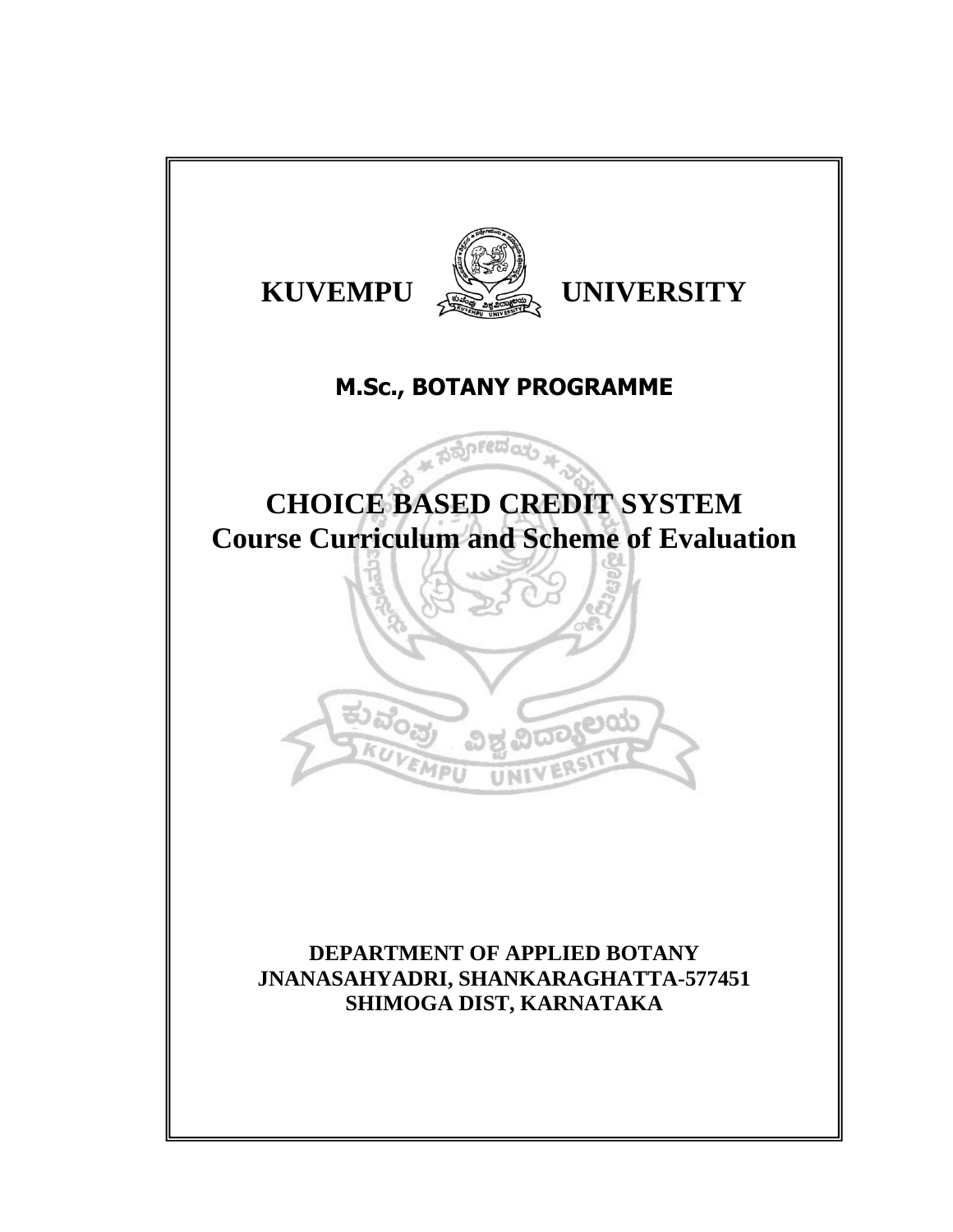

# **M.Sc. BOTANY PROGRAMME (CBCS)**

## **Admission**

The norms of admission as per the existing university regulations will be followed.

**Duration of the Course:** Four semesters (2 years)

## **Number of courses and credits required**

I Semester with 3 hardcore papers, II, III and IV semesters with two Hard Core papers and one Soft Core paper (three theory and three practical), each with 4 credits offered respectively. II and III semester with one elective paper which is interdisciplinary in nature. In IV semester 2 Hard Core papers are offered with 8 credits and one dissertation with 5 credits, one viva voce examination. Three soft skill papers on communication and language skills with 3 credits each also offered.

**Selection of subject for dissertation:** A subject is to be selected by each student for dissertation based on the facilities available and the specializations of the supervising teachers.

**Evaluation** : Evaluation is to be carried out both by internal continuous evaluation and terminal evaluation. Out of the total weightage for each course, 25 marks are to be given for internal continuous evaluation and 75 for semester end examination.

## **1. Internal continuous evaluation**

Internal evaluation will be carried out by the teacher/ teachers offering the course. The marks will be displayed on the notice board of the department and the students shall be given a chance to redress grievances if any. Internal assessment will be calculated based on their performance in attendance, assignments, tests, seminars, regularity, involvement and dissertation work.

## **2. External terminal evaluation**

At the end of each semester, there will be external evaluation for each course. The pattern of theory question paper will be as per the general regulations of CBCS scheme. The pattern of practical question papers will be finalized by the concerned board of examiners. The answer scripts of each theory course will be valued by one member of the board of examiners constituted by the university for the purpose. The practical examination will be conducted by two members each of the board of examiners constituted by the university. Each dissertation will be valued by two examiners. The candidates will be presenting the salient features of their work and dissertation by way of power point presentation. One improvement chance will be given to the candidate in the case of each test. Theory examinations will be of 3 hours duration and practical examination of 3 hours duration with a break in between. The students will have to submit their practical records on the day of the practical examination.

**Pass and overall grade** : Pass and overall grade will be as per the general regulation of CBCS.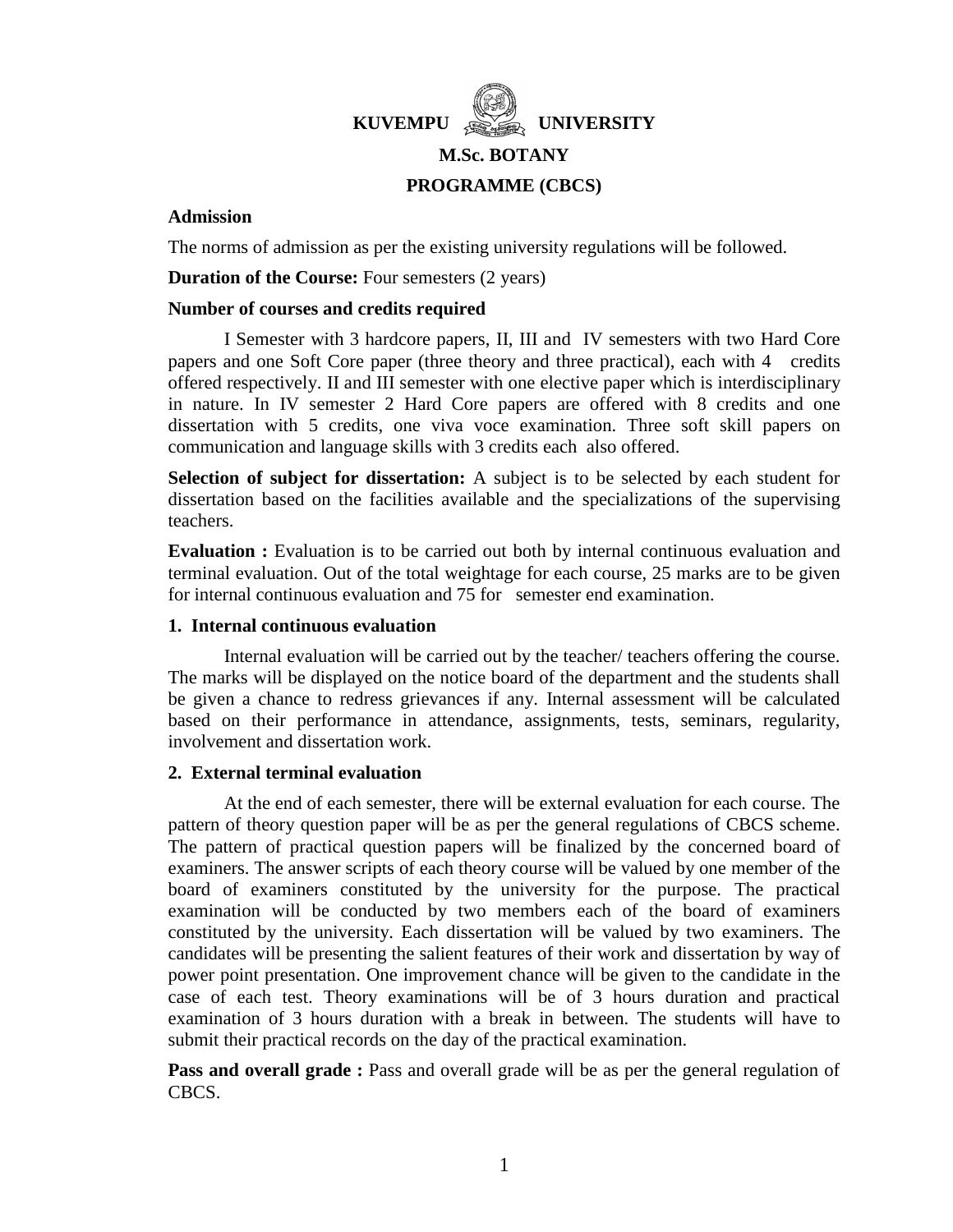

## **M.Sc. BOTANY**

## **PROGRAMME (CBCS)**

## **Department of Applied Botany, Jnana Sahyadri, Shankaraghatta-577451 CHOICE BASED CREDIT SYSTEM**

**M.Sc Botany -I semester**

**Course Structure and Scheme of Evaluation**

| Paper<br>Code<br>N <sub>0</sub> | <b>Titles of Theory Paper</b>                                                   | <b>Total</b><br><b>Credits</b> per<br>week | <b>Theory</b><br><b>Examination</b><br>marks | <b>Internal</b><br><b>Assessment</b><br>marks | <b>Total</b><br>marks |
|---------------------------------|---------------------------------------------------------------------------------|--------------------------------------------|----------------------------------------------|-----------------------------------------------|-----------------------|
| BO1-401                         | HC-I:Bacteria, Algae<br>Viruses, Fungi and Plant<br>Pathology                   | 04                                         | 75                                           | 25                                            | 100                   |
| BO1-402                         | HC-II Lichens , Bryophytes,<br>Pteridophytes and<br>Gymnosperms                 | 04                                         | 75                                           | 25                                            | 100                   |
| BO1-403                         | HC-III : Plant Taxonomy<br>and Diversity of<br>Angiosperms                      | 04                                         | 75                                           | 25                                            | 100                   |
| <b>BO1-404</b>                  | SC-1: Mycology                                                                  | 04                                         | 75                                           | 25                                            | 100                   |
|                                 | <b>OR</b>                                                                       |                                            |                                              |                                               |                       |
| BO1-405                         | <b>SC-2 Crop Plant Resources</b><br>and Utilization                             | 04                                         | 75                                           | 25                                            | 100                   |
|                                 | <b>OR</b>                                                                       |                                            |                                              |                                               |                       |
| BO1-406                         | SC-3 Traditional Systems of<br><b>Plant Medicine</b>                            | 04                                         | 75                                           | 25                                            | 100                   |
| BO1-407                         | HC-I: Practical: HC-I:<br>Bacteria, Algae Viruses,<br>Fungi and Plant Pathology | 02                                         | $\overline{a}$                               | $\overline{a}$                                | 50                    |
| <b>BO1-408</b>                  | HC-I: Practical: Lichens<br>Bryophytes, Pteridophytes<br>and Gymnosperms        | 02                                         | $\overline{a}$                               |                                               | 50                    |
| BO1-409                         | HC-III: Practical: Plant<br>Taxonomy and Diversity of<br>Angiosperms            | 02                                         | L.                                           | $\overline{\phantom{a}}$                      | 50                    |
| BO1-410                         | SC-1 :Practical: Mycology                                                       | 02                                         | L.                                           | $\overline{a}$                                | 50                    |
| BO1-411                         | SC-2: Practical: Crop Plant<br><b>Resources and Utilization</b>                 | 02                                         |                                              |                                               | 50                    |
| BO1-412                         | SC-3 : Practical :Traditional<br><b>Systems of Plant Medicine</b>               | 02                                         |                                              |                                               | 50                    |
|                                 | <b>Total marks for Theory</b>                                                   |                                            |                                              |                                               | 400                   |
|                                 | <b>Total Practical marks (I Sem)</b>                                            |                                            |                                              |                                               | 150                   |
|                                 | Grand Total marks for I Semester                                                |                                            |                                              |                                               | 550                   |

**Note :** HC-Hard Core paper, SC –Soft Core paper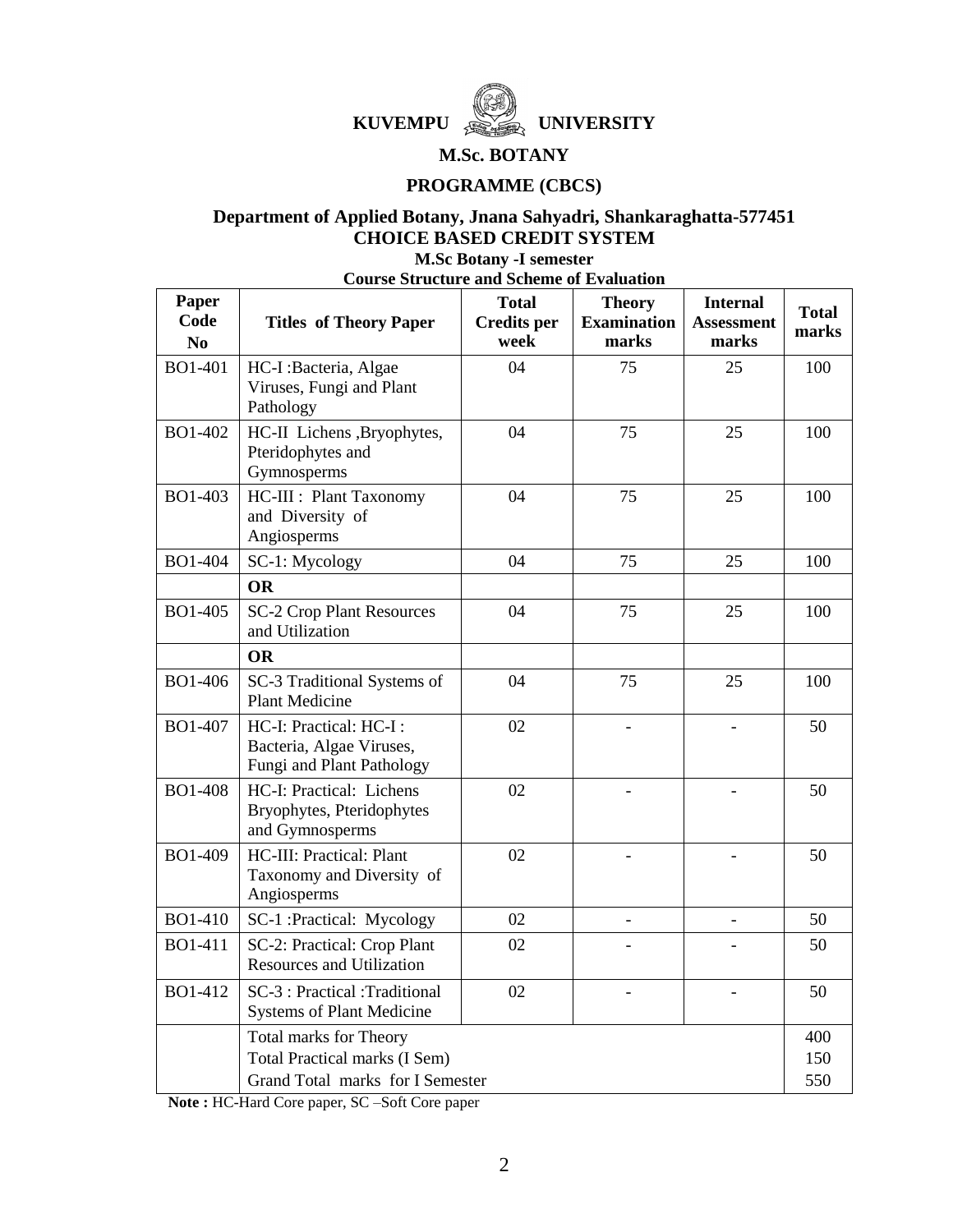

## **M.Sc. BOTANY**

## **Department of Applied Botany, Jnana Sahyadri, Shankaraghatta-577451 CHOICE BASED CREDIT SYSTEM M.Sc., Botany -II semester**

**Course Structure and Scheme of Evaluation**

| Paper<br>Code<br>N <sub>0</sub> | <b>Titles of Theory Paper</b>                                            | <b>Total</b><br><b>Credits</b><br>per week | <b>Theory</b><br><b>Examination</b><br>marks | <b>Internal</b><br><b>Assessment</b><br>marks | <b>Total</b><br>marks |
|---------------------------------|--------------------------------------------------------------------------|--------------------------------------------|----------------------------------------------|-----------------------------------------------|-----------------------|
| BO2-451                         | HC-I: Ecology and<br><b>Environmental Biology</b>                        | 04                                         | 75                                           | 25                                            | 100                   |
| BO2-452                         | HC-II: Embryology and<br>Economic Botany                                 | 04                                         | 75                                           | 25                                            | 100                   |
| BO2-453                         | SC-1 : Plant Pathology                                                   | 04                                         | 75                                           | 25                                            | 100                   |
|                                 | <b>OR</b>                                                                |                                            |                                              |                                               |                       |
| BO2-454                         | SC-2 : Forest Resources and<br>Utilization                               | 04                                         | 75                                           | 25                                            | 100                   |
|                                 | <b>OR</b>                                                                |                                            |                                              |                                               |                       |
| BO2-455                         | SC-3 Diversity & Conservation<br>of Medicinal Plants                     | 04                                         | 75                                           | 25                                            | 100                   |
|                                 | <b>OR</b>                                                                |                                            |                                              |                                               |                       |
| BO2-456                         | HC-1 : Practical: Ecology and<br><b>Environmental Biology</b>            | 02                                         |                                              |                                               | 50                    |
| BO2-457                         | HC2 HC-II: Practical:<br><b>Embryology and Economic</b><br><b>Botany</b> | 02                                         |                                              |                                               | 50                    |
| BO2-458                         | SC-1 : Practical : Plant<br>Pathology                                    | 02                                         |                                              |                                               | 50                    |
| BO2-459                         | SC-2: Practical: Forest<br><b>Resources and Utilization</b>              | 02                                         |                                              |                                               | 50                    |
| <b>BO2-460</b>                  | SC-3: Diversity $&$<br><b>Conservation of Medicinal</b><br>Plants        | 02                                         |                                              |                                               | 50                    |
|                                 | <b>Inter Disciplinary elective</b>                                       |                                            |                                              |                                               |                       |
| BO2-461                         | Floriculture                                                             | 02                                         | 40                                           | 10                                            | 50                    |
|                                 | Total marks for Theory                                                   |                                            |                                              |                                               | 350                   |
|                                 | Total Practical marks (II Sem)                                           |                                            |                                              |                                               | 150                   |
|                                 | Grand Total marks for II Semester                                        |                                            |                                              |                                               | 500                   |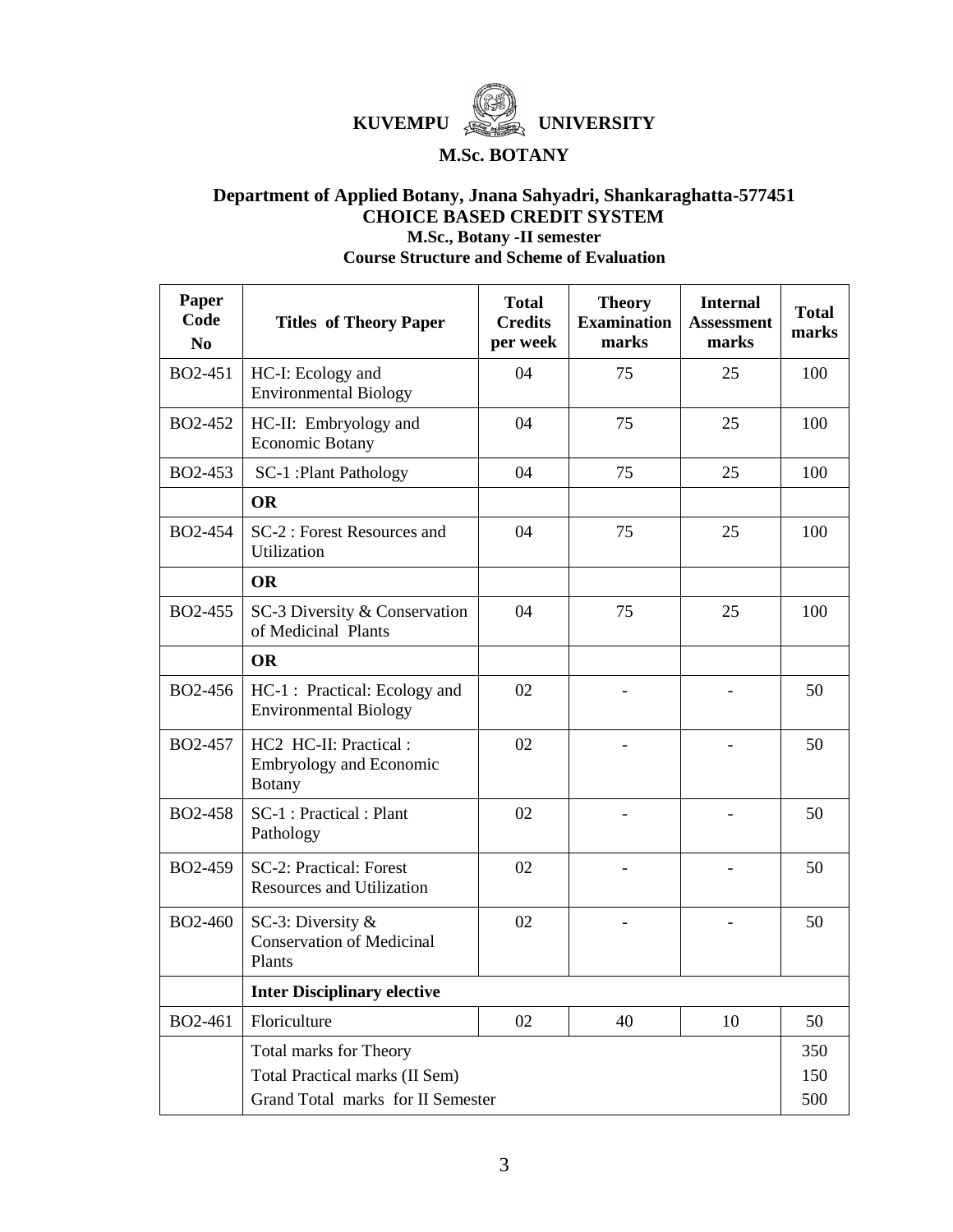

## **Department of Applied Botany, Jnana Sahyadri, Shankaraghatta-577451 CHOICE BASED CREDIT SYSTEM M.Sc Botany -III semester Course Structure and Scheme of Evaluation**

**Paper Code No Titles of Theory Paper Total Credits per week Theory Examination marks Internal Assessment marks Total marks** BO3-501 HC-1: Techniques in Plant Sciences and Anatomy 04 75 25 100 BO3-502 HC-2 :Plant Physiology and Metabolism 04 75 25 100 BO3-503 | SC-1 :Molecular Plant Pathology BO3-504 SC-2:Biodiversity Conservation & Management 04 75 25 100 BO3-505 SC-3 Phytochemistry and Pharmacognosy of Medicinal Plants 04 75 25 100 BO3-506 HC-1 : Practical : Techniques in Plant Sciences and Anatomy  $02$  -  $-$  50 BO3-507 HC-2 :Practical: Plant Physiology and Metabolism  $02$  -  $-$  50  $BO3-508$  SC-1 : Practical: Molecular plant Pathology  $02$  -  $-$  50  $BO3-509$  SC-2: Practical: Biodiversity Conservation & Management  $02$  -  $-$  50  $BO3-510$  SC-3 : Practical: Phytochemistry and Pharmacognosy of Medicinal Plants)  $02$  -  $-$  50 **Inter Disciplinary elective** BO3-511 | Bio fertilizers and Biopesticides | 02 | 40 | 10 | 50 Total marks for Theory Total Practical marks (III Sem) Grand Total for III Semester 350 150 500

## 4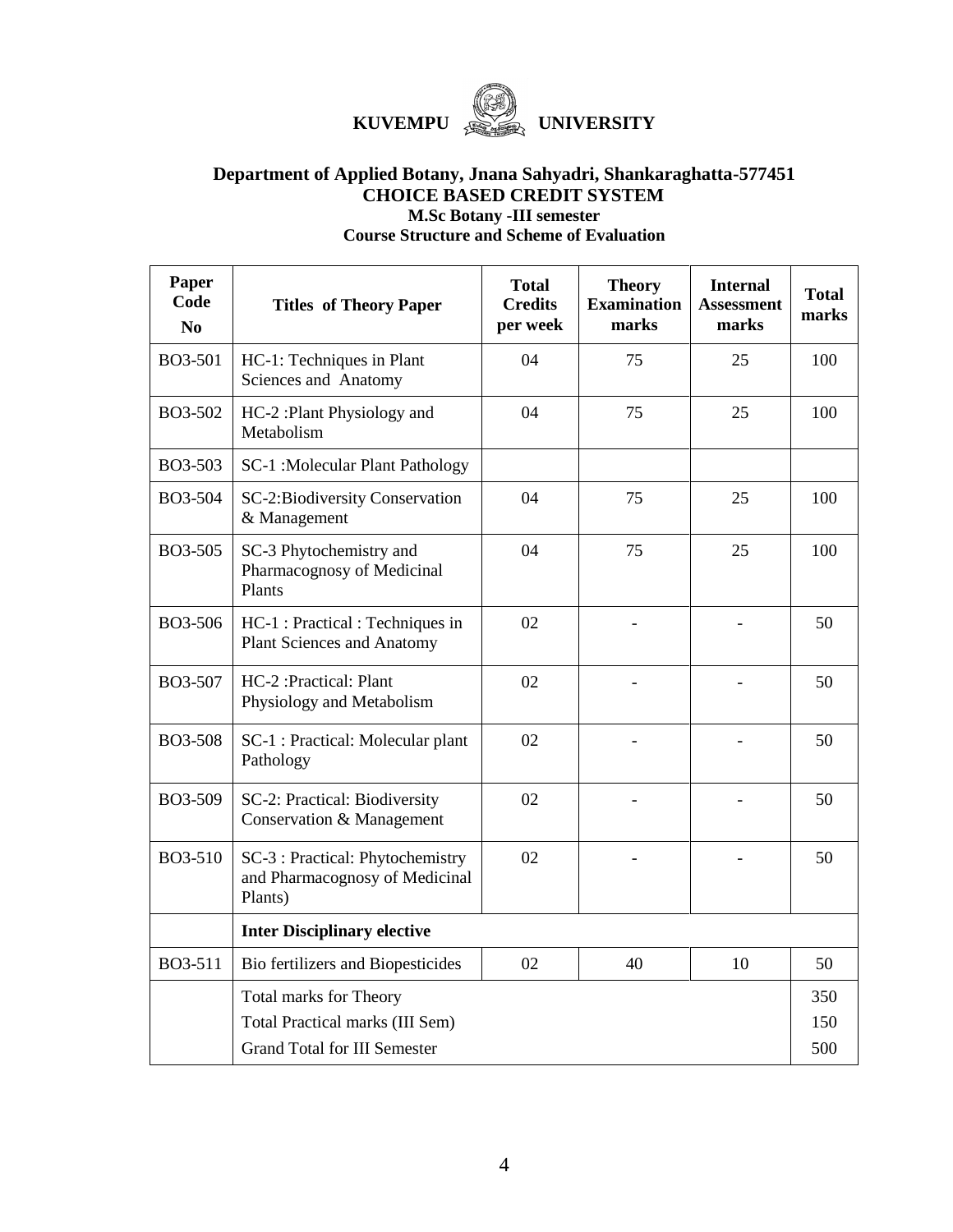

## **Department of Applied Botany, Jnana Sahyadri, Shankaraghatta-577451 CHOICE BASED CREDIT SYSTEM M.Sc Botany -IV semester Course Structure and Scheme of Evaluation**

| Paper<br>Code<br>No. | <b>Titles of Theory Paper</b>                                                                     | <b>Total</b><br><b>Credits</b><br>per<br>week | <b>Theory</b><br><b>Examination</b><br>marks | <b>Internal</b><br><b>Assessment</b><br>marks | <b>Total</b><br>marks |
|----------------------|---------------------------------------------------------------------------------------------------|-----------------------------------------------|----------------------------------------------|-----------------------------------------------|-----------------------|
| BO4-551              | HC-1 : Genetics and Plant<br><b>Breeding</b>                                                      | 04                                            | 75                                           | 25                                            | 100                   |
| BO4-552              | HC-2: Molecular Biology<br>and Biotechnology                                                      | $\Omega$                                      | 75                                           | 25                                            | 100                   |
| BO4-553              | HC-1: Practical: Genetics<br>and Plant Breeding                                                   | 02                                            |                                              |                                               | 50                    |
| BO4-554              | HC-2: Practical: Molecular<br><b>Biology and Biotechnology</b>                                    | 02                                            |                                              |                                               | 50                    |
|                      | <b>Total marks for Theory</b><br>Total marks for Practical's<br>Grand Total marks for IV Semester |                                               |                                              | 200<br>100<br>300                             |                       |
| BO4-555              | Project Work and<br><b>Submission of Dissertation</b>                                             | 75                                            | 25                                           | 100                                           |                       |

Project dissertation shall be evaluated by one external subject expert and one internal guide.

| <b>TOTAL MARKS</b>               | 1950 |
|----------------------------------|------|
| Grand Total of IV Semester       | 400  |
| Grand Total of III Semester      | 500  |
| Grand Total of II Semester       | 500  |
| <b>Grand Total of I Semester</b> | 550  |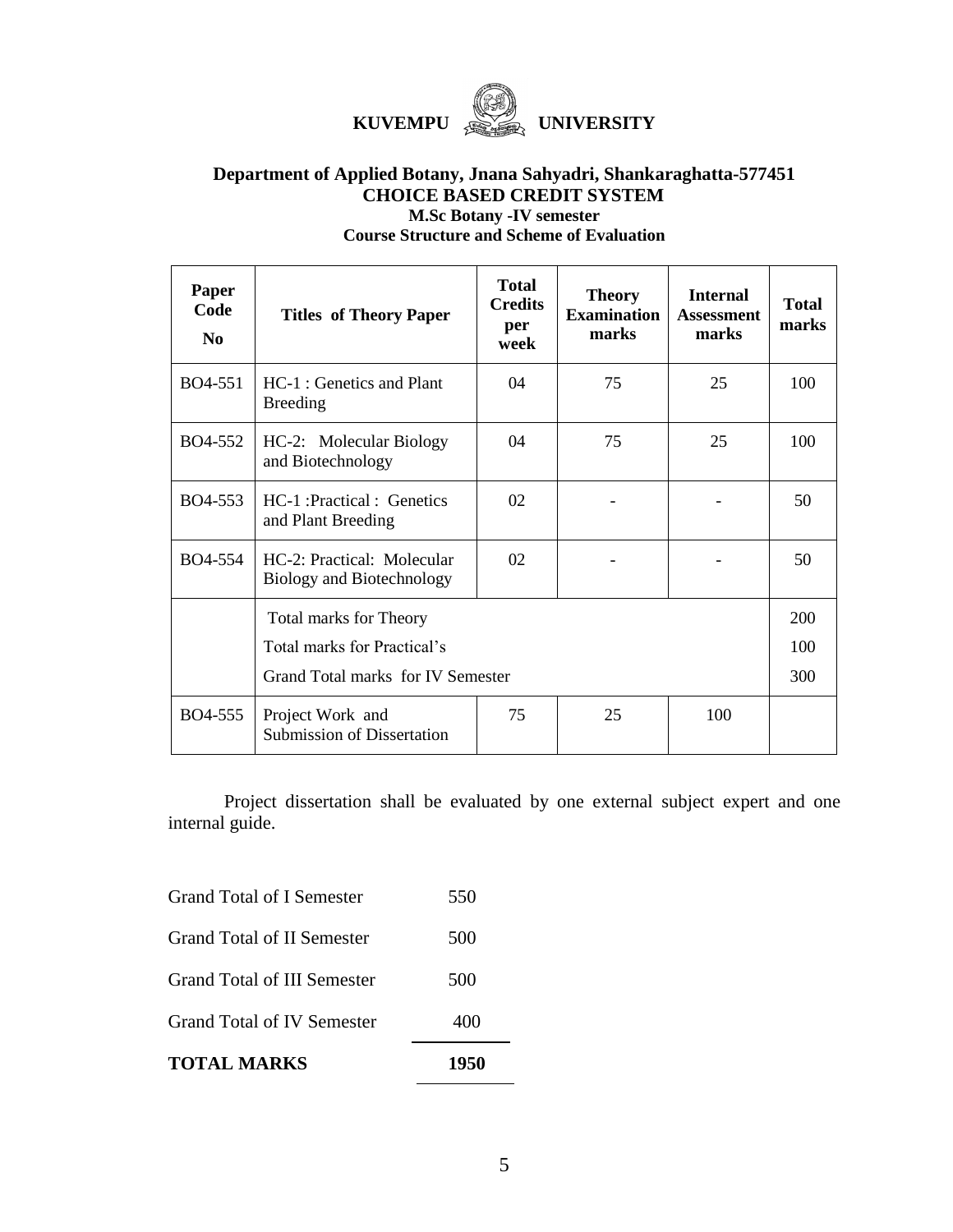## **I SEMESTER SYLLABUS**

## **Paper: Hard core 1 (Credits –4)**

### **Paper Code: BO1-401** 64 hours

## **BACTERIA, ALGAE, VIRUSES, FUNGI AND PLANT PATHOLOGY**

### **THEORY**

- **1. Bacteria:** General characteristics, classification, bacterial growth, ultra structure, reproduction: fission and genetic recombination (transformation, transduction and conjugation); role of Bacteria in agriculture and nitrogen fixation, industry food and medicine. Bacterial diseases: Citrus canker, Black arm of Cotton and food spoilage, economical importance of bacteria. Bacterial plasmids and their characteristics. **08h.**
- **2. Algae, general characters, thallus organization and reproduction :** Ultra structure of prokaryotic and eukaryotic algal cells, principles and modern trends in algal classification. Evolution and phylogeny of different groups of algae. Economic importance of algae, Algae causing biological disturbances, algal blooms, phytotoxins and their significance. **04 h.**
- **3. Structure, reproduction, life cycle, relationship and evolutionary trends in the following groups with reference to the type mentioned under each group :** Cyanophyceae (*Gloeocapsa, Anabaena),* Chlorophyceae (*Chlamydomonas, Chlorella,),* Xanthophyceae (*Vaucheria* and *Botrydium),* Bacillariophyceae (*Navicula* and *Pilnnularia),* Dinophyceae (*Peridium),* Cryptophyceae (*Cryptomonas),* Phaeophyceae (*Ectocarpus* and *Sagassum),* Rhodophyceae (*Batrachopsermum,* and *Polysiphonia)*, Euglenophyceae (*Euglena),* Charophyceae (*Nitella*). **08 h.**
- **4. Viruses:** General characteristics, classification, ultra structure (TMV & Bacteriophage); infection and multiplication of Phage, purification methods, transmission and reproduction. Viral diseases: TMV, YBMV and Papaya Ring Spot Virus (PRSV), Viroids and Prions.

**Phytoplasma:** Ultra structure and classification; symptoms caused; Sandal spike, little leaf of *Vinca rosea*, grassy shoot of sugar cane, citrus greening. **08h.**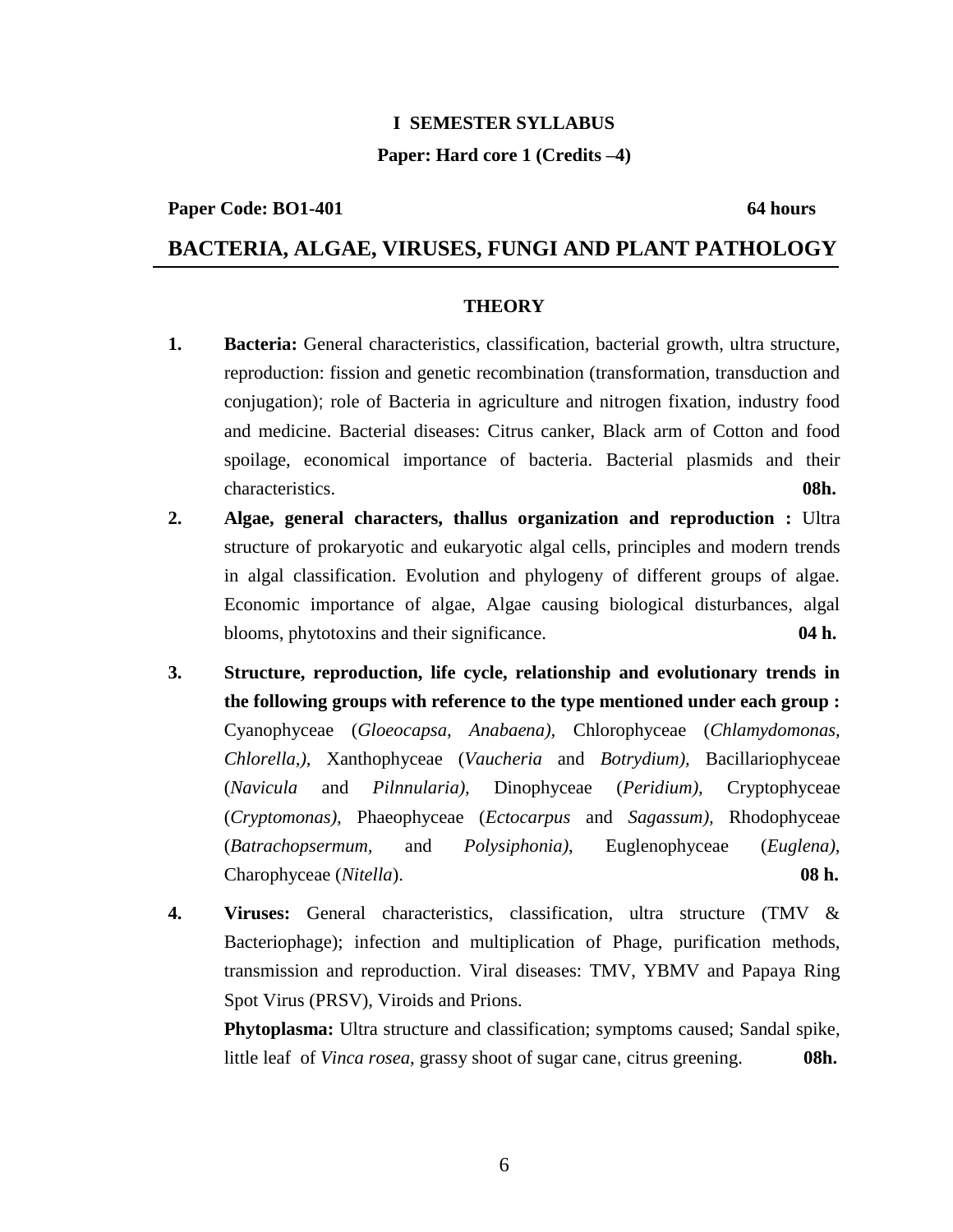- **5. Fungi:** Introduction, morphology, ultra structure, contribution of any ten National and International mycologists, culture media, preservation techniques. Allexopoulos system of classification up to order, life cycle of two fungi from each division, Role of fungi in agriculture and medicine. **16h.**
- **6. Plant pathology:** History and development of Plant Pathology, Disease concept in plants: Disease classification, Causal factors - biotic and abiotic, disease diagnosis, Koch's postulates. **04h.**
- **7. Defense Mechanism in plants:** Structural and Biochemical. Genetics of host pathogen interaction: Gene to gene and polygene hypotheses. Immune and hypersensitive reactions. **04h.**
- **8. Epidemiology:** Traditional and modern concepts of disease triangle, Role of host, pathogen and environment in disease development. Aerobiology in relation to epidemiology. Monitoring splash borne and airborne inoculum. **04h.**
- **9.** Methods of assessment of disease incidence and disease severity and estimation of yield loss. Study of plant diseases of major crops caused by fungi, bacteria and viruses. (With reference to symptoms, etiology and control). **08h.**
- **10. Principles of plant disease control:** Regulatory Methods: Plant quarantine regulation, inspection and certification. Physical Methods: Heat and cold treatment (Hot water, Hot air, Radiation treatment). Cultural Methods: Crop rotation, Flooding, Solarization, trap crops. Chemical Methods: Prophylactants and systemic chemicals. Methods of fungicide application. Seed and soil treatment. Control of post harvest diseases. Biological Methods: Use of antagonistic microorganisms. VAM fungi and control of soil borne diseases. Cross protection. **12h.**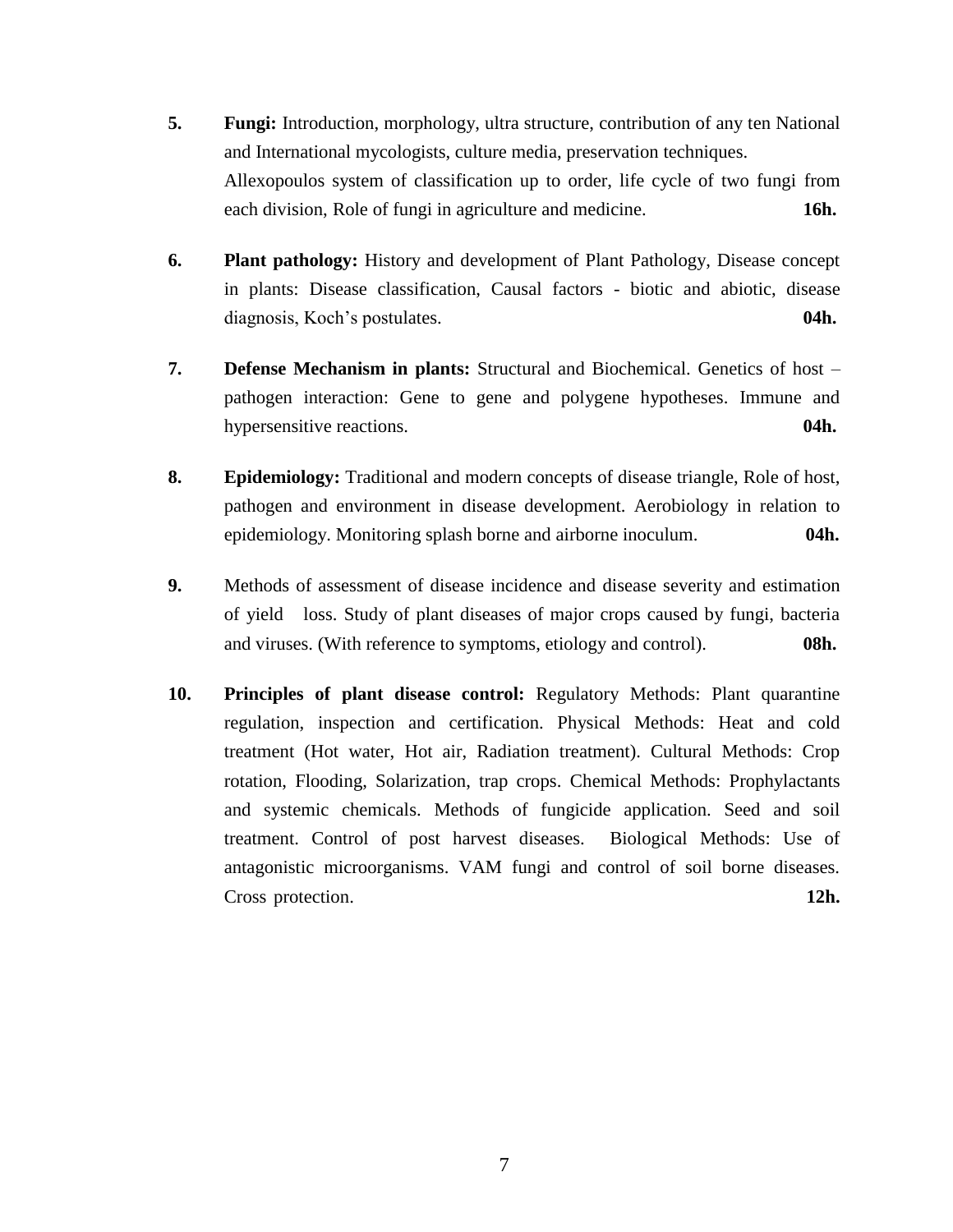## **I SEMESTER SYLLABUS Paper: Hard core 1 (Credits –2)**

## Paper Code: BO1-408 64 hours

# **BACTERIA, ALGAE, VIRUSES, FUNGI AND PLANT PATHOLOGY PRACTICALS**

- 1. Sterilization techniques.
- 2. Media preparation and pure culture techniques.
- 3. Viral diseases, TMV, leaf curl of vegetables, papaya ring spot.
- 4. phytoplasmal diseases, sandal spike, little leaf of *Vinca rosea*, grassy shoot of sugar cane
- 5. Isolation of bacteria and fungi from infected plant parts.
- 6. Bacterial leaf blight of paddy and citrus canker, tomato canker.
- *7.* Macro fungal fruit bodies *Agaricus, Dictyophora, Ganoderma, Geastrum, Lycoperdon, Peziza* and *xylaria.*
- *8.* Range of vegetative organization. Reproductive bodies. Range of vegetative organization. Different types of asexual and sexual reproductive and reproductive bodies. Phytoplankton and benthos of freshwater and marine ecosystems. Cyanophyceae (*Gloeocapsa, Anabaena),* Chlorophyceae (*Chlamydomonas, Chlorella,),* Xanthophyceae (*Vaucheria* and *Botrydium),* Bacillariophyceae (*Navicula* and *Pilnnularia),* Dinophyceae (*Peridium),* Cryptophyceae (*Cryptomonas),* Phaeophyceae (*Ectocarpus* and *Sagassum),* Rhodophyceae (*Batrachopsermum,* and *Polysiphonia)*, Euglenophyceae (*Euglena),* Charophyceae (*Nitella*)
- 9. Fruiting bodies of fungi *Acervuli, Pycnidia, Sclerotia*.
- 10. Tikka disease of groundnut and Root knot of brinjal.
- 11. *Alternaria* leaf spot of tomato/chilli/brinjal.
- 12. Commonly available fungicides on seed borne diseases.
- 13. Effect of biocontrol agent on seed borne diseases.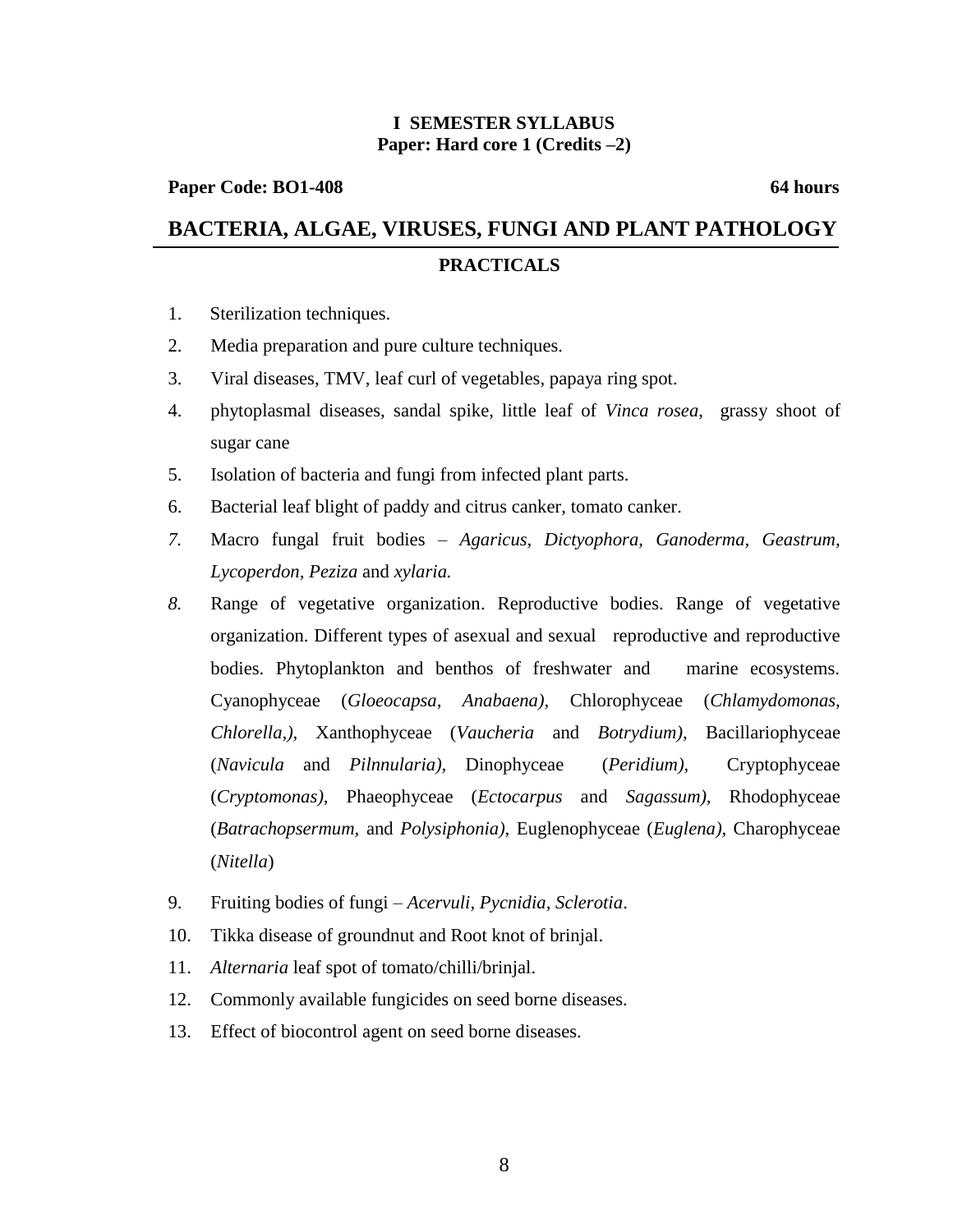- 1. Agrios, G. N. 1997. **Plant Pathology.** Fourth Edition. Academic Press, U S A.
- 2. Alexepoulos, C.J. and C.W. Mims. 1989. **Introductory Mycology**. Wiley Eastern Ltd., New Delhi.
- 3. Aneja, K.R. 1993. **Experiments in Microbiology - Plant Pathology and Tissueculture.** Viswa Prakashan, New Delhi.
- 4. Burdon. **Diseases and Plant Population Biology.** Cambridge University Press, Cambridge.
- 5. Fox, R.T.V. 1993. **Principle of Diagnostic Techniques in Plant Pathology.** CAB International, Wallingford, UK.
- 6. Gregery, P.H. 1961. **Microbiology of Atmosphere**. 2nd Ed. Leonard Hill Books, Aylesbury, Bucks.
- 7. Ieffreies, P. and T.W. Young. 1994. **Inter-Fungal Parasitic Relationship.** CAB International, Wallingford. UK.
- 8. Ilan Chet. 1987. **Innovative Approaches to Plant Disease Control.** Wiley Inter Science Publications, John Wiley and Sons, New York.
- 9. Ingold, C.T. 1971. **Fungal Spores - Their Liberation and Dispersal.** Oxford University Press, London.
- 10. Nagarajan, S. 1983. **Plant Disease Epidemiology.** Oxford and IBH Publishing Co., New Delhi.
- 11. Pathak, V.N. 1984. Laboratory Manual of Plant Pathology. 2<sup>nd</sup> Ed. Oxford and IBH Publishers, New Delhi.
- 12. Rangaswamy, G. 1979. **Diseases of Crop Plants in India.** Prentice Hall, New Delhi.
- 13. Singh, R.S. **Introduction to Principles of Plant Pathology.** Oxford and IBH, New Delhi.
- 14. Tarr, S.A. **Principles of Plant Pathology.** McMillan Publishers Ltd., London.
- 15. Wolfe, M.S. and C.E. Caten. 1987. **Population of Plant Pathogen**. Blackwell Scientific Publications. Oxford.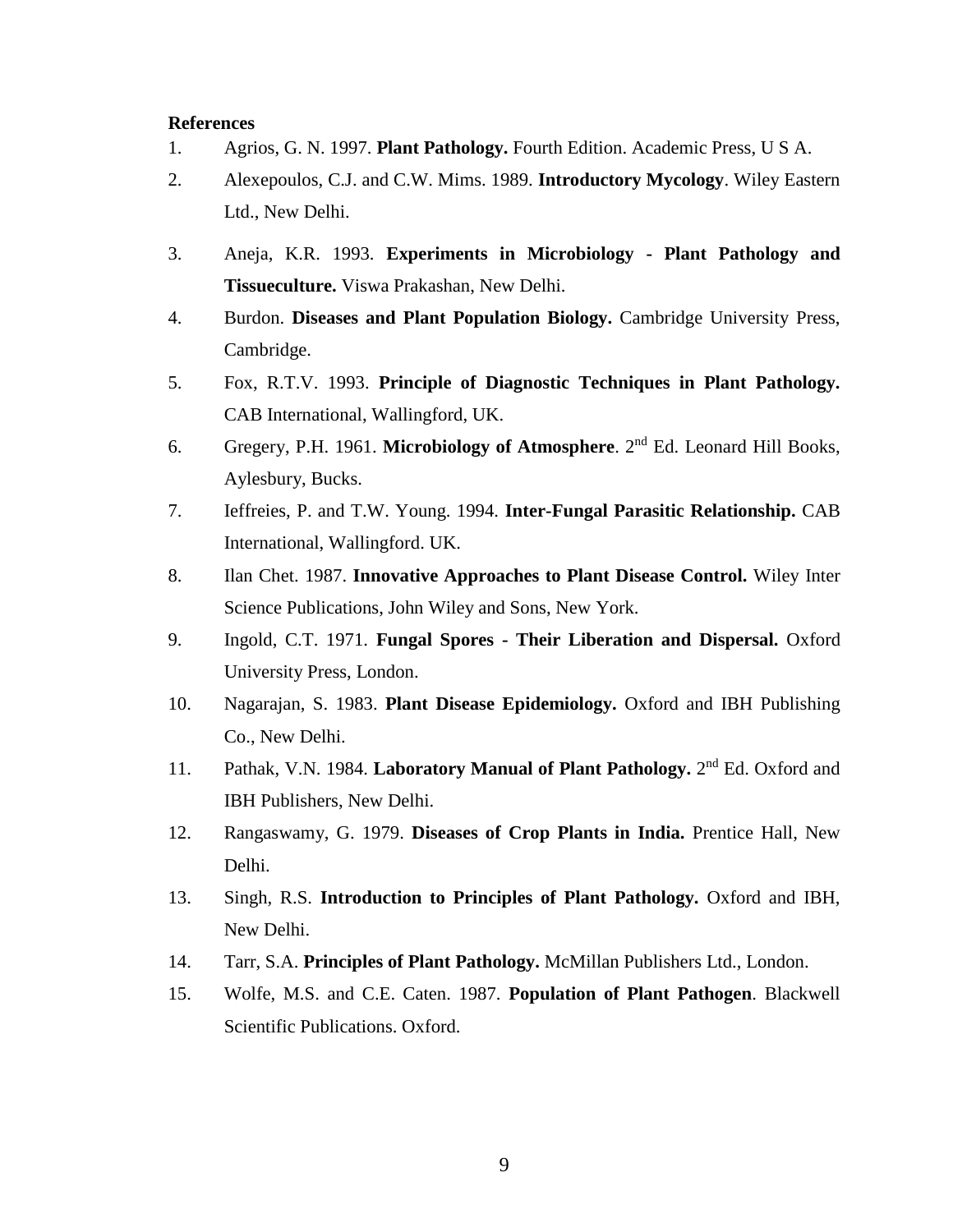# **I SEMESTER SYLLABUS PAPER: HARD CORE 2 (CREDITS –4)**

**Paper Code: BO1-401** 64 Hours

## **LICHENS, BRYOPHYTES, PTERIDOPHYTES AND GYMNOSPERMS**

### **THEORY**

**Objectives** : To understand the lower plant diversity and range of their thallus organization and reproduction and also to understand their role in ecosystem, genetic and cultural diversity, uses and their conservation.

Unit-1 : Lichens: General account of Lichens: Structure and types (forms) of lichens. thallus structure and relationship between components, Photobionts and mycobionts. Reproduction in lichens, ascolichens, basidiolichens, Lichenicolous fungi, Ecological and Economic importance of Lichens. **08h.**

**Unit-2 :** Bryophytes, characters and classification, structural organization of gametophytes and sporophytes, thallus organization and reproductive features, morphology, anatomy, life cycle of Sphaerocarpus (Sphaerocarales), Marchantia (Marchantiales), Porella (Jungarmaniales), Anthoceros (Anthocerotales), Sphagnum (Sphagnales), Andrea (Andreales), Funaria (Funariales) and Polytrichum (Polytrichales). **08h.**

Unit-3 : Evolution and affinities of the bryophytes, fossil bryophytes, origin of bryophytes, upgrade or progressive and down-grade or regressive theories of evolution, affinities of bryophytes, ecology and cytological aspects of bryophytes, amphibians adaptations and bryophytes as the indicators of water and air pollution. **12h.**

**Unit-4 :** Pteridophytes, characteristics and classification, morphology, anatomy and reproduction in *Psilotum, Selaginella, Equisetum, Lycopodium, Pteridium* and *Salvinia*. **08h.**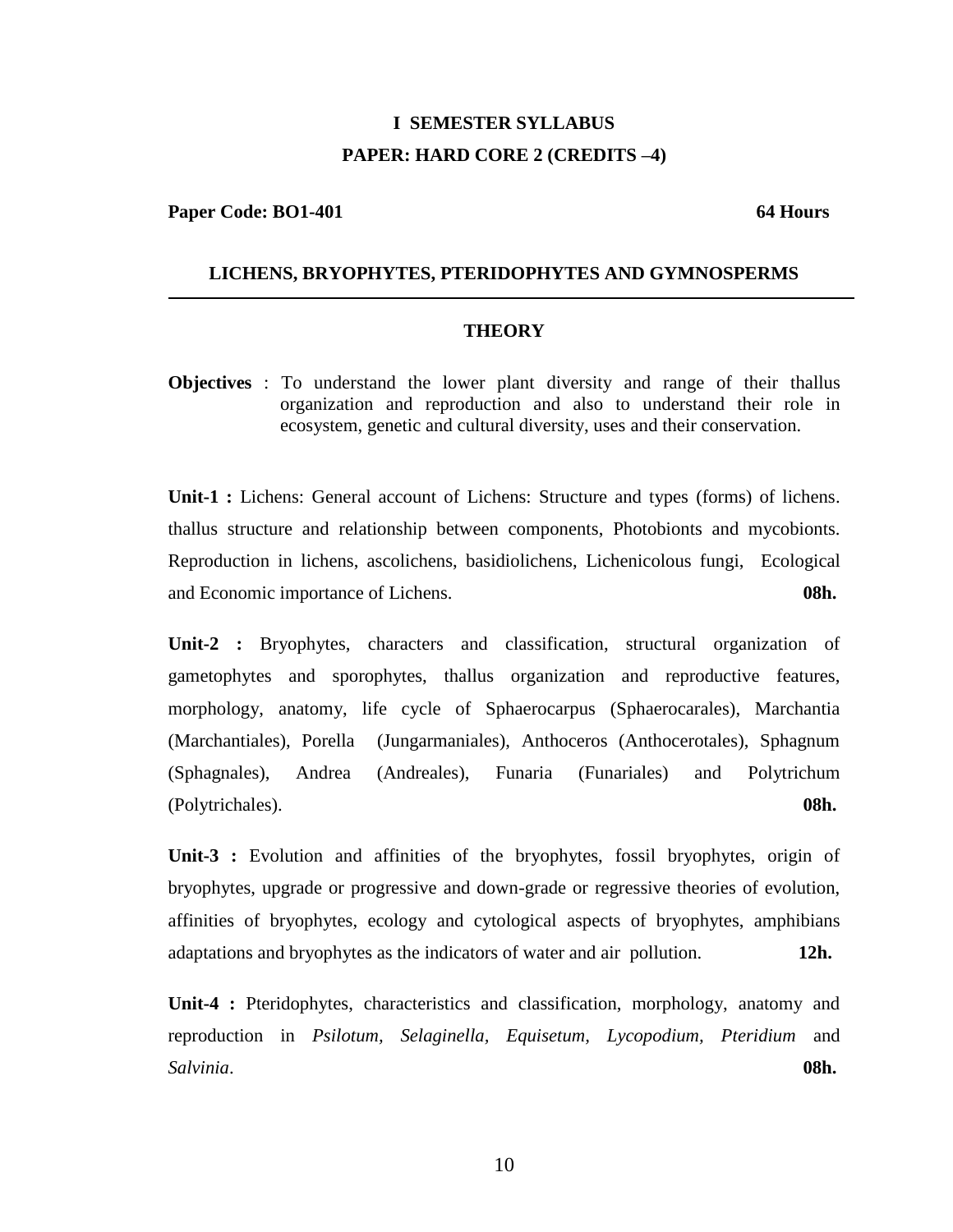**Unit-5 :** Origin of Pteridophytes, evolution of the pteridophytic taxa, fossil pteridophytes, evolution of the stele, heterospory and seed habitat, economic importance of pteridophytes, rare, endangered and endemic pteridophytes with reference to India. Conservation with reference to *in situ* and *ex situ* conservation, horticultural importance of pteridophytes, weed problems, aquatic and terrestrial weeds of pteridophytes, medicinal and edible pteridophytes, *Azolla* as a biofertilizers and pteridophytes are ecological indicators. **12 h**

**Unit-6 :** Gymnosperms, characteristics and classification, morphology, anatomy and reproduction in *Cycus, Pinus, Aracaria, Ginkgo, Ephedra* and *Gnetum*. **08 h**

**Unit-7:** General account on Pteridopsermopsida, Cycadofilicales, Glosso-pteridales and Caytoniales, economic importance of gymnosperms, affinities of gymnosperms with reference to Gnetum. **08 h**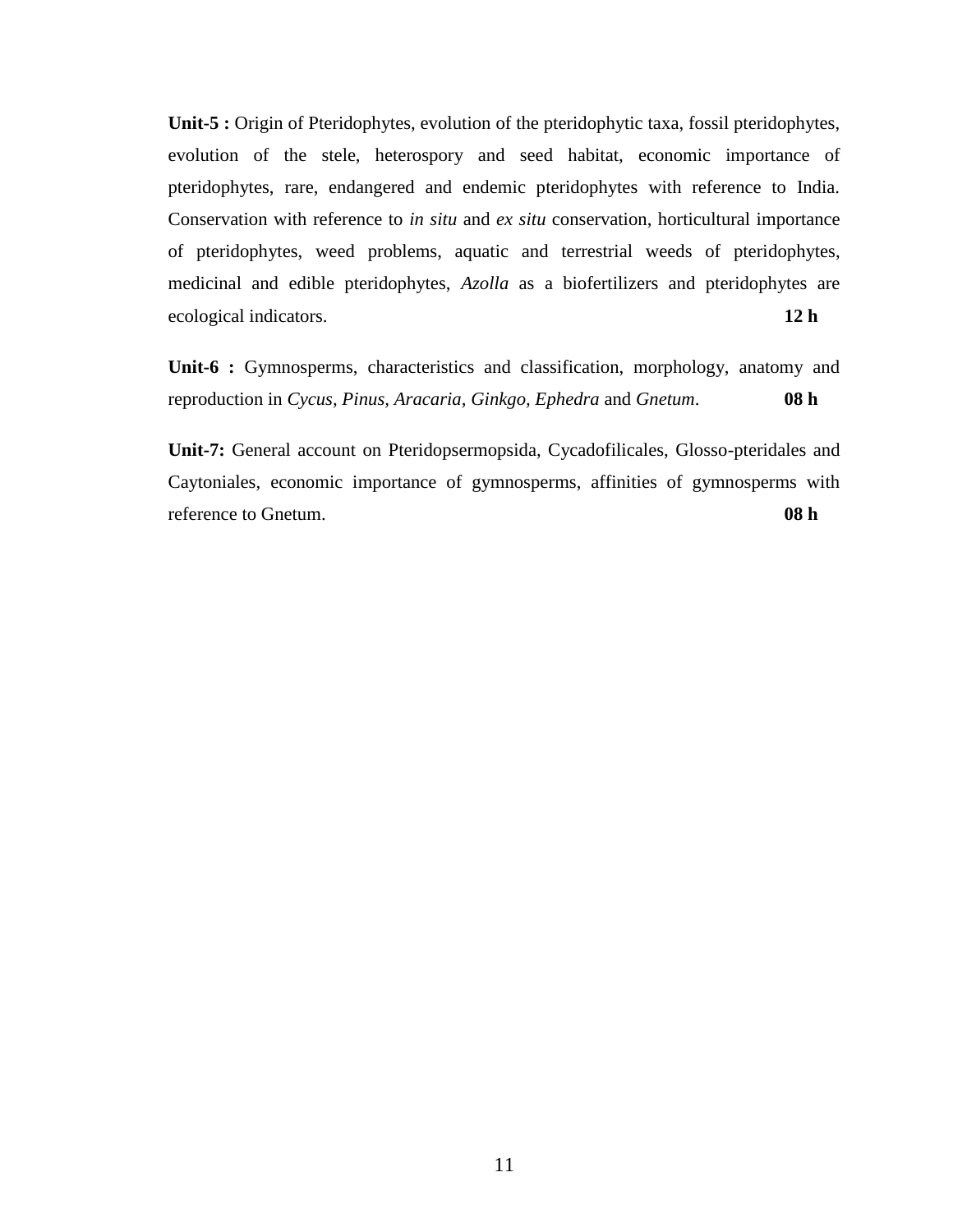## **PRACTICALS**

## **BO1 – 407 – HC-1**

## **LICHENS, BRYOPHYTES, PTERIDOPHYTES AND GYMNOSPERMS**

## **Lichens**

- 1. Vegetative and anatomical features of different types of lichens.
- 2. Reproductive bodies. Identification of *Parmalia*, *Usnea*, *Ramalina*, *Dirinaria* and *Parmotrema*.

## **Bryophytes**

- 3. Vegetative organization and morphology.
- 4. Anatomical structures.
- 5. Archegonia, antheridia and their organization.
- 6. Sporophytes A Comparative Study.

## **Pteridophytes**

- 7. Structure of plant body (habit).
- 8. Anatomical organization of different parts of the plants.
- 9. Sporangia and their types.
- 10. Spores, structure, size and ornamentation.
- 11. Fossil pteridophytes.

## **Gymnosperms**

- 12. Morphology and Anatomical Features.
- 13. Male and Female Reproductive Bodies / Organs.
- 14. Seeds of Gymnosperms.
- 15. Fossil Gymnosperms.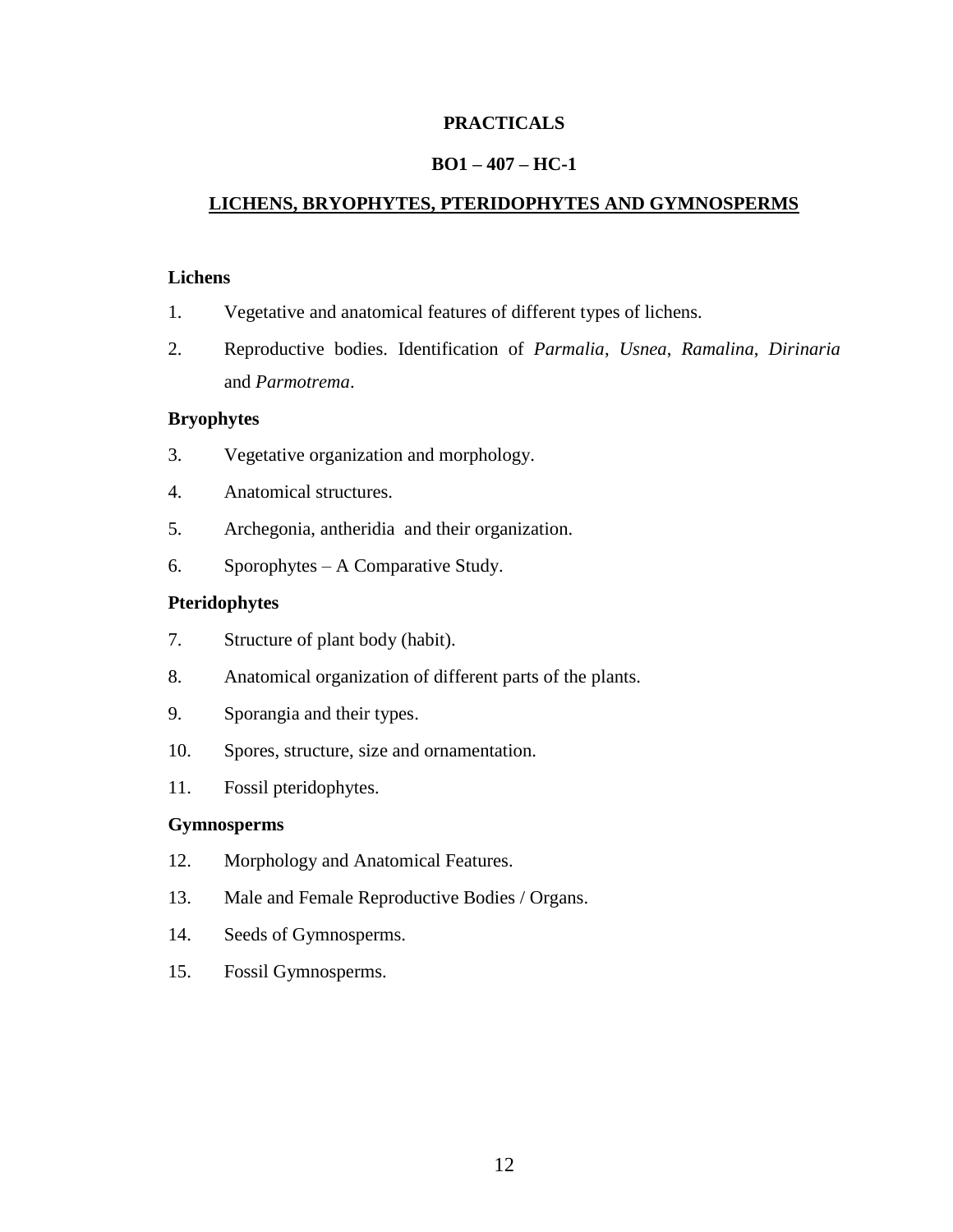- 1. Ajay Singh. 1961. **Lichens of India.**
- 2. Campbell, H.D. **The Evolution of Land Plants. (Embryophyta)**.
- 3. Chamberlain, C.J. 1935. **Gymnosperms – Structure and Evolution.**
- 4. Champman, V.J. **Sea Weeds and their Uses.** Methew and Co., London.
- 5. Chopra, R.N. and Kumar, P.K. **Biology of Bryophytes**. Wiley Eastern Limited.
- 6. Dallimore, W. and Jackson, A.B. 1961. **A Handbook of Coniferales and Ginkgoales**.
- 7. Fogg, G.E. Stewart, W.D.P. Fay and Walshy, A.E. **The Blue Green Algae.** Academic Press.
- 8. Foster, A.S. and Gifford, E.M. 1959. **Comparative Morphology of Vascular Plants.**
- 9. Gangulee, H.R. and Ashok Kumar. 1989. **College Botany.** Vol. II. Revised edition, Reprint 1994. New Central Book Agency (P.) Ltd., 8/1 Chinkmoni Das Lane, Calcutta – 700 009.
- 10. Garbary, David, J. and South G. Robin. 1990. **Evolution, Biogeography of the Marine Algae of the North Atlantic.** Published by London Springer Verlag.
- 11. Geider, Richard J. Osborne and Bruce, A. 1991. **Algal Photosynthesis.** Chapman and Hall Ltd., London.
- 12. Greguss, F. 1955. **Identification of Living Gymnosperms on the Basis of Xyletmy.**
- 13. Kashyap, A.K. and Kumar, H.D. **Recent Advances in Phycology.** Rastogi and Company.
- 14. Maheshwari, P. and Konat, R.N. 1971. **Pinus, Monograph.**
- 15. Maheshwari, P. and Vasil. **Gnetum, Monograph.**
- 16. Misra and Aparayel, R.P. 1978. **Lichens**.
- 17. Pandey, S.M. Trivedi, P.S. 1995. **Textbook of Algae.** Vikas Publishing House, New Delhi.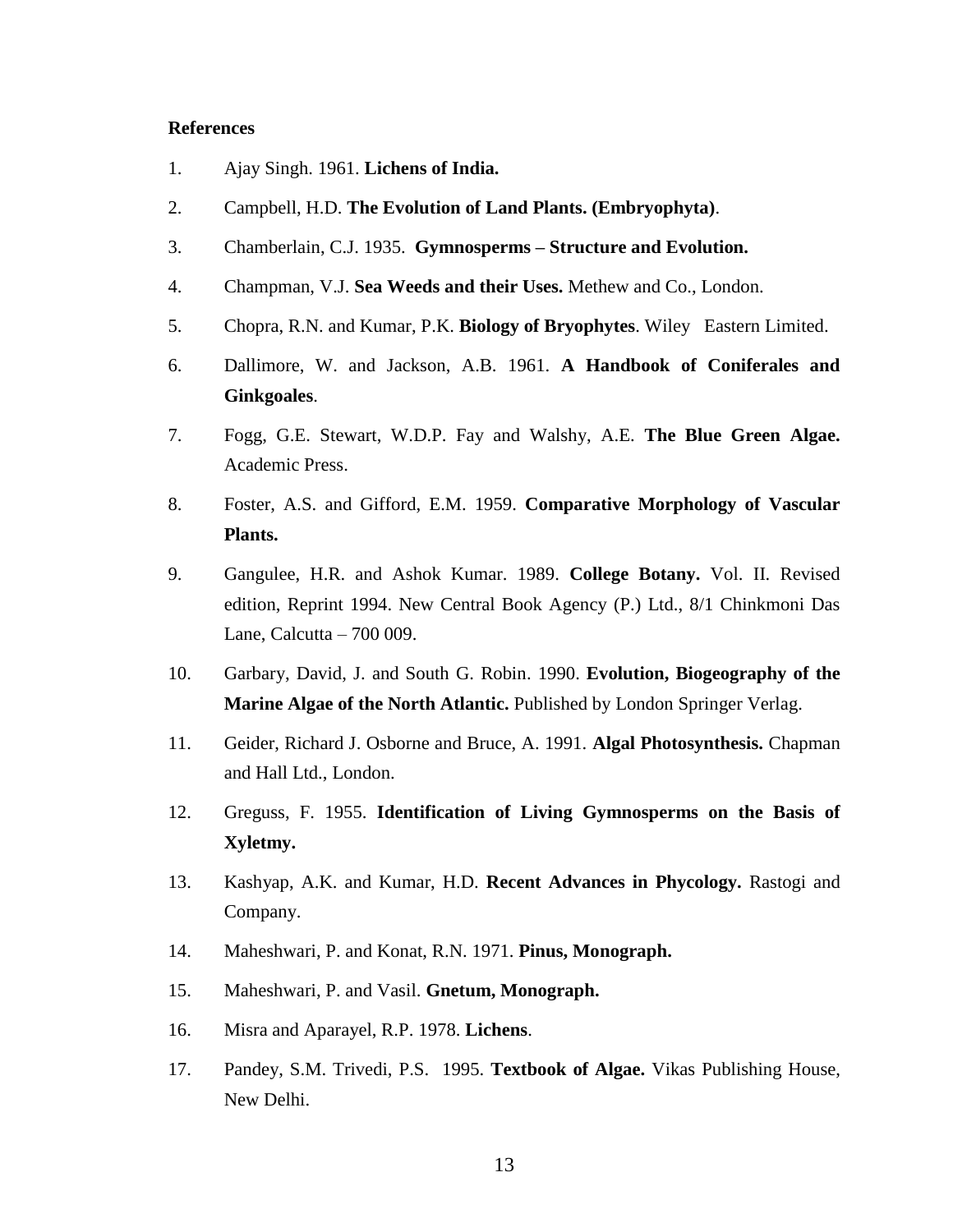- 18. Pandey, S.N., Misra, S.P. and Trivedi, P.S. 1977. **Textbook of Botany,**  Bryophyta, Pteridophyta, Gymnosperms and Paleobotany. 2<sup>nd</sup> Edition. Vikas Publishing House, New Delhi.
- 19. Rashid, A. 1998. **Introduction to Bryophyta**. Vikas Publishing House Pvt., Ltd., New Delhi.
- 20. Sambamurthy, A.V.S.S. 2005. **A Textbook of Bryophyta, Pteridophyta, Gymnosperms and Paleobotany.** IK International Pvt., Ltd., New Delhi.
- 21. Smith, G.M. **Cryptogamic Botany.** Vol. I, McGraw Hill Book Company, New Delhi.
- 22. Smith, G.M. **Cryptogamic Botany.** Vol. II, McGraw Hill Book Company, New Delhi.
- 23. Sundarlingam, V.S. 1989. **Marine Algae ; Morphology, Reproduction and Biology.** Bishan Singh, Mahendrapal Singh Dehradun.
- 24. Surenge, K.R. 1996. **Indian Fossil Pteridophytes.** CSIR Monograph, New Delhi.
- 25. Trivedi and Pravin Chandra. 2001. **Algal Biotechnology.** Jaipur Pointer Publishers.
- 26. Vashishta, B.R. 1990. **Botany for a Degree Students Bryophytes**.  $7<sup>th</sup>$  edition, S. Chand and Company Ltd., Ramnagar, New Delhi – 110 055.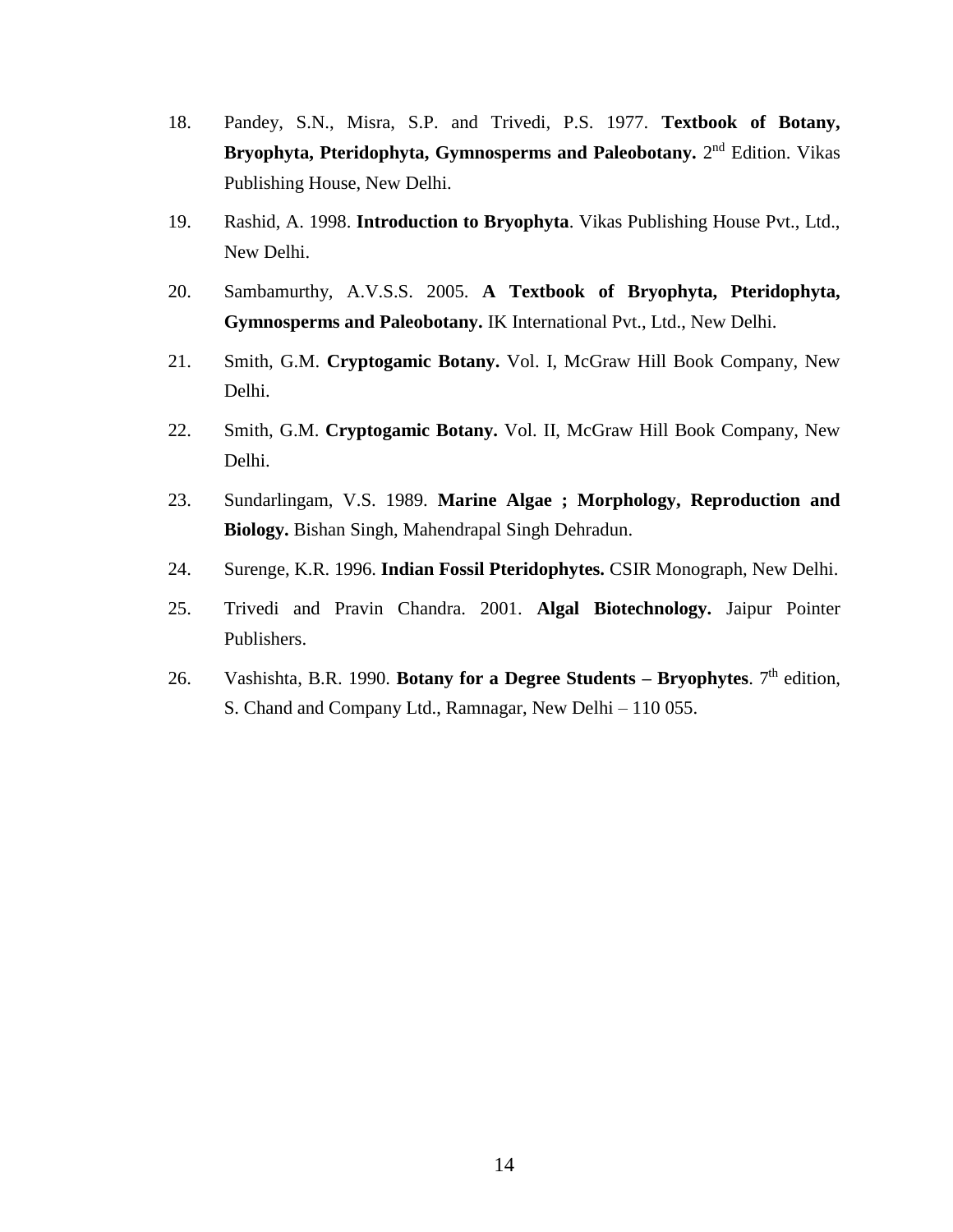## **I SEMESTER SYLLABUS**

## **Paper: Hard core 3 (Credits –4)**

## **PLANT TAXONOMY AND DIVERSITY OF ANGIOSPERMS**

## **Paper Code: BO1-403** 64 **hours**

## **THEORY**

## **Objectives**

This paper aims to study the basic values of plant taxonomy; to know about the basic concepts and principles of plant classification; to make a suitable method for correct identification and to be aware of the ecological and economic importance of plants.

**Unit-1 :** Historical background of plant classification : Major systems of classification; Sexual systems-Carolus Linnaeus. Natural system- deJussieu, de Candolle and Bentham and Hookers classification. Phylogenetic systems- Engler and Prantle, Hutchinson, Armen Takhtajan and Cronquist systems of classification. Angiosperm Phylogeny Group. **08h**

**Unit-2 :** Botanical Nomenclature: ICN[ICBN] Principles, Names of taxa, type method, author citation, effective and valid publication, rejection of names, names of hybrids and cultivated plants. IAPT. 08h

**Unit-3 :** Methods of herbarium preparation. Importance of herbarium. Botanical survey of India. Major botanical gardens of the world and their importance. **04h**

**Unit-4 :** Taxonomic structure: major and minor categories of classification. Evidence from various fields of Botany: Palynology, Embryology, phytochemistry, cyto-taxonomy and numerical taxonomy. **04h**

**Unit-5 :** Variation and speciation: Developmental variation, environmental variation, isolation mechanism, gradual speciation, concept of species. **08h**

**Unit-6 :** Study of the plant families with their phylogeny as per modern classification : Magnoliaceae, Nymphaeceae, Annonaceae, Dilleniaceae, Convolvulaceae, Solanaceae, Bignoniaceae, Rhamnaceae, Malvaceae, Meliaceae, Lythraceae, Combretaceae, Rubiaceae, Apocyanaceae, Ebenaceae, Sapotaceae, Verbenaceae, Asteraceae, Alismataceae, Hydrocharitaceae, Liliaceae, Zingiberaceae, Orchidaceae, Aracaceae, Poaceae. **08h**

**Unit-8 :** Principles and importance of plant geography- Phytogeographic regions of the world with a detailed study of Indian vegetation- Patterns of distribution. Theories of present day distribution of plants- Continental drift hypothesis-factors involved in distribution-Endemism, Age and Area hypothesis; Dispersal and Migration of plants. **08h**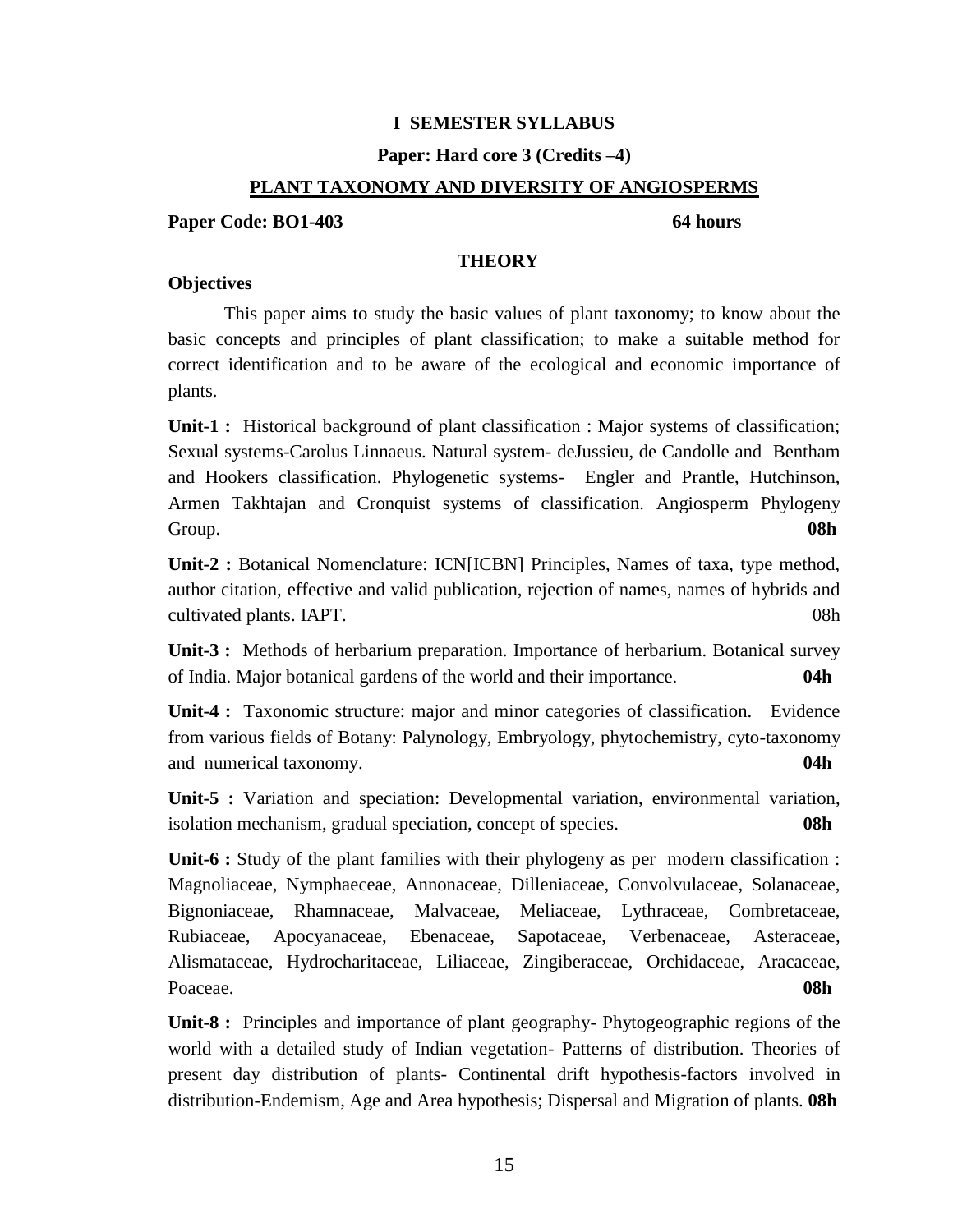**Unit-9 :** Status of angiosperm diversity, genetic diversity, species diversity, ecosystem diversity. Hot spots of biodiversity. Threats to Biodiversity, Management of species*ex-situ* and *in- situ* conservation, Sustainable utilization of plant resources. **08h**

**Unit-10:** International organizations for biodiversity conservation: IUCN, species survival commission (SSC), Convention on Biological Diversity (CBD), CITES, TRAFFIC, WWF. Plant genetic resources- conservation, gene bank, NBPGR, IPGRI. **08h**

- 1 Agarwal. S.K.S. Tiwari and P.S. Dubey. 1966. **Biodiversity and Environment**. APH. Pub. Corp., New Delhi.
- 2 Bentham, G. and J.D. Hooker. 1862-83. **Genera** *Plantarum***.** Vol.3. London.
- 3 Bhattachargya, B. and B.M. Johri. 1998. **Flowering Plants-Taxonomy and Phylogeny.** Narosa Pub. House, New Delhi. p. 753.
- 4 Cronquist, A. 1988. **The Education and Classification of Flowering Plants.** 2<sup>nd</sup> ed., Botanical Gardens, Bronx, New York.
- 5 Cronquist. A. 1968. **The Evolution and Classification of Flowering Plants.** Thomas Nelson, Edinburgh, London, pp. 1-396.
- 6 Hooker, J.D. 1894. **The Flora of British India.**, Reeve and Co. London. Vol. 6:1-792
- 7 Hutchinson J. 1926. **The Families of Flowering Plant.** Vol.1 Dicotyledons, McMillan, London, pp. 1-328.
- 8 Hutchinson. J. 1964-67. **The Genera of Flowering Plants.** Clarandon, Oxford, Vol 2.
- 9 Kormondy, E.J. 1986. **Concepts of Ecology.** 3<sup>rd</sup> ed. Prentice Hall of India, New Delhi, pp. 1-10.
- 10 Lawrence. G.H.M. 1967. **Taxonomy of Vascular Plants.** Oxford and IBH, New Delhi.
- 11 Myers, N.R.A. Mittermeier, C.G. Mittter Meri and G.A.B. Kents. 2000. **Biodiversity Hotspots for Conservation Priorities,** *Nature,* 403: 553-858.
- 12 Myers. N. 1988. **Threatened Biotas: Hotspots in Tropical Forestry.** *The Environmentalist*, 8:1-20.
- 13 Pulliah, T. 1998. **Taxonomy of Angiosperms**. Regency Publications, New Delhi.
- 14 Shukla, P. and S.P. Misra. 1985. **An Introduction to Taxonomy of Angiosperms.** Vani Educational Books, New Delhi (Internet).
- 15 Singh G., Misri, B. and P. Kachroo. 1972. **Achieve Morphology: An Aid to the Taxonomy of India Plants** *Compositae, Liguliflorae. J. Ind. Bot. Soc.* 51(3-4): 235-242.
- 16 Singh, G. 1999. **Plant Systematics : Theory and Practice.** Oxford and IBH Co. Pvt. Ltd., New Delhi, Calcutta, pp. 359.
- 17 Pramod Tandon. 2009. **Biodiversity and its Significance.** I.K. International Publishing House Ltd. New Delhi.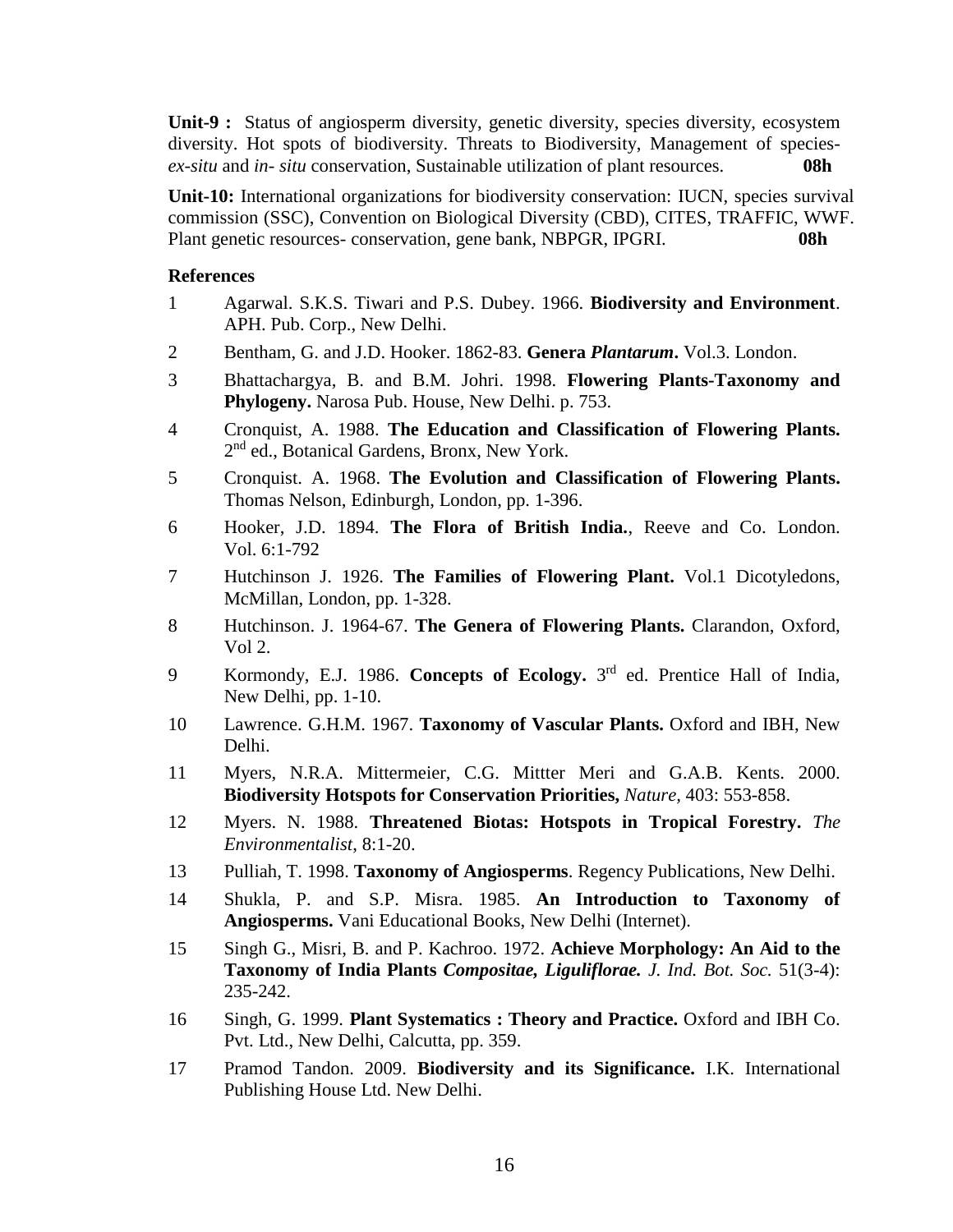## **HARD CORE- 3- PRACTICALS :**

## **BO1-409: PLANT TAXONOMY AND DIVERSITY OF ANGIOSPERMS**

- 1. Introduction to literature in Plant taxonomy: Floras, Manuals, Monographs, Journals, Review articles.
- 2. Study of vegetative plant morphology-I: Typical Roots, Stems, and Leaves.
- 3. Study of vegetative plant morphology- II: Modified Roots, Stems, and Leaves.
- 4. Study of floral plant morphology-I: Inflorescence types
- 5. Study of floral plant morphology-II: Fruit types
- 6. Construction of floral diagrams and floral formulas two plants each from dicot and monocot plants.
- 7. Collection of plants and learning herbarium techniques.
- 8. Classification and identification of angiosperm plants which are available locally from the families of theory syllabus.
- 9. Identification of plants in field through field experience.
- 10. Construction of dichotomous keys for identification of plants.
- 11. Identification of plants through online resources from computerized keys.
- 12. Critical comment on a research paper for reporting new species by taking a published research article.
- 13. Identification and comment on economically important plant products.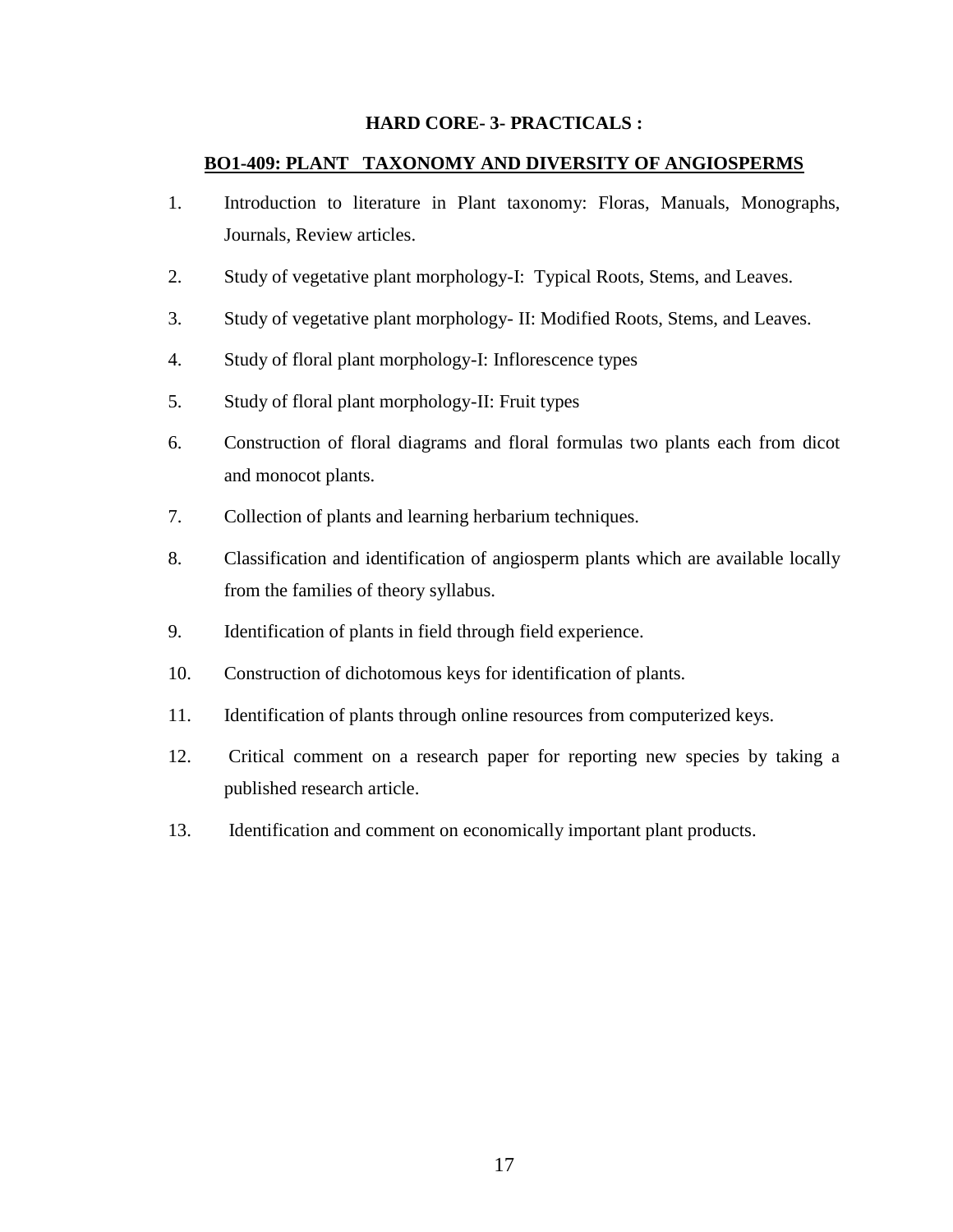## **FIRST SEMESTER CHOICE BASED CREDIT SYSTEM SOFT CORE -1(CREDITS – 4)**

## **BO1-404: MYCOLOGY 64 hours**

**Unit-1 :** Introduction to Mycology - General characters of true fungi and fungi-like organisms; Hyphal ultrastructure; fungal wall and septa; main growth forms of fungi; mode of nutrition in fungi. General characteristics of fungal spores; asexual and sexual reproduction in different groups of fungi. Fungal cytology and genetics: Heterokaryosis, Parasexual cycle; Sex Pheromones (hormones) in fungi; Mechanism of nuclear inheritance; Mechanism of extra-nuclear inheritance. **08h** 

**Unit-2 :** Classification of fungi(Alexopoulos and Mims, 1996 and modern system Systematic position, lifecycle and brief account of the following types:

Microsporidia-General account, Chytridiomycota ,Synchytrium, Blastocladiomycota-Allomyces, Pilobolus ,Neocallimastigomycota - General account Glomeromycota– Glomus, Ascomycota –Taphrina, Emericella, Neurospora, Gibberella, Glomerella, Morchella, Basidiomycota -Melampsora, Phallus, Ustilago,Oomycota. Fungi-like organisms –Stemonitis. **04h**

**Unit-3 :** Mutualistic symbiosis – Introduction and importance. Lichens – the mycobiont & phycobiont partners, morphological forms of lichens, crustose, foliose, fruticose, reproduction,nitrogen metabolism, growth rates of lichens. Mycorrhizae – introduction, kinds of mycorrhizae, biology of mycorrhizae, inoculation of mycorrhizae, ectomycorrhizae and endo-mycorrhizae, AM, Ericarean mycorrhizae, Endosymbiosis – detection of endophytes of plants and their taxonomy, endophytic mutualism, endophytic infections, effects on insects and herbivores, reaction of endophyte-associated plants to microbial pathogens and endophytic strategies. **08h**

**Unit-4 :** Genetic mechanisms in fungal adaptations: Pre and post zygotic barriers vegetative incompatibility, sexual incompatibility- heterothallism, homothallism, meiotic mutants and spore killers, inter-sterility, examples of adaptive strategies (*Armellaria* and *Sclerotinia* species). **08h**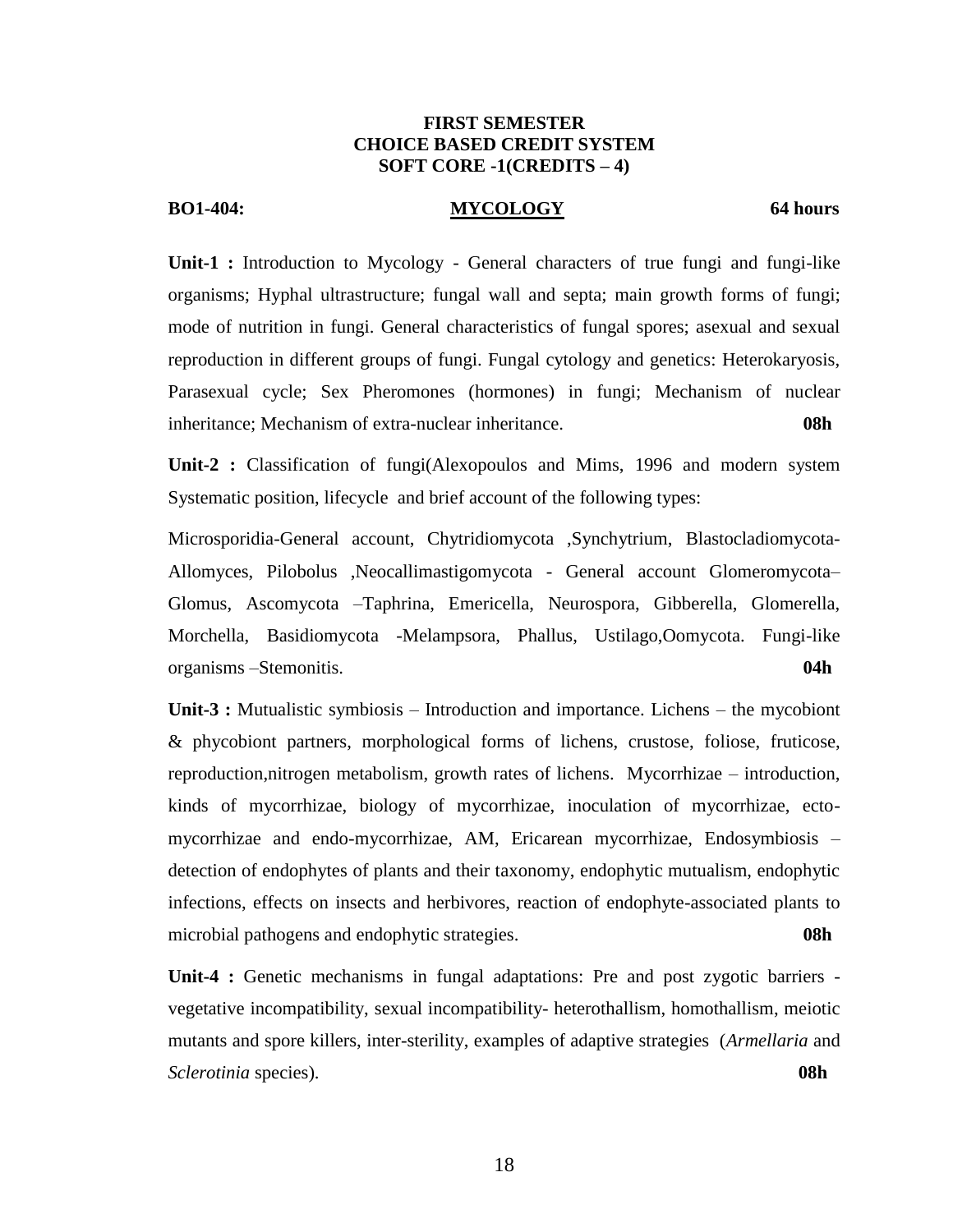**Unit-5 :** Fungal community: fungal population in habitats and their characterization. Molecular techniques to analyze fungal population- isozyme analysis, and restriction fragment analysis, PCR amplification, properties of DNA sequences, mitochondrial, nuclear and ribosomal RNA genes. **12h** 

**Unit-6 :** Fungal degradation of plant materials, decomposing fungi in soil and aquatic ecosystem, lignin and cellulose degrading fungi, importance of wood decay fungi in forest ecosystem, importance of lignicolous fungi in pulp industry. Fungal degradation of pesticides, plastic and heritage materials. **12h**

**Unit-7 :** Mushroom cultivation technology: Types of mushrooms (Edible and poisonous) and their economic importance. Cultivation of mushrooms (Button, oyster and paddy straw mushroom) – Selection of strains and maintenance, spawn production, cultivation methods, physiological requirements, crop managements for production. Medicinal and poisonous mushrooms – Bioactive compounds. **12h**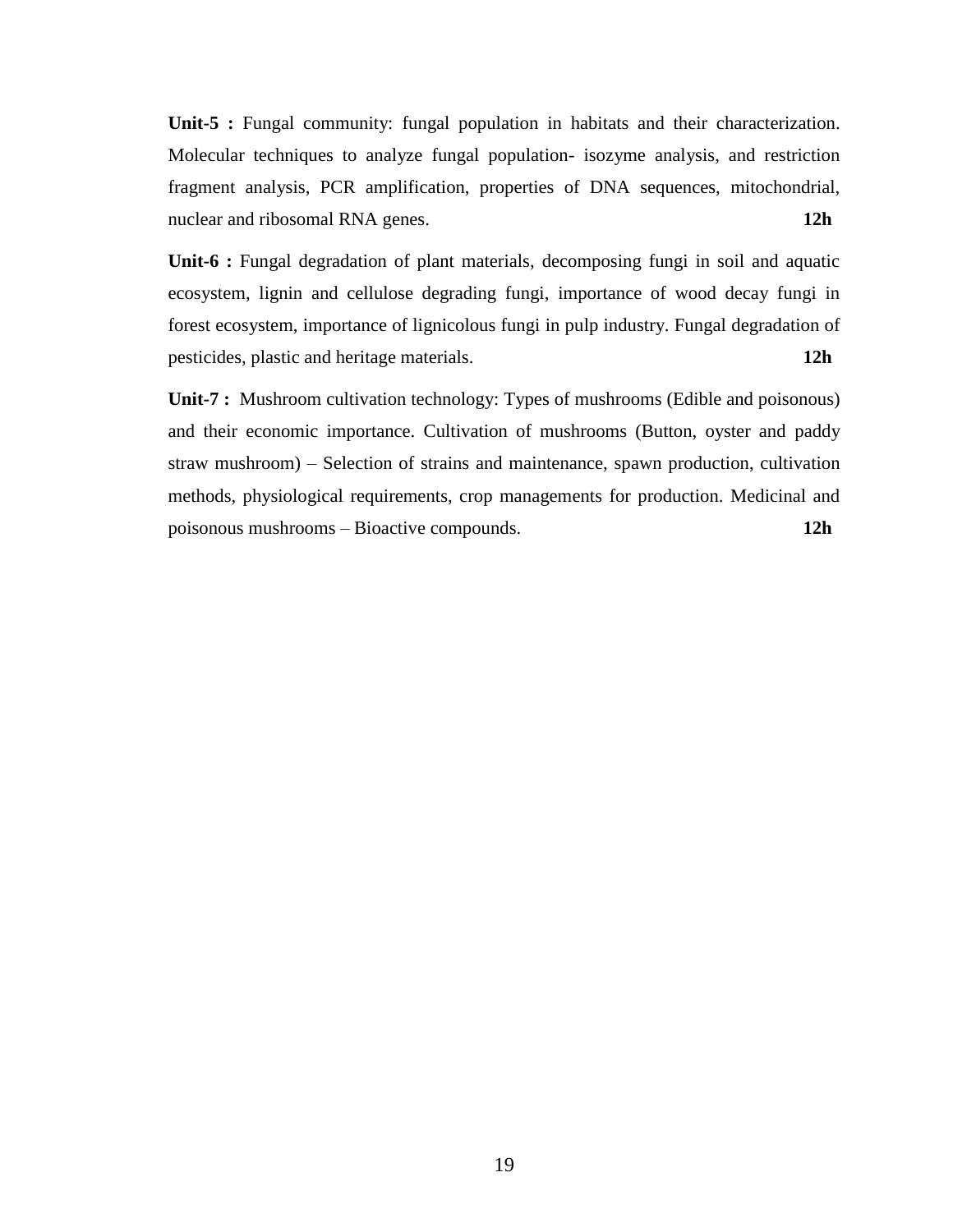# **CHOICE BASED CREDIT SYSTEM – I SEMESTER SOFT CORE I - PRACTICALS BO1-410: PRACTICALS - MYCOLOGY**

- 1. Isolation of VAM from root and soil samples.
- 2. Study on lichens and its partners.
- 3. Isolation of endophytic organisms from leguminous plants.
- 4. Isolation of rhizosphere and rhizoplane fungi.
- 5. Spore dispersal mechanisms.
- 6. Study on asexual and sexual fungal fruiting bodies.
- 7. Instruments- ELISA, PCR, PAGE, DNA sequencer.
- 8. Isolation of DNA from fungi.
- 9. Isolation of fungal protoplasts and fusion techniques.
- 10. Isolation of antagonistic fungi from soil.
- 11. *In vitro* fungal interaction studies.
- 12. Isolation of fungi by serial dilution techniques.
- 13. Isolation of cellulose and lignin degrading fungi from soil.
- 14. Isolation of fungi from pesticide contaminated soil.

- 1. Alexopoulas, C.J. and Mims, C.W. 1979. **Introductory Mycology.** III Edition, Wiley Eastern, New Delhi.
- 2. Deacon, J.W. 1997. **Modern Mycology.** 3 rd Edition, Blackwell Science Publishers, London.
- 3. Mueller, G.M., Bills, G.F. and Foster, M.S. 2004. **Biodiversity of Fungi.** Elsevier Academic Press, New York.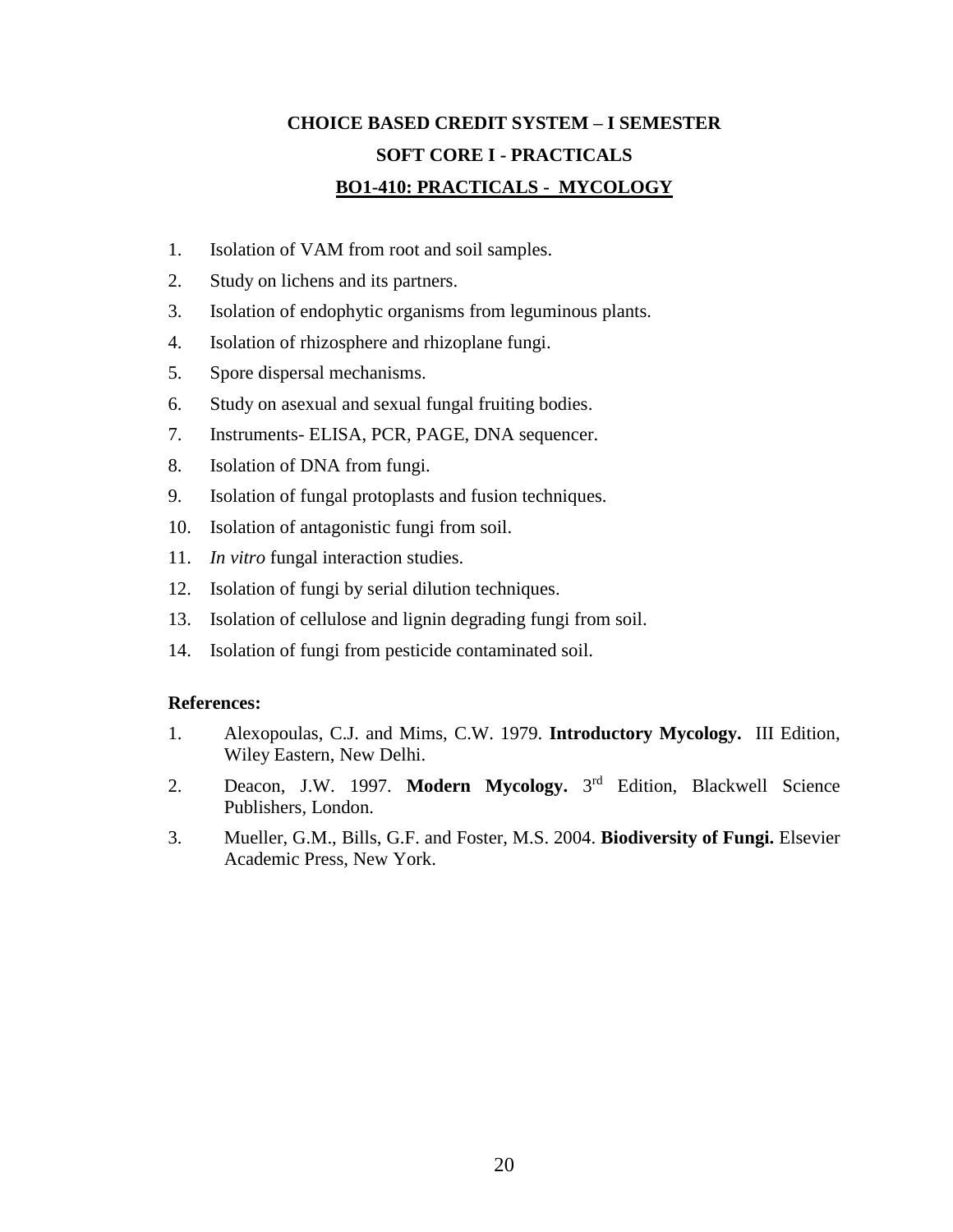# **CHOICE BASED CREDIT SYSTEM - I SEMESTER SOFT CORE II (CREDITS – 4) CROP PLANT RESOURCES AND UTILIZATION**

### **THEORY**

### **BO1-405** 64 hours

**Unit-1 :** Importance and nature of plant resources; plant resource and human welfare; present status of resources in India. Economic classification of plants. Plant wealth of India including lower plant resources (Algae, mosses, ferns, and lichen). **12h**

**Unit-2 :** Major cereals- Nature of cereals, wheat, maize, rice. Minor cereals and small grains- pearl millet, finger millet, fox tail millet. Pulses; black gram, green gram, horse gram, cowpea, chickpea, pea, pigeon pea, lentil. **12h** 

**Unit-3 :** Production and utilization of oil seeds**-**groundnut coconut, palm oil, sunflower oil, Gingelly oil, safflower oil, soybean, linseed and caster. **12h**

**Unit-4 :** Tropical fruits – apple, Banana, Mango, papaya, jackfruit, grape, guava, cashew, orange, watermelon, vegetables in India. **08h**

**Unit-5 :** Spices and carminatives- Black pepper, cardamom, chili, coriander, cumin, fenugreek, garlic, ginger, turmeric, cloves, cinnamon, tamarind and curry leaf. **08h**

**Unit-6 :** Essential oils- Characteristics of essential oils, essential oil yielding plants, perfumes, perfume oils. Drugs and narcotics- Indian hemp, poppy, tobacco, and beedi leaf. Action and general chemistry of psychoactive drugs. **12h**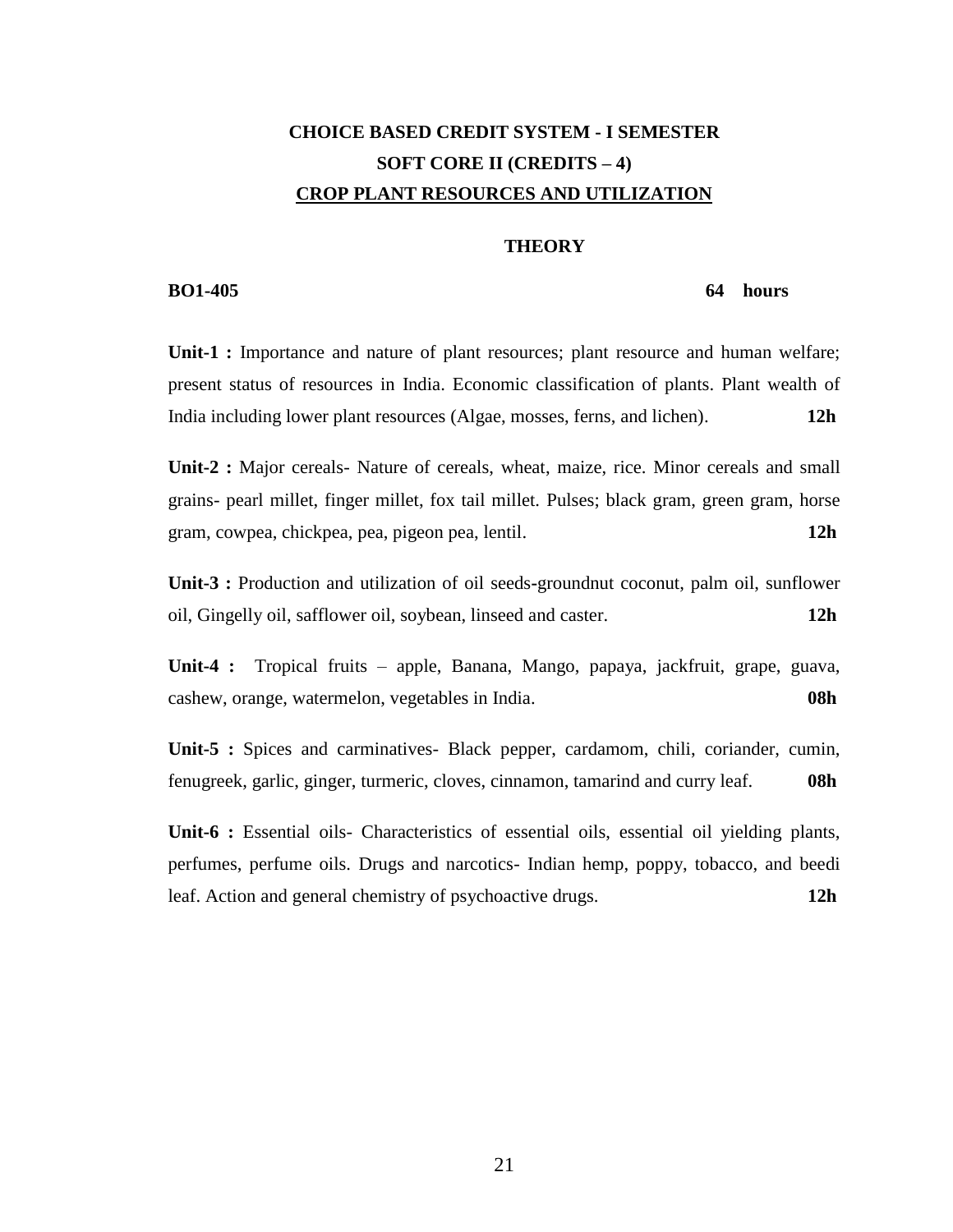# **CHOICE BASED CREDIT SYSTEM - I SEMESTER SOFT CORE II PRACTICALS**

## **BO1-411: PRACTICALS - CROP PLANT RESOURCES AND UTILIZATION**

- 1. Isolation, identification and culture of some blue green algae.
- 2. A study on sporophytes morphology and utilization of Sphagnum and a common fern.
- 3. Identification and utilization of major cereals, minor cereals, millets, pulses, oilseeds, tropical fruits, spices and carminatives, tannin and dye yielding products.
- 4. Micro chemical test of cereals to detect reducing and non-reducing sugar.
- 5. Estimation of fat/lipid content in oil seeds.
- 6. Protein analysis in legume seeds by Folin-phenol reagent.

- 1. Anonymous. 1948-1976. **The Wealth of India – A Dictionary of Indian Raw Materials and Industrial Products.** Vol. I to X. Publication and Information Directorate, CSIR, New Delhi.
- 2. Dastur, J.F. 1951. **Useful Plants of Pakistan.** B. Taraporewala Sons and Co. Ltd., Bombay.
- 3. Kochhar, S.L. 1981. **Economic Botany in the Tropics.** McMillan India Ltd., Madras.
- 4. Mukharjee, S.K. 1969. **Survey of Plants of India.** *Bull. Bot. Surv. India,* 11(3): 217-223.
- 5. Sambamurthy, A.V.S.S. and N.S. Subramaniyam. 1989. **A Textbook of Economic Botany.** Wily Eastern Ltd., New Delhi.
- 6. Albert E Hill and O P Sharma (1996). Economic Botany. Tata McGraw Hill Co. Ltd., New Delhi.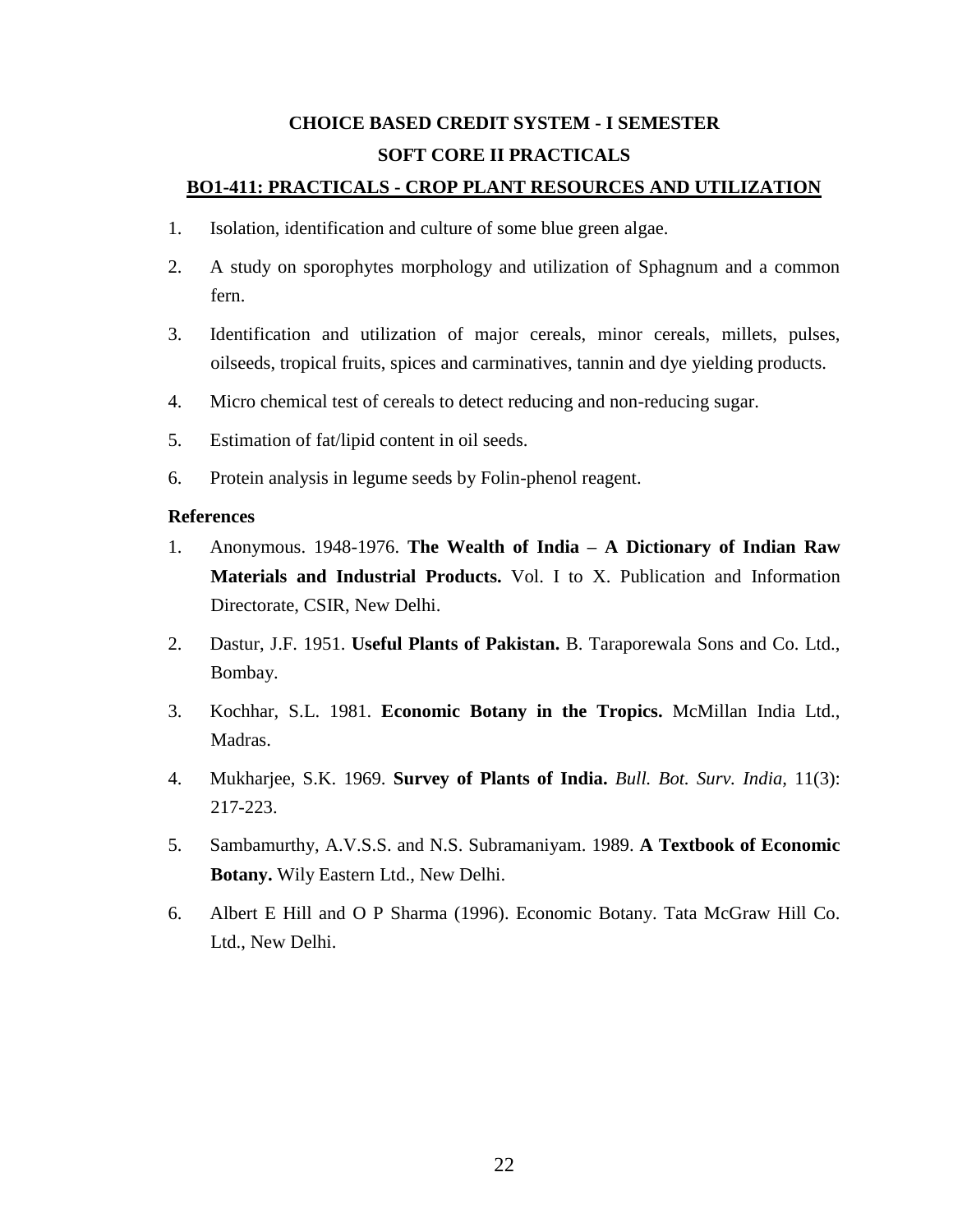## **FIRST SMESTER CHOICE BASED CREDIT SYSTEM SOFT CORE (CREDITS – 4)**

**BO1-406:** 64 hours

## **TRADITIONAL SYSTEMS OF PLANT MEDICINE-SOFT CORE**

**Unit-1 :** Introduction and scope of medicinal plants- Importance of medicinal plants over synthetic pharmaceutical medicine, renewed interest in herbal medicine by society and in the scientific community. **12h**

**Unit-2 :** Indian systems of medicine-Ayurveda, Siddha and Unani-dimensions, Chikitsas (branches), philosophical and theoretical bases. Principles and strategies of treatment. Ayurvedic pharmacopoeia and materia medica and current research trends. **08h**

**Unit-3 :** Popular systems of Medicine: Chinese, Tibetan and other systems (European and African) of medicine**-** History, philosophy, popular herbs and methods of treatment.

### **08h**

**Unit-4 :** Ethnobotany-definition, terminologies, scope, doctrine of signature, contribution of tribal and Indian ethno botanists, organizations and institutions involved in promoting tribal medicine. **12h**

**Unit-5 :** Plants in different therapies **–** Naturopathy, Aroma Therapy, Raw Juice Therapy, Herbal Cosmetics, Home remedies, Batch flower remedies and Nutraceuticals (therapeutic effects of plants used as food). **12h**

**Unit-6 :** Source of information on medicinal plants-Literature, National and international institutions and information on medicinal plants through web sites, CD ROM. **12h**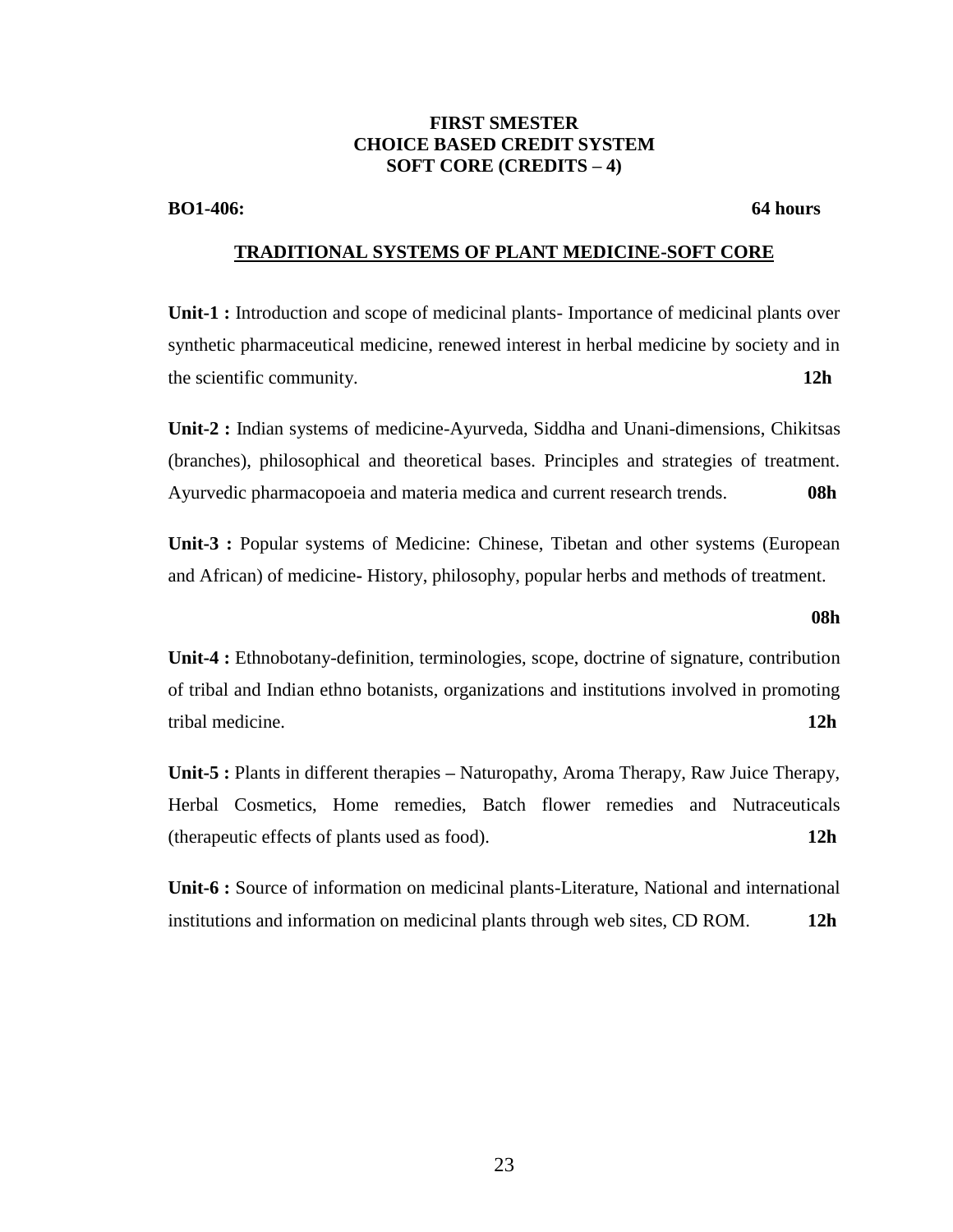## **CHOICE BASED CREDIT SYSTEM - I SEMESTER SOFT CORE III- PRACTICALS**

## **CODE-BO1-406 : TRADITIONAL SYSTEMS OF PLANT MEDICINE**

- 1. Aromatic plants Eucalyptus, Mentha, Coleus, Ocimum, Patcholi, Cinnamon, Rose, Geranium, Jasmine.
- 2. Home remedies- Pungent spices; Pepper, Coriandar, Clove, Zinger, Citrus, Garlic, Tridax, Tribulus.
- 3. Plants of nutraceutical importance Lemon, Lime, Custard apple, Cashew, Murraya, Carrot, Pumpkin, Beetroot, Lettuce, *Spirulina*, *Agaricus*
- 4. Flower remedies Rose, Jasmine, Tuberose, *Pandanus*.
- 5. Survey of communities for ethno botanical knowledge.
- 6. Preparation of herbal formulations.

- 1. Acharya, Y.T. 1941. **Charakasamhitha.** Niranya Sagar Press, Bombay.
- 2. Aggarwal, V.S. and Ghosh, B. 1985. **Drug Plants of India (Root Drugs).** Kalyani Publishers, New Delhi.
- 3. Ambasta, S.P. 1988. **The Useful Plants of India.** CSIR, New Delhi.
- 4. Anonymous, 1922. **Five Hundred Indian Plants and their use in Medicine and in the Arts (In Karnataka).** 3 rd edition, Kanarese Mission Press, Mangalore.
- 5. Anonymous. 1948. **The Wealth of India**. CSIR, New Delhi.
- 6. Kokatae, C.K., A.R. Purohit, S.B. Gokhale and D.K. Furia. 1990. **Pharmocognosy**. Nirali Prakashan, Pune.
- 7. Chopra, R.N., Nayar, S.L. and Chopra, I.C. 1956. **Glossary of Indian Medicinal Plants.** CSIR, New Delhi.
- 8. Cotton, C.M. 1996. **Ethnobotany, Principles and Applications.** John Wiley, New York.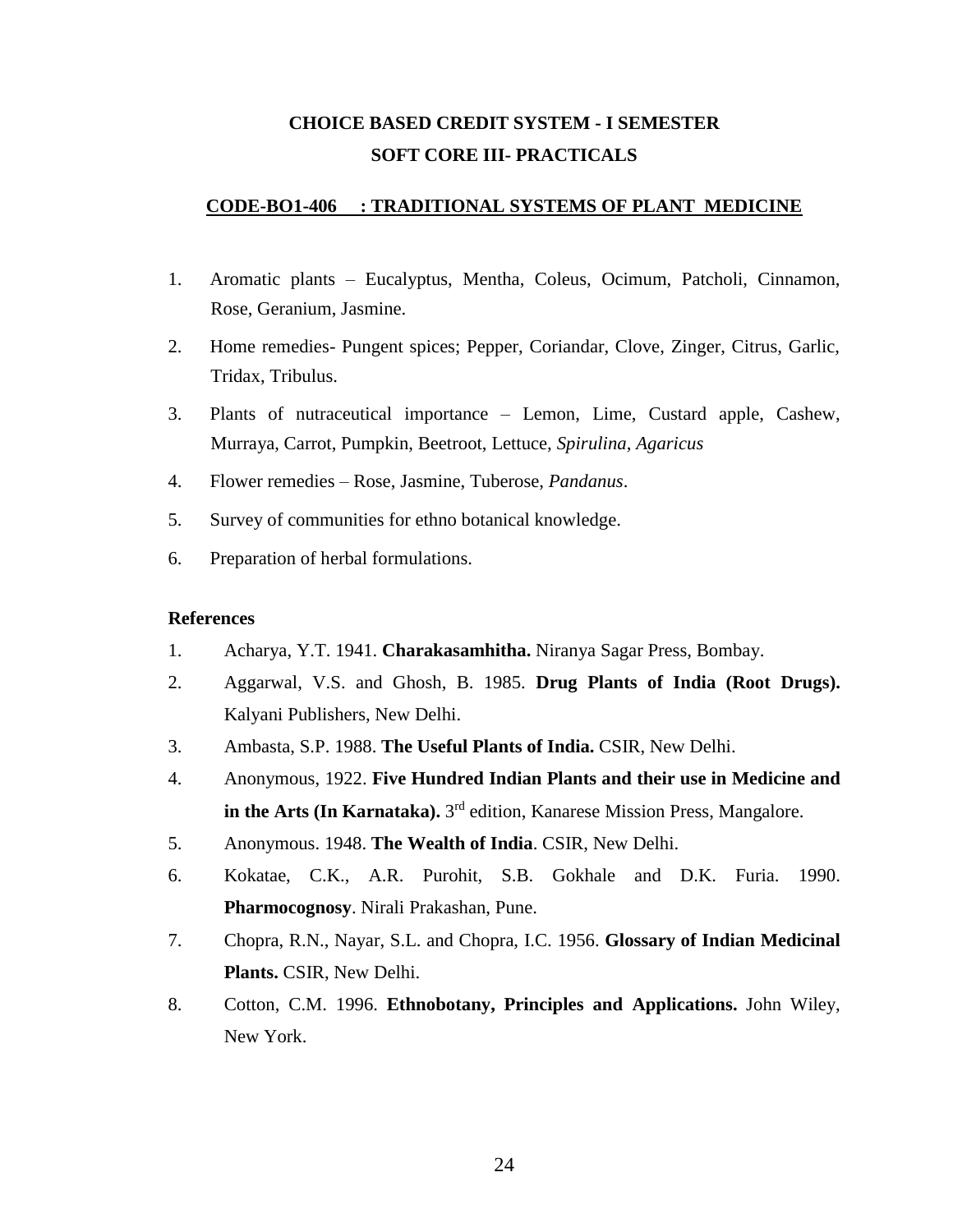## **II SEMESTER HARD CORE – 1 (CREDITS – 4) HARD CORE- 1 : ECOLOGY AND ENVIORNMENTAL BIOLOGY**

## **Paper Code: BO2-451** 64 **Hours**

## **THEORY**

**Unit-1 :** Scope of ecology in environmental management. Climatic factors: interaction of ecological factors- light-temp, precipitation, humidity, wind, and atmospheric gases; Fire factor; Edaphic factors-composition of soil- formation of soil, soil profile, soil classification, soil components and properties, soil erosion and conservation. **8h**

Unit-2 : Ecosystem – Structure and function; Energy flow, food chain, tropic levels. Ecological pyramids, charting of ecology; pathway and measurement rate; primary and secondary metabolic activities. **08h**

**Unit-3 :** Biogeochemical cycles : hydrological, gaseous (Carbon and Nitrogen) & sedimentary cycles, nutrient budget with reference to nitrogen, and carbon sequestration, climate change protocol, global warming issues. Ecological succession: models, trends and causes; time factor and stability. **08h**

**Unit-4 :** Population ecology: attributes, density and distribution, natality, mortality, age distribution, population growth, growth rate composition, Hardy Weinberg law. **08h**

Unit-5 : Major ecosystems of the world : pond, river, marine, deserts, tundra and forest, productivity of different ecosystems: grassland, forest, shola, savanna, thar, Chillka lake, Western and east Himalaya, Western Ghats. Ganga action plan. **04h** 

**Unit-6 :** Water pollution: classification, chemical properties of water-effects of water pollution, indicators of water pollution, management and control measures., environmental pollution, pollution of water bodies, eutrophication, toxicity, microbes and pollution, indicators of pollution and control measures. **04h**

**Unit-7 :** Air pollution: classification and properties of air pollutants, effects of air pollution (health, vegetation and material damage), pollutant measurement, and management and control measures. Solid waste: introduction characteristics features, classification and disposal, Greenhouse effect, smog, CFC, ozone depletion, Elnino and Lanino effect, acid rain, thermal, noise, radioactive pollution and management. **08h**

**Unit-8 :** Hazardous waste management characteristics and types, sources of generation, composition, hazardous waste; soil pollution and indicators of soil pollution. Microbial degradation, and biotransformation, pesticide pollution and degradation. **08h**

**Unit-9 :** Remote sensing and GIS: Basic and fundamental concepts of remote sensing. **04h**

**Unit-10 :** Environmental Impact Assessment: Introduction, process and methods of impact analysis. International biological program, UNESCO, MAB. UNEP. **04h**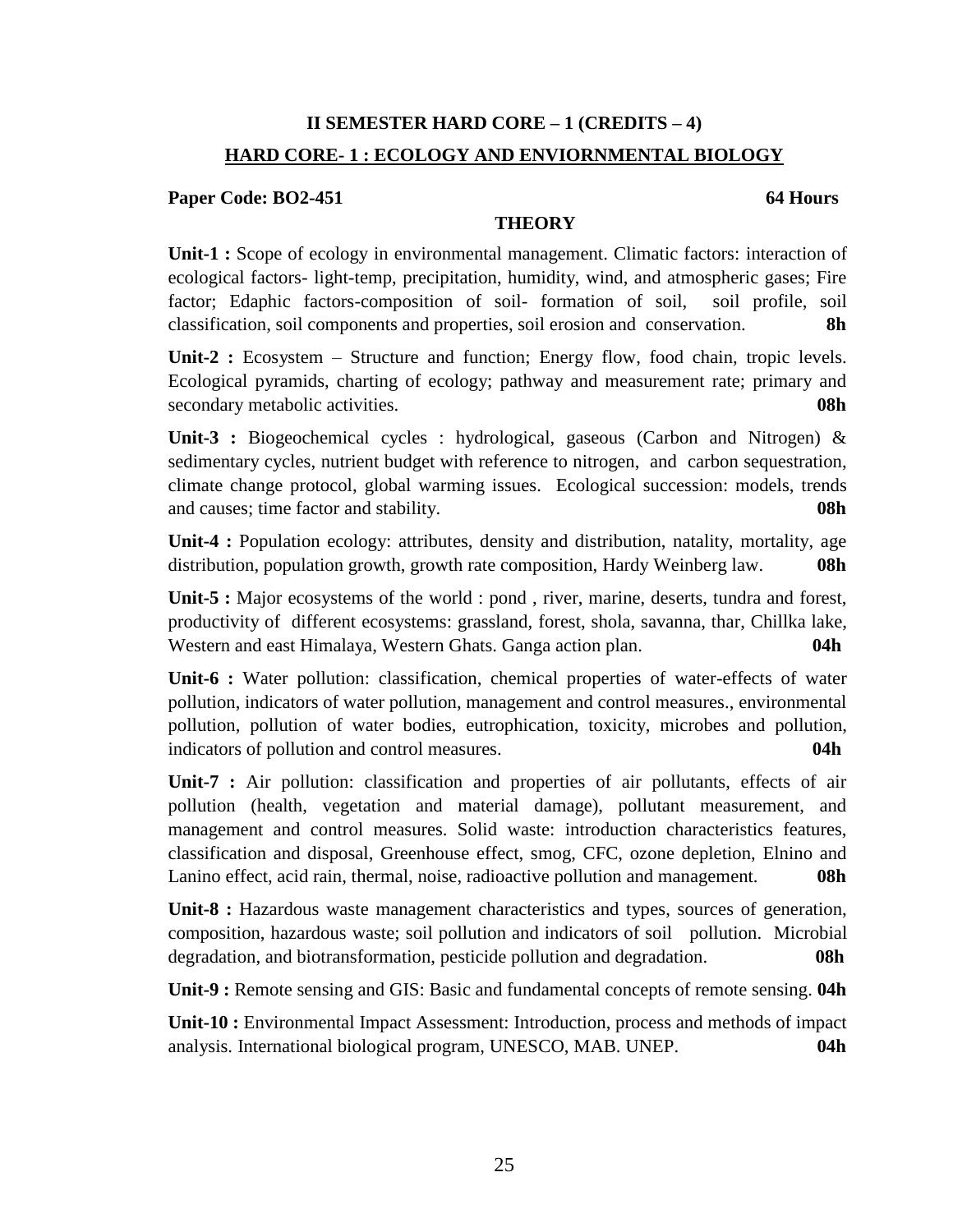## **BO2-458 PRACTICALS**:

## **ECOLOGY AND ENVIORNMENTAL BIOLOGY –HARD CORE -1**

- 01. Analysis of water samples of lotic and lentic with reference to.
	- a. Corbon dioxide b. Dissolved oxygen
	- c. Total hardness d. Phosphate
	- e. Sulphate f. Nitrates
- 02. Effect of So**2** and cl2 gasses on plants.
- 03. Microscopic examination of different soil types
- 04. Water holding capacity of different soil samples
- 05. Determination of organic content, carbonates, exchangeable bases and oxidzable organic content of soils
- 06. Study of vegetation by quadrat and transect method
- 07. Ecological instruments-Animometer, Lux meter, Rain guaze, Max and min thermometer
- 08. Visit to meteorological station
- 09. Drinking water purification
- 10. Ecological adaptations in hydrophytes, Xerophytes, Halophytes.

- 1. Ambasht, K.S. 1969. **Plant Ecology.** Published by Student's Friends and Co., Lanka Varansi, India.
- 2. Anji Reddy, M. 2006. **"A Textbook of Remote Sensing and Geographical information System".** 03rd Edition B.S. Publications.
- 3. Botkin, D.B. and E.A. Keller. 2004. **Environmental Science.** 5<sup>th</sup> ed. John Wiley and Sons.
- 4. Bernhardsen, T. 1999. **Geographic Information System : An Introduction.**  02nd Edition, John Wiley and Sons.
- 5. Canter, L.W. 1996. *Environmental Impact Assessment.* McGraw Hill, New York.
- 6. Charan and Anil, K. 1992. **Plant Geography.** Rawat Publications. Jaipur.
- 7. Chhatwal, G.R. and M.C. Mehra. 1989. **Environmental Air Pollution and its Control.** Anmol Publ., New Delhi.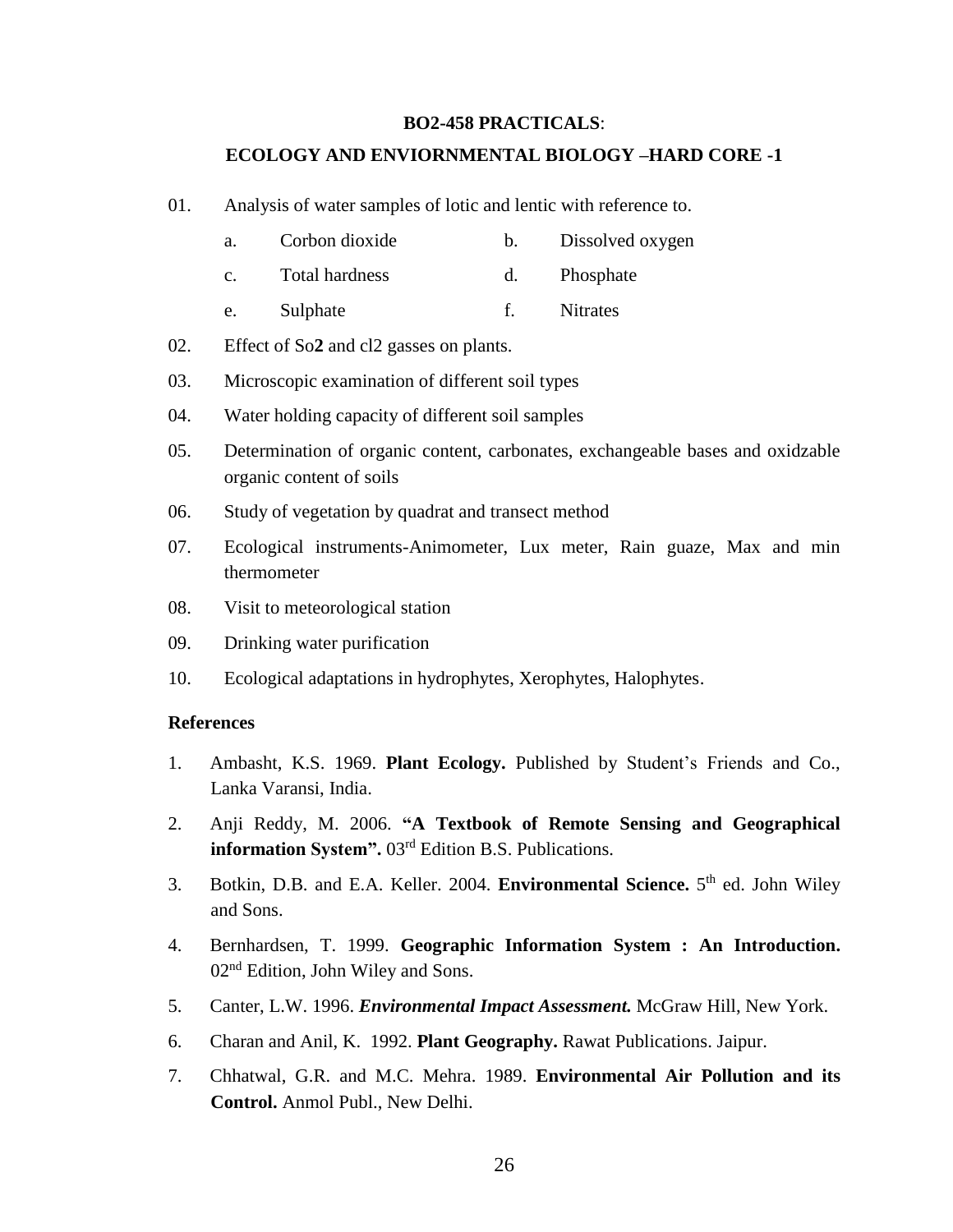- 8. Curran, P. 1985. **Principles of Remote Sensing.** Longman, Loudon.
- 9. Eug. Warming. 1998. **Ecology of Plants.** Ambey Publications, New Delhi.
- 10. Eugene P. Odum. 1996. **Ecology.** Sinauer Associates Inc Publishers, Sunderland, USA.
- 11. Goel, P.K. 1997. **Water Pollution Causes, Effects and Control.** New Age International Pvt., Ltd., new Delhi.
- 12. Kumar, A., Bohra, C. and L.K. Singh. 2003. **Environment, Pollution and Management.** A.P.H. Publishing Corporation, New Delhi.
- 13. Mido, Y. and S.A. Iqbal. 1995. **Chemistry of Air and Air Pollution.** Discovery Publishing House, New Delhi.
- 14. Mohan P. Arora. 1995. **Ecology.** Himalaya Publishing House, Bombay.
- 15. Ross, R.D. 1998. **Air Pollution and Industry.** Van Norstrand Company Publication.
- 16. Sapru, R.K. 1987. **Environment Management in India.** Patel Enterprises, New Delhi.
- 17. Shukla, S.K. and P.R. Srivastava. 1992. **Concepts in Environmental Impact Analysis.** Common Wealth Publishers, New Delhi.
- 18. Tripathy, D.P. 1999. **Noise Pollution.** A P H Publishing Corporation, New Delhi.
- 19. Verma. P.S. and Agarwal, V.K. 1992. **Principle of Ecology.** Published by S. Chand and Company Ltd., New Delhi.
- 20. Williams, I. 2001. **Environmental Chemistry.** John Wiley and Sons, Ltd., New York.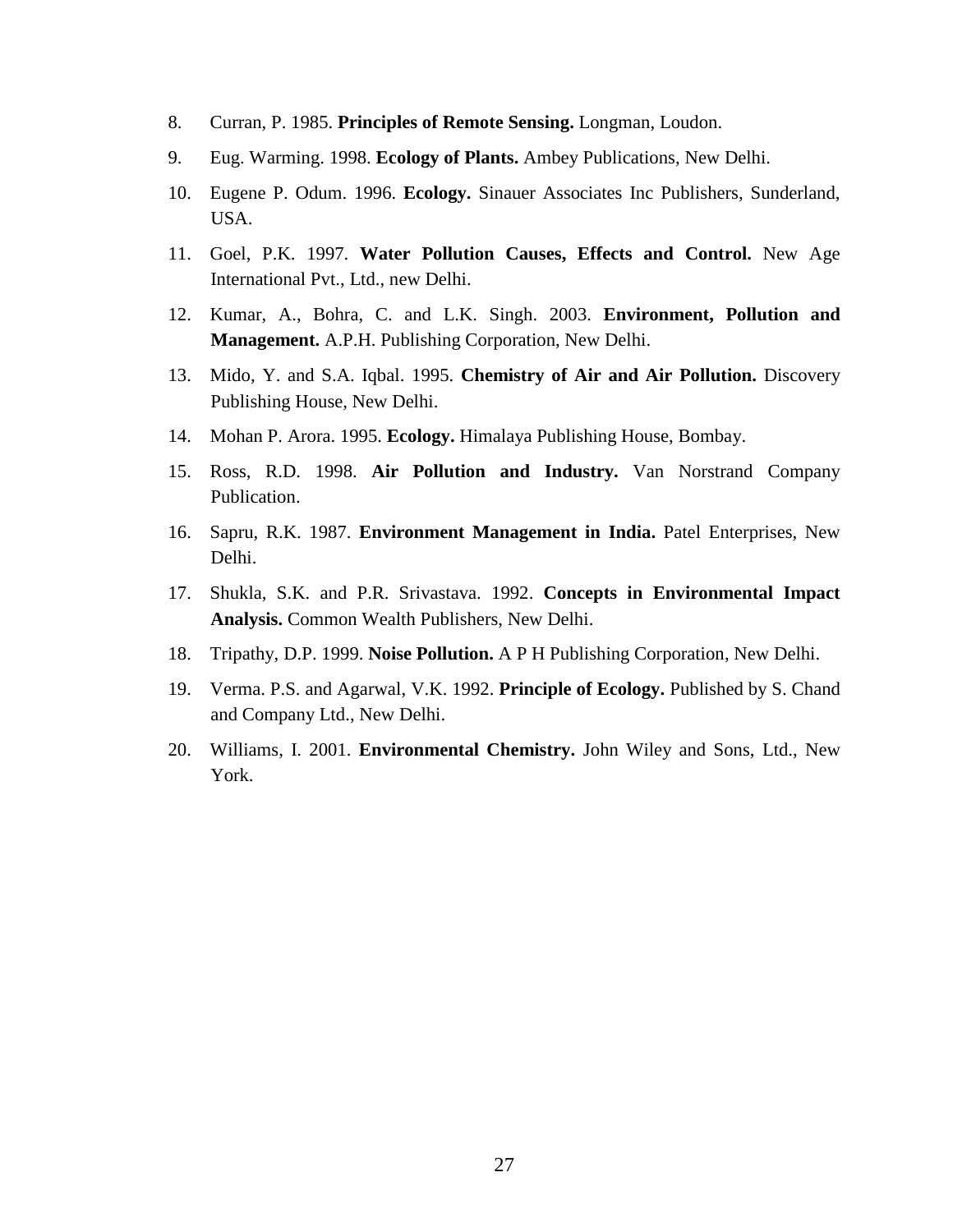## **CHOICE BASED CREDIT SYSTEM- II SEMESTER HARD CORE- 2 : EMBRYOLOGY AND ECONOMIC BOTANY**

## **Code-BO3-452 Credits-04**

**64 h** 

## **Objectives**

This paper aims to study the organization of plant body to understand its growth and development**.** To know the mechanism of shift from vegetative to reproductive phase, to understand the physiological role of male and female gametophytes , endosperm, development of embryo and to assess the process of seed setting and economic utilization of plants.

**Unit-1 :** Historical account of angiosperm embryology. Microsporangium: Anther wall development, sporogenous tissue, male gametophyte development, formation of vegetative and generative cells, pollen kit, scope of palynology. **04h**

**Unit-2 :** Megasporangium: types of ovules, integuments, nucellus, megasporogenesis: development of female gametophyte, types of embryo sac, components of mature embryo sac & their role, polyembryony, practical importance of polyembryony. **08h**

**Unit-3 :** Pollination and fertilization: Anther dehiscence, pollen transfer, germination and tube growth. Double fertilization, self incompatibility, physiology and biochemistry of self incompatibility, biological significance of self incompatibility. **08h**

**Unit-4 :** Endosperms and Embryo: Development of endosperms, types of endosperms, functions of endopserms. Embryo development in dicot and monocots. **08h**

**Unit-5 :** Apomixis and parthenocarpy : Their practical importance. Seed ,seed coat and fruit development, classification of seeds, special structures of seeds- caruncle, operculum, aril, seed dispersal. **04h**

**Unit-6:** Classification of Economic plants: Importance and nature of plant Products – Cereals and Millets: Description, cultivation, and uses of rice, wheat, maize, barley, oat; sorghum, bajra, rye, foxtail, proso millet, ragi, pseudo cereals – buckwheat, quinoa. Pulses and nuts: Description, cultivation, uses of pea/pigeon pea, cow pea, green gram and black gram, lentil, moth bean, field bean, lima bean, soy bean, broad bean, ground nut; cashew nut, walnut, pistachio, macadamia almond, chestnut, coconut. **08h**

**Unit-7:** Vegetables and fruits: Classification, description, cultivation, and uses of leafy vegetables – Spinach, amaranth, asparagus, lettuce; Cole crops – Cabbage, knol-khol, cauliflower; Root crops – carrot, turnip, radish; Bulb, tubers and corm – Onion, garlic, yams; tomato, French bean, lady's finger, guards/cucumber; Fruits – banana, mango, pomegranate, papaya, mandarins, guava, melons, pineapple, avocado, strawberry grapes and currants. **08h**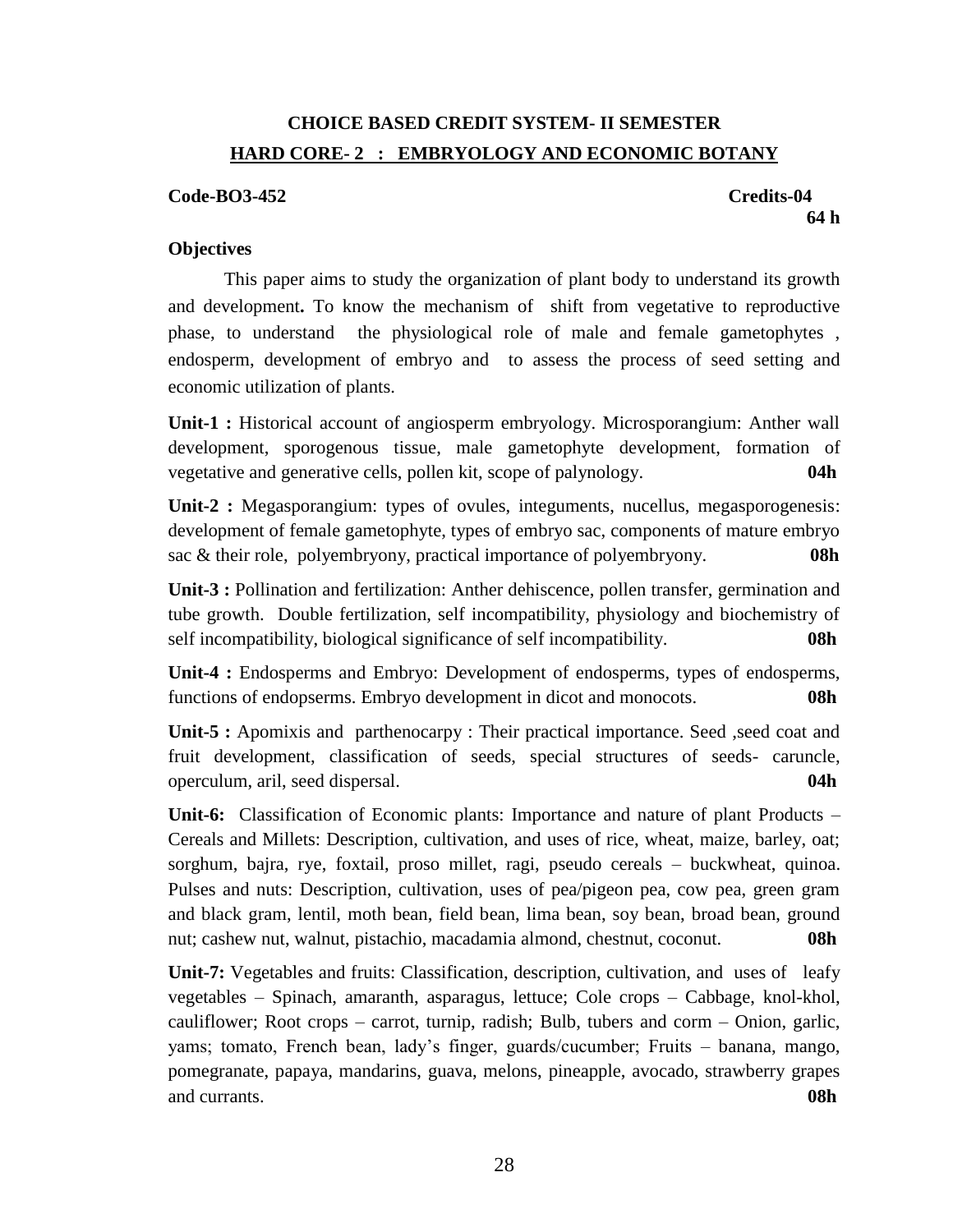**Unit-8: S**pices and condiments: Description, cultivation, and uses ginger, turmeric, black pepper, cloves, cardamom, cinnamon, all spice. coriander, mustard,Medicinal and aromatic plants: Rauvolfia, Opium, Vinca, basil, Cinchona, Withania, mint, Cymbopogan, Vetiveria, safed musli, Santalum, eucalyptus. **04h**

**Unit-9:** Beverage plants: Coffee, tea, cocoa. Fermented beverage yielding plants – Wine, cereals, apple, sugarcane, beet and palm sugar. Fumitories, masticators and hallucinogens: Tobacco, areca nut, betel, opium, cannabinus. Oils: Essential oils-Extraction methods – Castor, mustard, groundnut, coconut, rapeseed, palm oil. **08h**

**Unit-10:** Timber: Classification, properties, description and uses of teak, rose wood, cedar, pine, sal, honne and lancewood. Minor forest products: Gums and resins, bamboos and canes, honey. **04h**

- 1. Bhojwani, S.S. and S.P. Bhatnagar. 1999. **The Embryology of Angiosperms.** Vikas Publishing House PVT Ltd. New Delhi.
- 2. Bhojwani, S.S. and Razdan, M.K. 1996. **Plant Tissue Culture: Theory and Practice.** A Revised Edition. Elsevier, Amsterdam.
- 3. Bouman F. 1978. **Ovule Initiation, Ovule Development and Seed Coat Structure in Angiosperms.** Today and Tomorrow Publishers, New Delhi.
- 4. Bhojwani S.S. and Bhatnagar, S.S. 1974. **The Embryology of Angiosperms.**  Vikas Publication, New Delhi.
- 5. Davis, C.L. 1965. **Systematic Embryology of Angiosperms.** John Wiley.
- 6. Eames, A.J. 1960. **Morphology of Angiosperms.** McGraw Hill Publishers.
- 7. Johanson, D. 1950. **Plant Embryology.** Waltham, Massachusetts.
- 8. John, B.D. 1984. **Embryology of Angiosperms.** Springer Verlag.
- 9. Easu, E. **Plant Anatomy.** Wiley Eastern Pvt. Ltd., New Delhi.
- 10. Guptha, V.K. and Y.P. Varshneya. 1995-96. **Embryology of Angiosperms.** Kedarnath Ramnath, Meerut.
- 11. Johri, B.M. 1982. **Experimental Embryology of Vascular Plants.** Springer, Heidelberg.
- 12. Maheshwari, P. 1950. **An Introduction to Embryology of Angiosperms.** McGraw Hill, New York.
- 13. Pandey, B.P. 1981. **A Textbook of Botany-Angiosperms. Taxonomy, Anatomy, Embryology.** S. Chand and Company Ltd. New Delhi.
- 14. Shivanna, K.R. 2003. **Pollen Biology and Biotechnology.** Oxford and IBH Publishing Co. Pvt., Ltd., New Delhi.
- 15. Raghavan, V. 1976. **Experimental Embryogenesis in Plants.** Academic Press.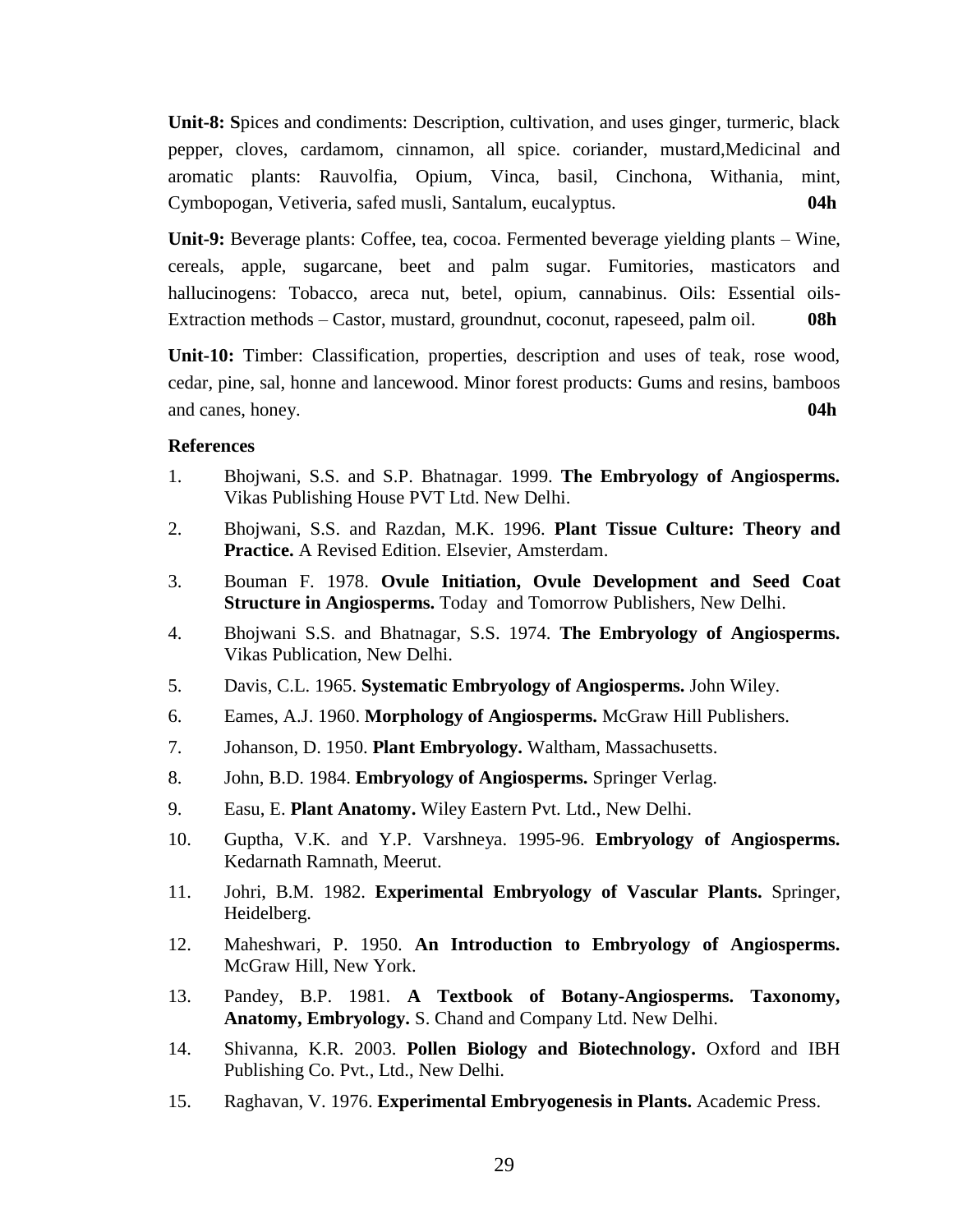# **Hard Core- 2 Code-BO3-457- EMBRYOLOGY AND ECONOMIC BOTANY**

## **PRACTICALS**

- Study of stem cells in plants: shoot apical meristem and root meristem in *Ceratophyllum* and *Hydrilla* species.
- Study to show polarity in stem cuttings in lower and higher plants.
- Study to demonstrate regeneration in succulents (*Byrophyllum).*
- Microsporangium: Slides: anther sac, wall layers; tapetum; two-celled & threecelled pollen; pollen tetrads.
- Preparation of pollen grains to study external morphology by acetolysis method.
- Pollen grain germination studies in *Balsam, Delonix, Hibiscus* and *Ipomea* plants.
- Megasporangium: Slides –different types of embryo sacs *,* 4-nucleate8- nucleate stages; mature embryo sac.
- Micro dissection and endosperm mounting : *Cucumis sativus, Grevellia robusta.*
- Embryo: Slides: Monocot and dicot plants.
- Dissection and embryo mounting: *Crotalaria.*
- Observation of seed appendages :operculum, caruncle, aril of nutmeg, perisperm.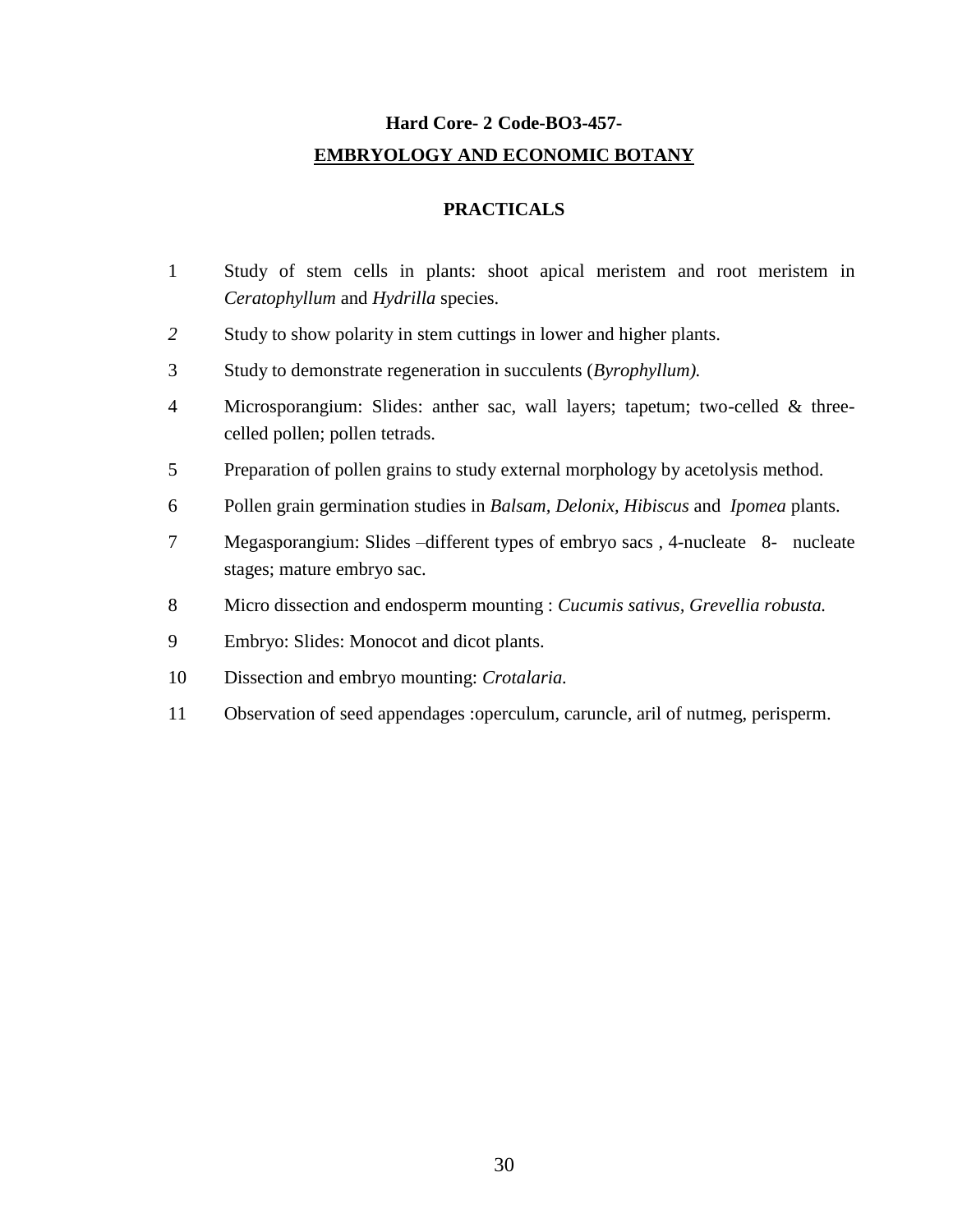## **CHOICE BASED CREDIT SYSTEM – II SEMESTER SOFT CORE 1 (CREDITS – 4)**

## **BO2-453: PLANT PATHOLOGY 64 HOURS**

**Unit-1 :** Introduction, scope and significance of plant pathology, significant contributions of plant pathologists. Importance of plant diseases. Methods of studying plant diseases, classification of plant diseases. **04h**

**Unit-2 :** Major diseases caused by fungi, bacteria, viruses, mycoplasma, nematodes, angiosperm parasitic diseases, non-parasitic diseases on cereals, pulses, vegetables and oil crops. **08h**

**Unit-3 :** Pathogenesis: penetration - indirect entry of pathogens through natural openings, wounds, root hairs, buds, direct penetration. Role of toxins in pathogenesis- Introduction, microscopic system, bioassay, Host-relation toxins, non-host selective toxins, control of toxin biosynthesis **08h**

**Unit-4 :** Mode of transmission of pathogens by seeds air, soil, water, vectors, contagious, animals. Effect of environmental factors on disease development disease epidemiology and forecasting. **08h**

**Unit-5 :** Signaling in plant disease resistance mechanisms, genetic analysis, MAP kinases, ion-flexus and calcium homeostasis, the oxidative burst, nitric oxide, ppGpp signaling, low molecular weight signaling molecules, RNA as a signal, coordination of cell death responses and interplay of down stream signaling pathways. **08h**

**Unit-6 :** Detection and diagnosis of plant pathogenesis- Introduction host range and symptomatology, morphology of the causal organism, selective media, biochemical markers-substrate metabolism, fatty acid profiles (FAME analysis), protein analysis, serological techniques, nucleic acid techniques, choice of diagnostic techniques. **08h**

**Unit-7 :** Management of plant diseases by conventional methods: cultural, chemical and biological. **08h** 

**Unit-8 :** Mycoparasitism of soil borne plant pathogens- biotropic and necrotropic parasitism, techniques for studying mycoparasitism in natural system, ecological factors affecting parasitism, distribution of mycoparasites, mycoparasites in biological control. Predatory and parasitic fungi - predatory hyphomycetes, and hymenomycetes. **12h**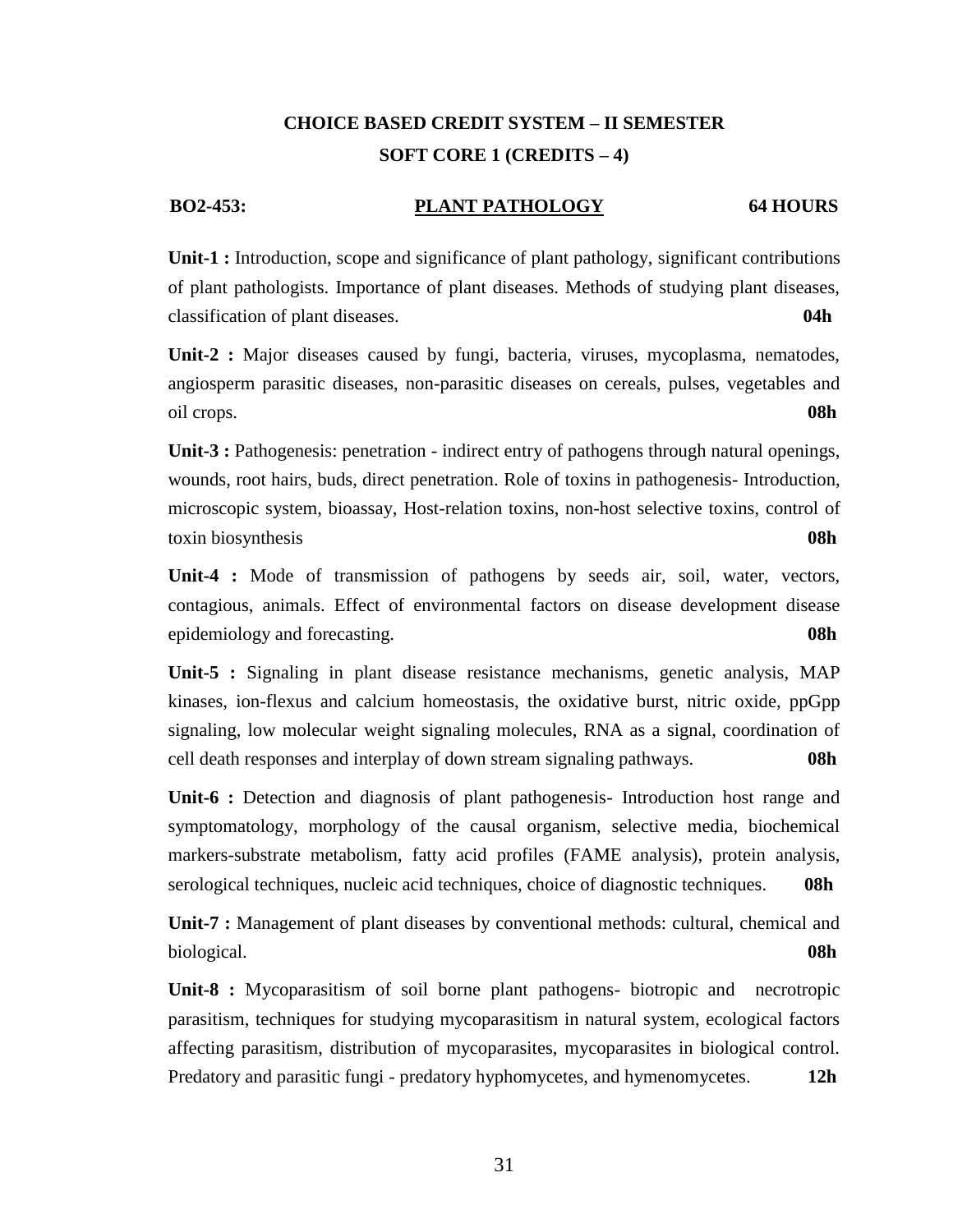# **CHOICE BASED CREDIT SYSTEM – II SEMESTER SOFT CORE I - PRACTICALS**

## **BO2-458: PRACTICAL - PLANT PATHOLOGY**

1. Classification of plant disease

**Fungal:** (Powdery mildew of cluster bean, leaf blight of paddy, leaf spot of chilli, frog eye spot leaf spot of tobacco)

**Bacterial:** (Citrus canker)

**Viral:** (Mosaic, leaf curl, pepper wilt, bunchy top of banana, katte disease of cardamom)

**Mycoplasma:** (little leaf of brinjal, grassy shoot of sugar cane)

**Nematode:** (root of brinjal/tomato)

**Angiospermic parasites:** (loranthus, viscum, cuscuta)

- 2. Pure culture identification of fungi based on conidia and mycelial morphology.
- 3. Spore release by wash-off method
- 4. Disease assessment
- 5. Anthracnose disease in French bean/ Cluster bean
- 6. Downy mildew of pearl millet
- 7. Leaf rust of coffee
- 8. Disease of crop plants Fungal, mycoplasmal, bacterial, nematodal, viral, angiospermic parasitic diseases (other than above mentioned disease)

- 1. Singh, R.S. 1973. **Plant Disease.** Oxford and IBH Pub. Co., New Delhi.
- 2. Agrios, G.N. 1994. **Plant Pathology**. 2<sup>nd</sup> Edn. Academic Press New York.
- 3. Johnston, A. and Both, C. 1983. **Plant Pathologists Pocket Book.** 2 nd Edn. Commonwealth Mycological Institute, Oxford and IBH Pub. Co., Calcutta.
- 4. Rangaswamy, G. and Mahadevan, A. 2002. **Diseases of Crop Plants in India.** Prentice Hall of India Pvt.Ltd., New Delhi.
- 5. Mehrotra, R.S. 1983. **Plant Pathology**. Tata McGraw Hill Pub. Co., Ltd., New Delhi.
- 6. Vidhyasekaran, P. 2004. **Encyclopedia of Plant Pathology.** Viva Books Pvt. Ltd., New Delhi.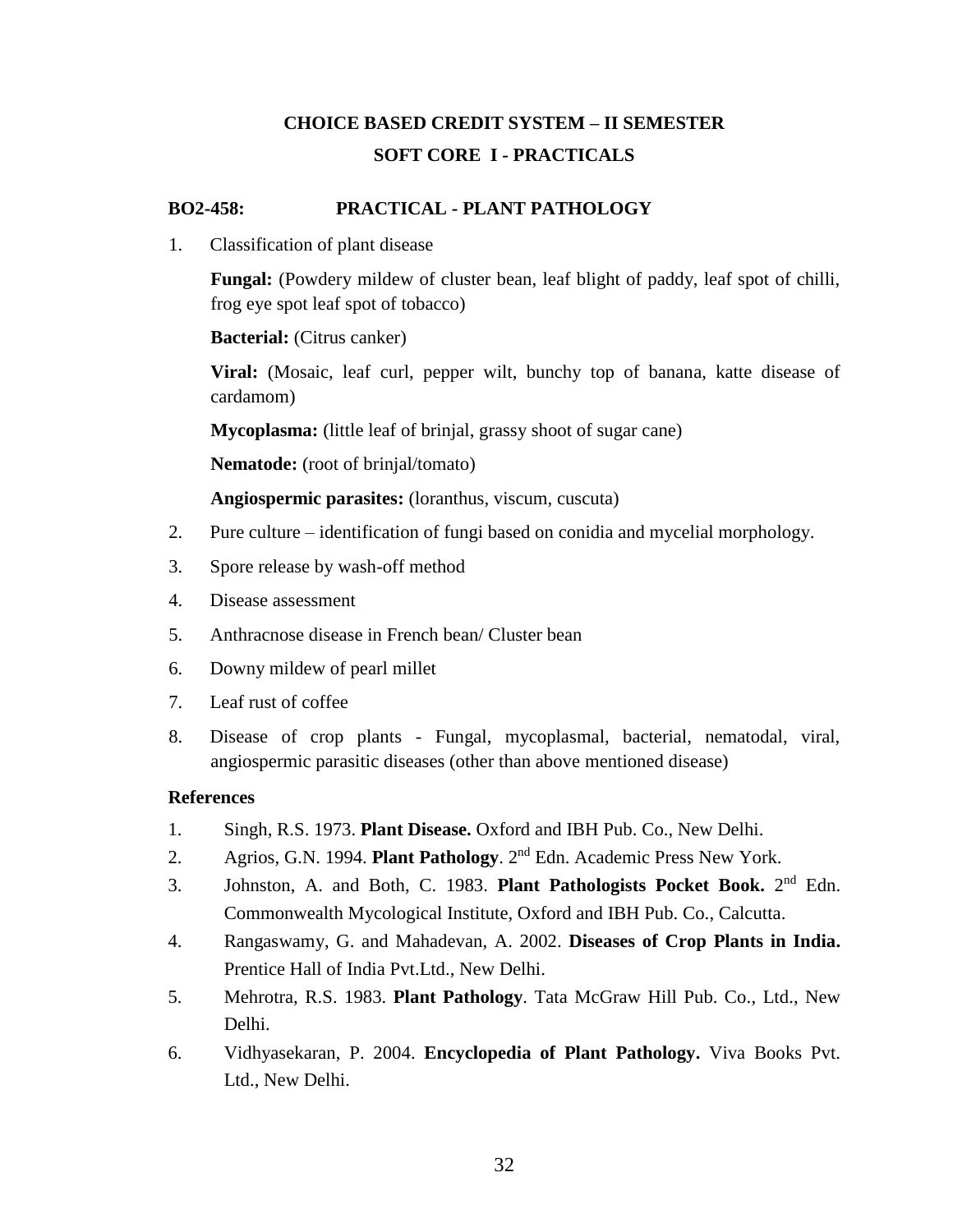# **CHOICE BASED CREDIT SYSTEM - II SEMESTER SOFT CORE II (CREDITS – 4) FOREST RESOURCES AND UTILIZATION**

## **BO2-459: 64 hours**

**Unit-1 :** Types and distribution of forests of India and Karnataka**-** Concept of forest as a ecosystem; Sustainable development in the ecosystem context, natural resource rich areas and ecological issues. **12h**

**Unit-2 :** Forest management and conservation- Plantation forestry, Natural forest management, Joint forest management, and forestry as a component of landscape management, conservation and Biosphere concept **12h**

**Unit-3 :** Forest resources- (Wood and non wood products) Timber and wood- Fuel, poles and piling, plywood, constructed wood, particle board and fiber board, sawdust and shavings, wood flour. Gums and resins- Gums, resins, oleoresins. (*Acacia concinna*) *Sapindus emerginatus* etc.) **12h**

**Unit-4 :** Tannin and dye yielding plants: Tannins, The tanning industry, sources of tanning, materials, dyes and pigments. **08h**

**Unit-5 :** Sustainable tropical forestry- problems of deforestation, depletion of biological diversity, site degradation and desertification **08h**

**Unit-6 :** Management of forest products- plant resource economy in India. **08h**

# **CHOICE BASED CREDIT SYSTEM - II SEMESTER SOFT CORE 2 - PRACTICALS BO2-460: PRACTICALS - FOREST RESOURCES AND UTILIZATION**

- 1. Mapping of forest resources in India.
- 2. Mapping of Forest resources in Karnataka.
- 3. Identification of some timber trees through wood characteristics.
- 4. Microchemical test to determine presence of latex in plant materials.
- 5. Microchemical test to determine presence of lignin in plant materials.
- 6. During the course of study each student should collect non-wood forest products and study their botany in laboratory.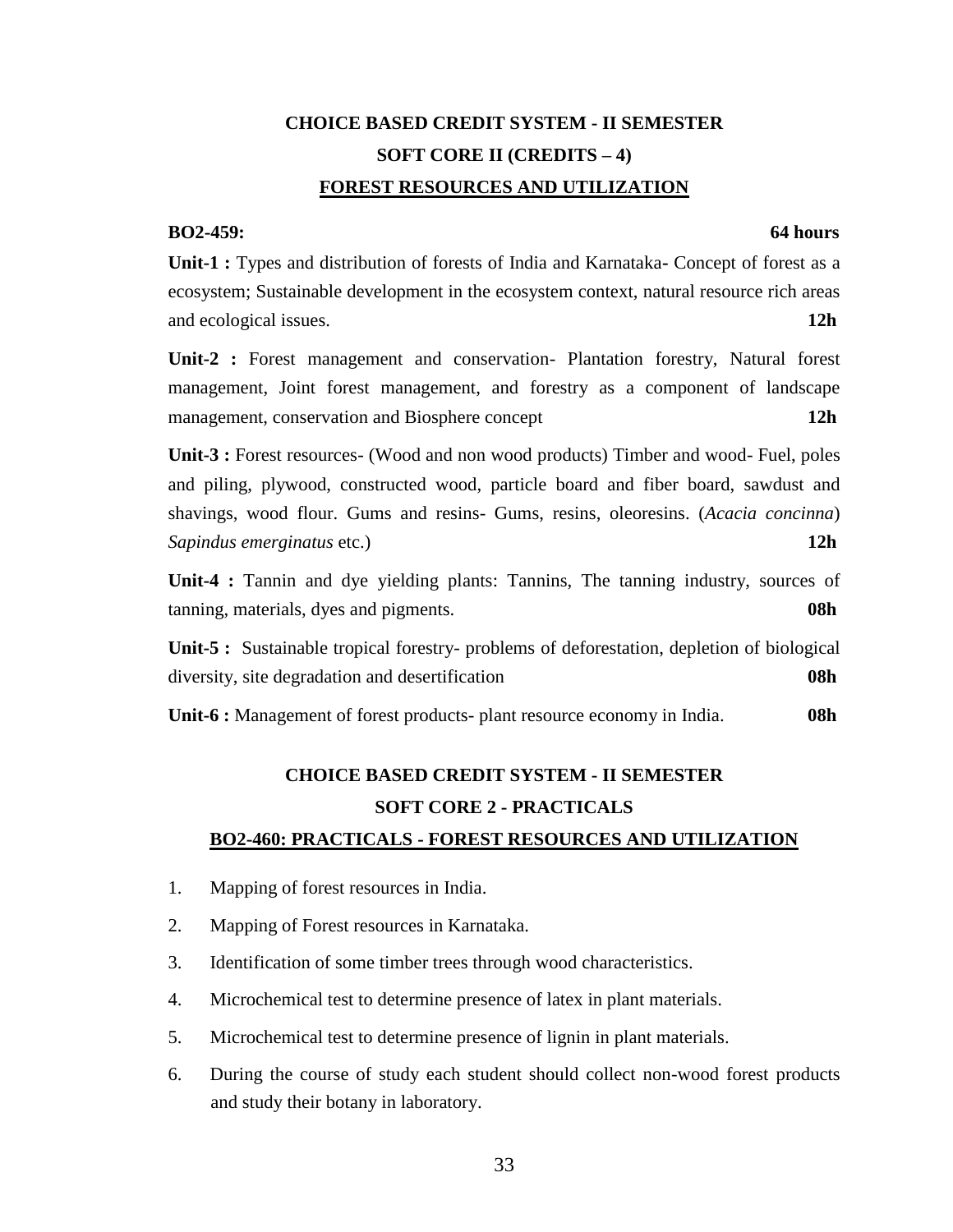- 1. Champion, H.G. and Seth, S.K. 1908. **Forest Types of India.** Manager Publications, Delhi.
- 2. Negi, S.S. 1990. **Forest Types of India.** Nepal and Bhutan, PEBA, Delhi.
- 3. Saldanha, C.J. 1984-1996. **Flora of Karnataka.** Vol. I and II. Oxford and IBH, New Delhi.
- 4. Gamble, J.S. 1957. **Flora of Presidency of Madras.** Vol. 1-3. Bishan Singh, Mahendra Pal Singh, Dehra Dun.
- 5. Krishnamurthy, T. 1993. **Minor Forest Products of India.** Oxford and IBH, New Delhi.
- 6. Shetty, B.V., Kaveriappa, K.M. and K.G. Bhat. 2000. **Plant Resources of Western Ghats and Low Lands of Dakshina Kannada, Udupi Districts.** Pilikula N.B.S., Mangalore.
- 7. Chopra, K. 1993. **The Value of Non-Timber Forest Products an Estimate from India.** *Economic Botany,* 36: 6-11, 251 – 257.
- 8. Sagraiya. 1994. **Forests and Forestry.** National Book Trust, India.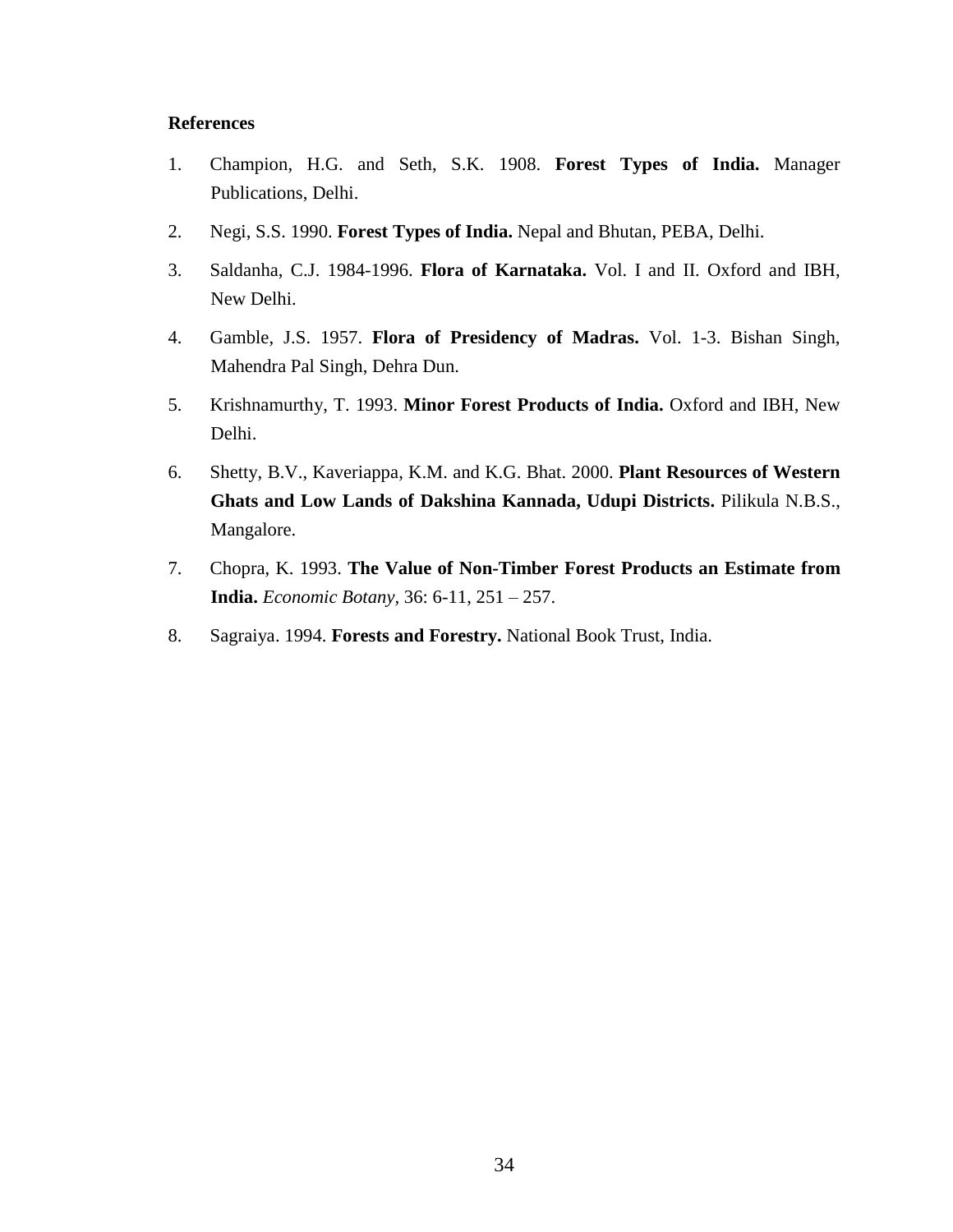## **CHOICE BASED CREDIT SYSTEM -II SEMESTER DIVERSITY AND CONSERVATION OF MEDICINAL PLANTS**

## **SOFT CORE – 3(CREDITS – 4)**

## **BO2-455: 64 Hours**

**Unit-1 :** Classification and nomenclature of medicinal plants - Classification based on origin (plant, animal, and minerals) and nature of plants (medicinal, poisonous plants and aromatic plants). Classification of crude plants based on–Alphabetical; Morphological; Pharmacological; Taxonomical; Chemical and Chemotaxonomic criteria. Vernacular and local names of medicinal plants. **12h**

**Unit-2 :** Commercial medicinal plants in therapeutics **-** *Catharanthus roseus, Aconitum ferax, Rauwolfia serpentina, Stychnos nux-vomica, Withania somnifera, Digitatis lanata, Atropa* sp*., Emblica officinalis, Mentha sp, Cymbopogan citratus, Aloe barbadensis, Vetivera zizinoides.* Reasons for commercialization, curative aids, chemical nature. Over exploitation and consequences. **12h**

**Unit-3 :** Narcotic plants – *Papaver somnifera, Atropa belladona, Cannabis sativa, Ephedra sinica.* Poisonous plants - *Aconitum ferox, Taxus wallichiana, Argemone mexicana, Nerium indicum, Arbus precatorius, Datura stramonium.* Weed plants - *Lantana camera, Stachytarpheta indica, Sida* spp., *Datura* spp,, *Cynodon* spp*., Solanum nigrum, Centella asiatica.* **08h**

**Unit-4 :** Aromatic plants as medicine **-** extraction and processing, export potential and medicinal uses, eg., *Santalum album, Cinnamomum camphora, Cymbopogon, Eucalyptus, Jasminum* spp., *Lavendula officinalis, Vetivera* sp*., Rosa damascena, Pogostemon perilloides (*Potcholi), *Rosamarinus officinalis.* **08h**

**Unit-5 :** Techniques of cultivation of medicinal plants-an eco-friendly approach **-** Nursery technique and cultivation practice, Biofertilization (manuring), disease and pest management: harvesting techniques and value addition of medicinal plants. E.g., *Atropa , Catheranthus, Rauwolfia, Aloe, Withania, Vettivera, Cymbopogan, Mentha* sp., C*hlorophytum boriveillianum (safed musli)* and *Acorus calamus***. 08h**

**Unit-6 :** Cultivation of spices and their marketing; *Achorus calamus, Cinnamomum, Thymus vulgaris, Alpinia galanga, Mentha piperita, Papaver somnifera, Crocus sativus, Piper spp., Syzigium aromaticum, Cuminum cyminum.* **08h**

**Unit-7 :** Sustainable conservation and developmental strategies for medicinal plantsconservation of medicinal plant diversity in India, IUCN, SSC, CBD, CITES, Traffic, WWF for nature, red list of threatened species, red data book, conservation of biological and genetic diversity – In situ and ex situ conservation and sustainable utilization. Community based enterprises, research, and biodiversity bill. CIMAP, FRLHT. **08h**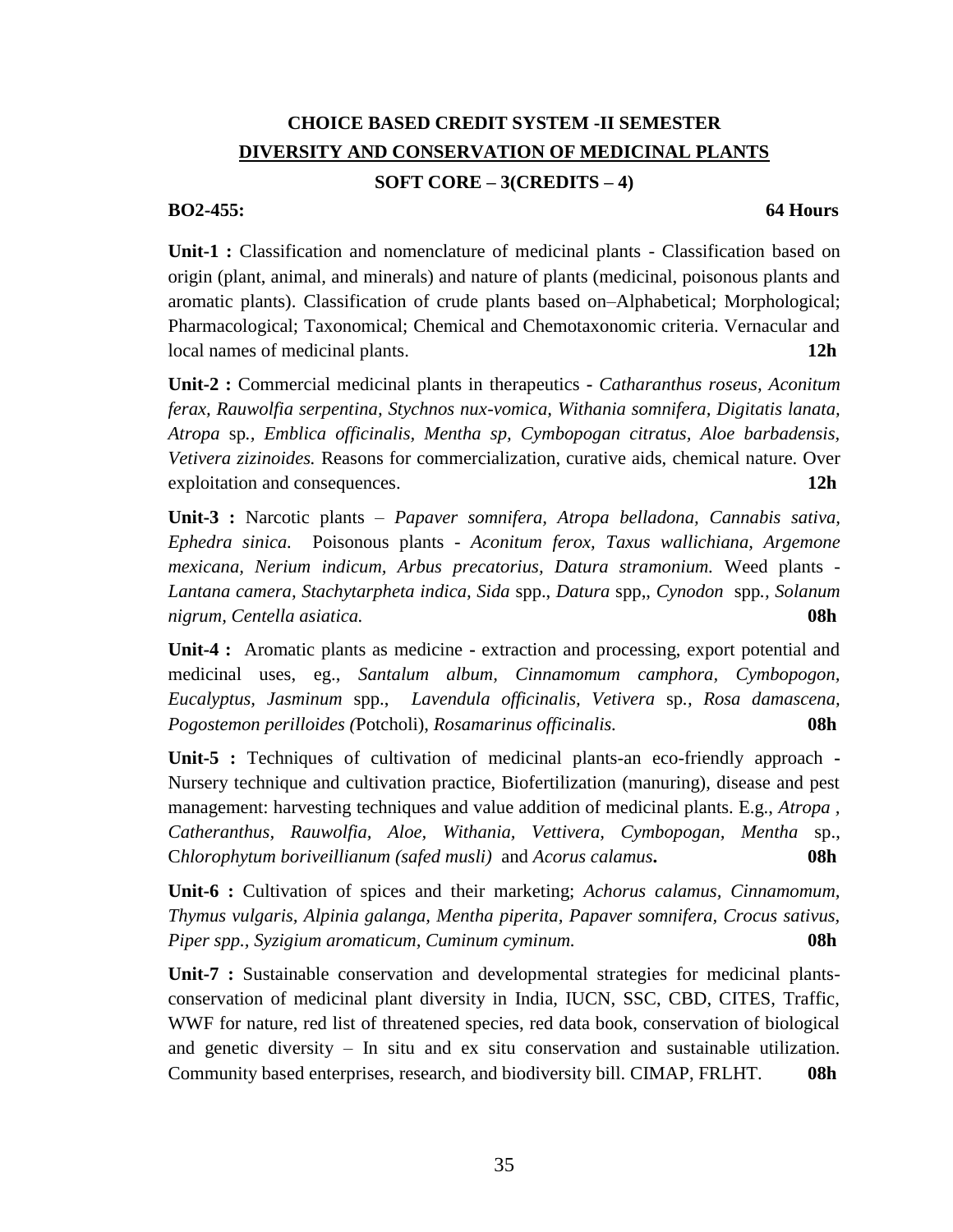# **BO2-460: SC 3: CHOICE BASED CREDIT SYSTEM -II SEMESTER PRACTICALS: DIVERSITY AND CONSERVATION OF MEDICINAL PLANTS SOFT CORE – 3(CREDITS – 4)**

## 1. Study of medicinal plants

- a. *Clerodendron infortunatum* b. *Cassia mimosoids*
- c. *Solanum xanthocarpum* d. *Argyria cuneata*
- e. *Lantana cranulata* f. *Santalum album*
- 
- i. *Aloe berbadense* j. *Centella asiatica*
- k. *Morinda tinctoria* l. *Plumbago zeylanica*
- m. *Gymnema sylvestre* n. Other plants
- 2. Commercial medicinal plants
- 3. Vegetative propagation techniques
- 4. Diseases and pests of medicinal plants.
- 5. Visit to sanctuary, National parks, MPCA and Submission of reports.
- 6. Determination of density, abundances, and frequency of some medicinal plants by quadrat/ Transact/ point frame methods.

- 1. Acharya, Y.T. 1941. **Charakasamhitha.** commentary by Chakrapani. Niranya Sagar Press, Bombay.
- 2. Aggarwal, V.S. and Ghosh, B. 1985. Drug Plants of India. (Root Druga). Kalyani Publishers, New Delhi.
- 3. Ambasta, S.P. 1988. The Useful Plants of India. CSIR, New Delhi.
- 4. Anonymous. 1922. Five Hundred Indian Plants and Their Use in Medicine and in the Arts (In Karnataka). 3<sup>rd</sup> Edition, Kanarese Mission Press, Mangalore.
- 5. Anonymous. 1948. The Wealth of India. CSIR, New Delhi.
- 6. Kokatae, C.K., Purohit, A.R., Gokhale, S.B. and D.K. Furia. 1990. **Pharmocognosy**. Nirali Prakashan, Pune.
- 7. Chopra, R.N., Nayar, S.L. and Chopra, I.C. 1956. **Glossary of Indian Medicinal Plants.** CSIR, New Delhi.
- 8. Cotton, C.M. 1996. **Ethnobotany, Principles and Applications.** John Wiley, New York.
- -
	-
- g. *Lawsonia inermis* h. *Holorrhena antidysentrica*
	-
	-
	-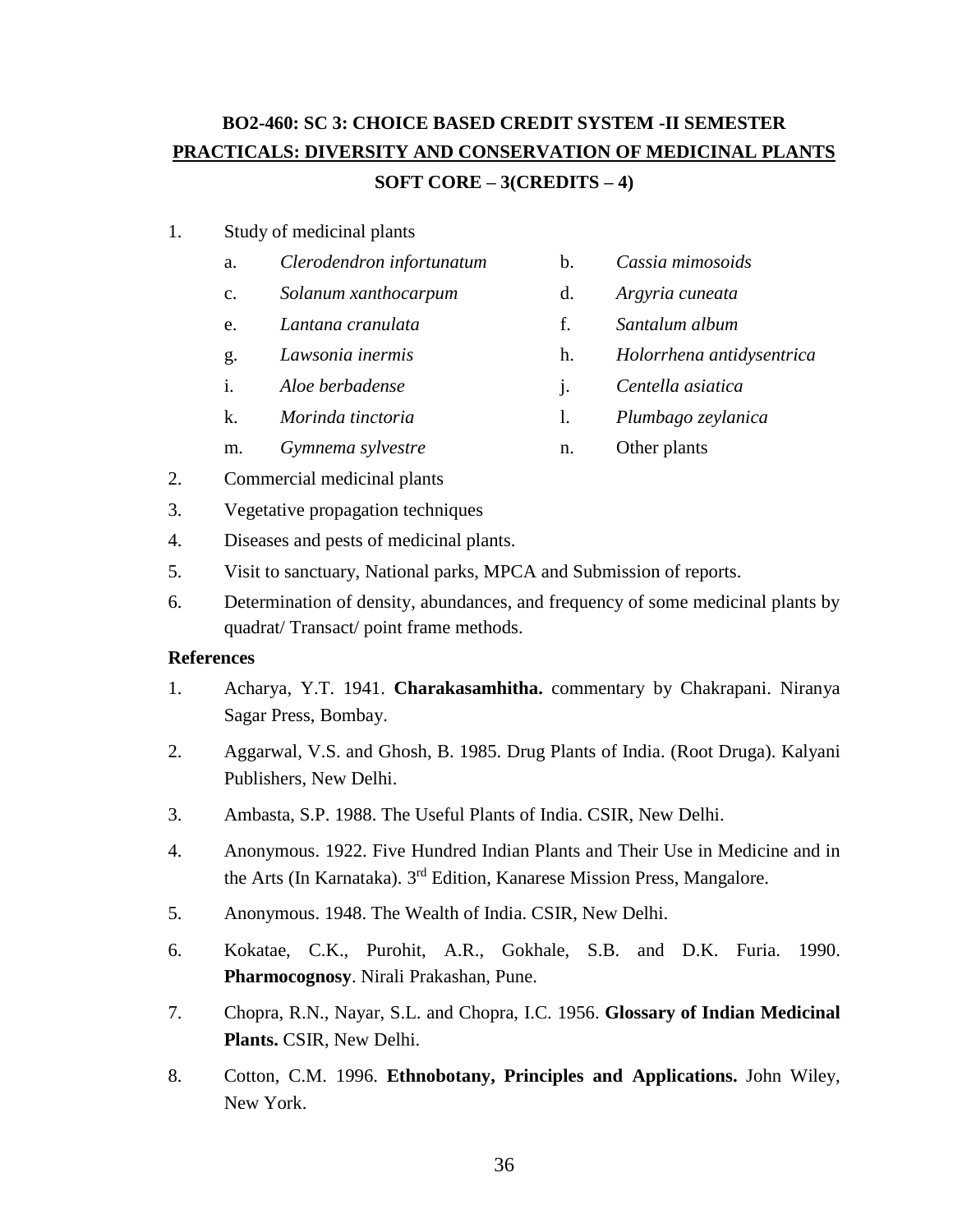## **II SEMESTER - INTER DISCIPLINARY ELECTIVE FLORICULTURE B02-461 FLORICULTURE (CREDITS – 1) 16 Hours**

**Unit-1 :** Introduction to floriculture science – principles of floriculture, floriculture industry and its importance, (plant nomenclature, botany - plant structures, flowers, fragrance in flowers, genetics) cut flowers, wild flowers. **04h**

**Unit-2 :** a) World cut flower industry – overview of industry, international trade, exports, products, international and domestic consumption, characteristics of floriculture industry. b) Cut flower industry in India, commercial cut flowers of India and Karnataka, area, production, yield and value of certain commercial flowers in Karnataka, floriculture industries/companies in India, governmental support (NABARD, NHB, APEDA). **02h**

**Unit-3 :** Soil and fertilizers application – soil properties, fertilizer requirement. Plant propagation – propagating materials, propagation by asexual and sexual means, seed production. Nursery production – planting material, soil, and other media, containers, irrigation and fertilization, pest control and disease management. **04h**

**Unit-4 :** Pest and disease management – common pests of ornamental plants and flowers and their damage to plants/flowers and control, diseases caused by different agents damage and their control, weeds and their control and integrated pest management. **02h**.

Unit-5 : Floriculture in green house – to set up green house facilities, green house operation and management **02h**

**Unit-6 :** Post harvest handling of flowers– collection, delivery, transportation, protection from adverse climate (low temperature containers, humidity, packing, maintenance, air circulation and proper packaging), preservatives. **02h**

- 1. Prasad S and Kumar U 1998. **Commercial Floriculture.** AgroBotanica, Bikaner, India.
- 2. Alex Laurie and Victor, H.R. 2001. **Floriculture-Fundamental Practices.** Agrobios, Jodhpur, India.
- 3. Anon. 2004. **Horticultural Crop Statistics of Karnataka State at a Glance.** Directorate of Horticulture, Karnataka State Govt. Bangalore.
- 4. Anon. 2000. **Improved Horticultural Practices for High Yield (Kannada).** GKVK Campus, University of Agricultural Sciences. Bangalore.
- 5. Lyon, T.L. and Buckman, H.O. 1937. **The Nature and Properties of Soil.** The Macmillan Co. New York.
- 6. Van Slyke, L.L. 1932. **Fertilizers and Crop Production**. Orange Judd Publish. Co. Inc., New York.
- 7. Reddy, Y.T.N., Janakiram, T. and Satyanarayana Reddy, D. 2001. **Scientific Nursery Management (Fruit and Ornamental Plants).** The House of Sarpan (Media), Bangalore.
- 8. [www.google.com](http://www.google.com/) ERS/USDA/floriculture crops or IMPAC: Asian references.
- 9. www. india agronet.com.
- 10. www. dial india.com.
- 11. www. tifac.org.in/offer.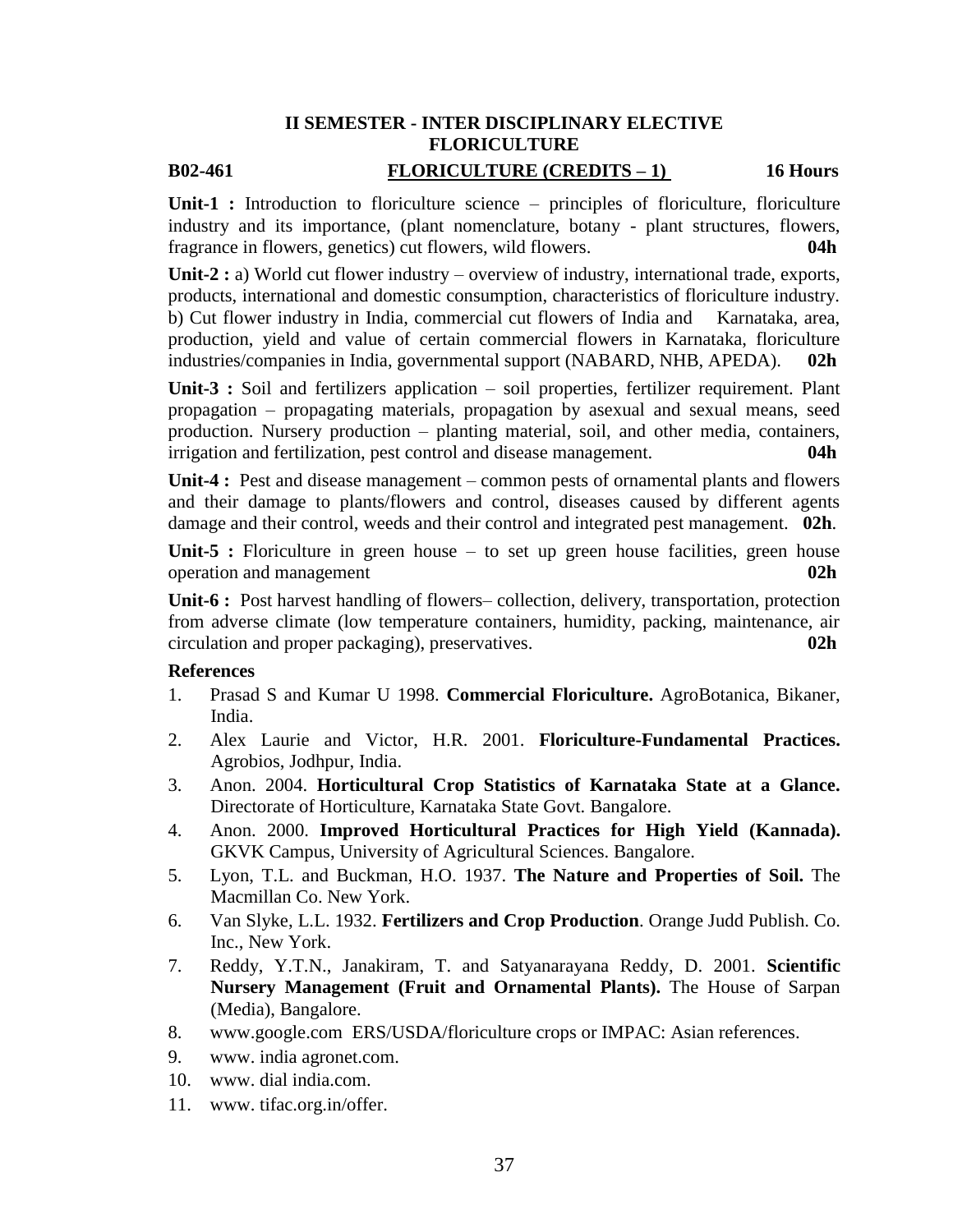# **III SEMESTER SYLLABUS CHOICE BASED CREDIT SYSTEM**

## **HARD CORE-1 : TECHNIQUES IN PLANT SCIENCES AND ANATOMY**

**Paper Code-BO3-501 (Credits – 4) 64 Hours**

## **THEORY**

**1. Microscopy:** Types - Bright field, phase contrast, fluorescence, confocal, inverted and electron.Micrometry: Haemocytometer, Stage and ocular micrometer, camera lucida.

**Photo micrography:** Killing, fixing and staining of plant tissue, free hand sections, permanent slides- embedding in paraffin, double stain, rotary microtome, clearing and maceration of techniques. **04h**

**2. Spectroscopy:** Principle of Beer- Lamberts Law, Colorimetry & Spectrophotometry, ultra violet and visible spectroscopy (UV-VIS), Fluorimetry, Atomic absorption spectroscopy. Mass Spectrometry (MS), Nuclear Magnetic Resonance (NMR),infra-Red Spectrometry(IR)and Flow cytometry.

**Sedimentation:** Centrifugation - Centripetal & Centrifugal force, Sedimentation coefficient and Sedimentation constant. **08h**

**3. Chromatography:** methods - Paper Chromatography, Thin Layer Chromatography (TLC), Column Chromatography, Affinity chromatography, Gas Chromatography, High Performance Liquid Chromatography, Autoradiography and Latest techniques. **Electrophoresis:** Principles, Proteins – native and SDS PAGE, Nucleic acids Agarose gel electrophoresis. **12h**

**4. pH Meters:** Conductivity meter, Electronic balance, steam and heat sterilization, Laminar air flow, Air spore measurements-Anderson sampler and Burkard spore trap. **04h**

**5. Organogenesis in plants:** Differentiation of plant body, totipotency, organization of shoot and root apical meristems, plant stem cells, formation of lateral roots and leaves. Anatomy of roots, stem, leaves of dicot and monocot plants. Tissue system in dicot and monocots. **12h**

**6. Cell wall and its development :** Chemistry of cell wall- cellulose, hemicellulose, polysaccharides, cell wall proteins, water. Organisation of primary wall. Cytokinesis and growth. Plasmodesmata. Secondary wall chemical Constituents- lignin, suberin, Organisation of secondary wall. **08h**

**7. Vascular differentiation :** Procambium, residual meristem, interfascicular and intrafascicular cambia; acropetal and basipetal differentiation in leaves, stem and roots. Sieve tube, differentiation. Control of phloem differentiation. Tracheary elements differentiation. Ultra structure of phloem and xylem, brief account of transfer cells. Secondary wall thickening, cytoplasmic changes and autolysis. **08h**

**8. Stem :** Secondary structure, Anomalous secondary growth in dicots and monocot. Wood: sap wood and heartwood, Reaction wood, growth rings and Nodal anatomy. Unifacial, bifacial and centric leaf (onion); structure of epidermis. **08h**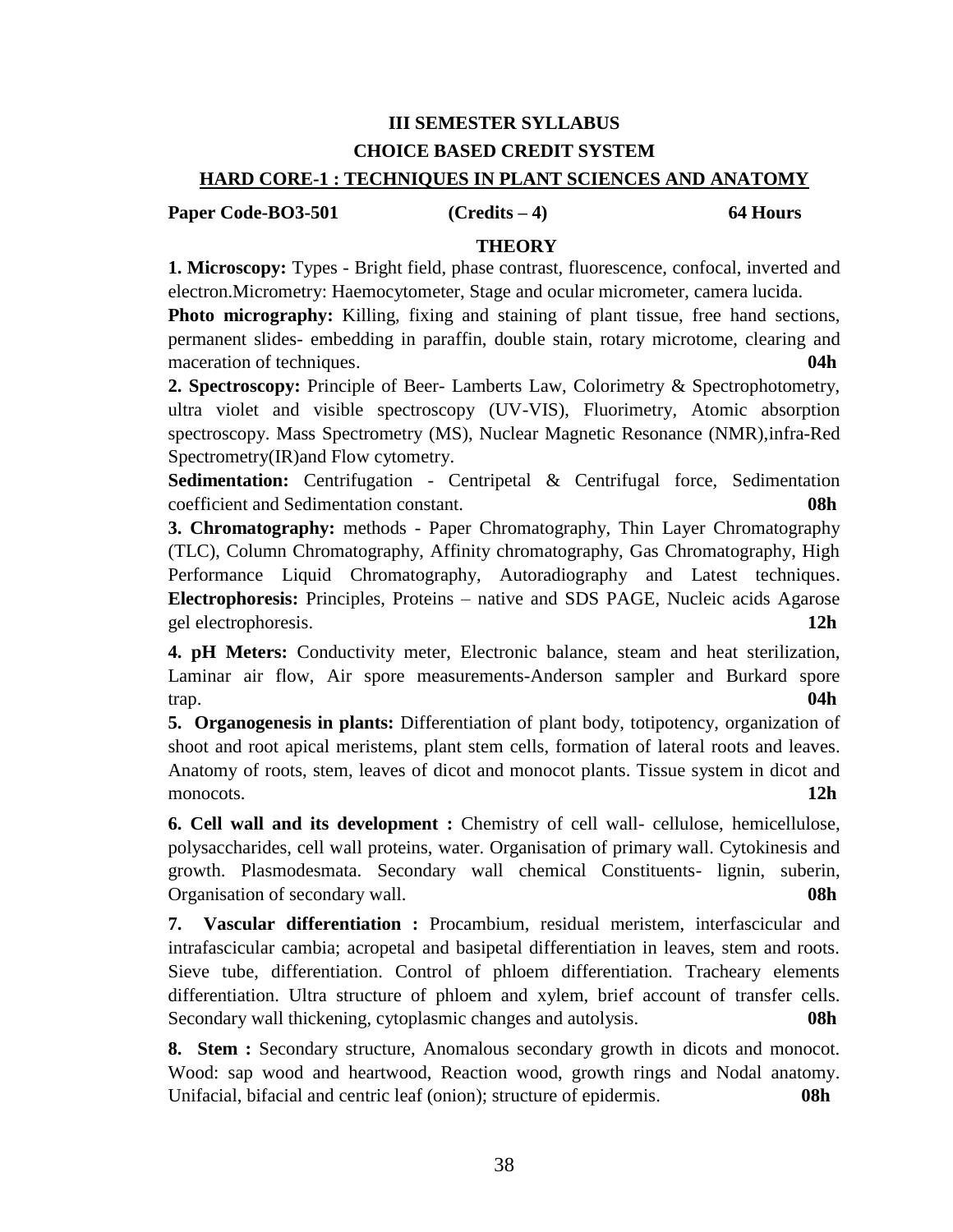# **III SEMESTER SYLLABUS CHOICE BASED CREDIT SYSTEM**

## **HARD CORE-1 : PRACTICAL**

## **BO3-506 : TECHNIQUES IN PLANT SCIENCES AND ANATOMY**

- 1. Determination of spores/ pollen grains dimension by Micrometry.
- 2. Determination of spores/pollen grain count using haemocytometer.
- 3. Pigment separation of paper chromatography.
- 4. Amino acid analysis by paper chromatography.
- 5. Separation of chemicals based on size/ charges by column chromatography.
- 6. Protein separation by PAGE.
- 7. DNA amplification by PCR.
- 8. Staining of pollen grain, bacteria and fungi.
- 9. Free hand sectioning and double staining of plant tissue.
- 10. Spore trapping by air samplers.
- 11. Study of chromatograms ( HPLC, NMR, IR, MS)
- 12. Killing, fixing and staining of plant tissues: Important reagents and chemicals used in the preparation of fixatives and their properties.
- 13. Fixatives FAA, Carnoy's fluid, chrome acetic, Nawaschins fluid, Craf, Flemings- composition, preparation and specific uses.
- 14. Dehydrating agents, clearing agents, mounting medía. Examples and brief description.
- 15. Stains classification, composition and specific uses safranin, crystal violet, cotton blue, fast green, Orange - G, hematoxylin, carmine.
- 16. Brief account of vital staining. Staining techniques Double staining: Saffranin, Fast green, Crystal violet, Orange G
- 17. Methods of embedding plant materials in paraffin wax TBA method

- 1 Johansen. **Botanical Microtechnique.**
- 2 Easu, E. **Plant Anatomy.** Wiley Eastern Pvt. Ltd., New Delhi.
- 3 Bierhost. **Morphology of Vascular Plants**.
- 4 Pandey B.P. 1993. **Plant Anatomy.** S. Chand and Co, New Delhi.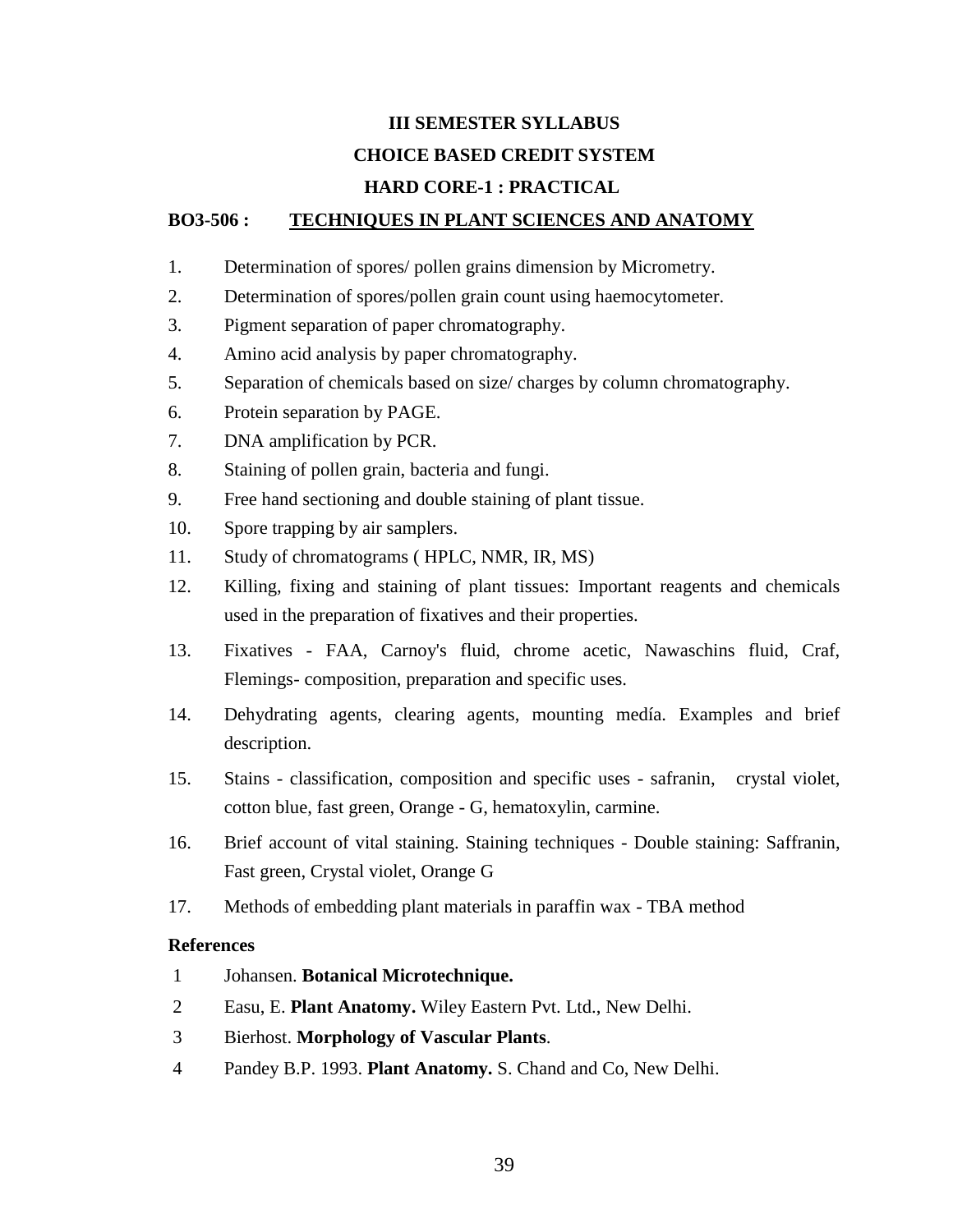# **III SEMESTER SYLLABUS CHOICE BASED CREDIT SYSTEM**

## **PLANT PHYSIOLOGY AND METABOLISM**

**Hard Core-2 (Credits – 4)**

**Paper Code-BO3-502 64 Hours**

### **THEORY**

**Objectives:** To understand the concepts involved in the function of plants and study the recent aspects of various physiological processes in plants.

Unit-1 : Water relationship: A general account of the movement of water into, through and out of plant. Mechanism of stomatal opening. Physiological change under water stress, salt stress, low and high temperature stress. **04h** 

**Unit-2 :** The Plasma Membrane**:** Structure, models of membrane lipids and proteins, their organization and inter-action. Membrane transport. Membrane potentialelectrogenic ion pumps; voltage-gated and ligand-gated channels. **04h**

**Unit-3 :** Organization and Function of Endomembrane System **:** Methods of isolation and study of the different components of the endomembrane systems. Endoplasmic reticulum **:** Role of endoplasmic reticulum in the biosynthesis and secretion of extracellular molecules. The Golgi apparatus**:** Role of Golgi apparatus in membrane flow and secretion. Microbodies : Metabolic pathways in glyoxisomes and peroxisomes. **08h**

**Unit-4 :** Energy Conversion and Related Processes: Mitochondrion: Krebs cycle and its regulation. Carrier sequence in the electron transport chain. Electrochemical proton gradient and the mechanism of energy coupling. The use of inhibitors and uncouplers in the study of energy transduction. Ion and substrate transport across the mitochondrial membrane Bio-genesis of mitochondria. **08h**

**Unit-5 :** Chloroplast: Photsynthetic electron transport: cyclic and noncyclic. The mechanism of photophosphorylation. Biogenesis and molecular organization of electron transport components, CF**1** subunits and RUBISCO, Calvin cycle, C**4** pathway, CAM and photo-respiration Carbohydrates-their classification, chemistry and metabolism. **04h**

**Unit-6 :** Enzymes :Nature and properties of enzymes. Mechanism of enzyme action. A brief account of enzyme kinetics-Michaelis-Menten equation, Linewqaver-Burk plot, kineties of enzyme inhabitation, Beer and Lambarts law, multisubstrate reactions. Allosteric enzymes and feed-back contract. Extraction and purification of enzymes. **04h**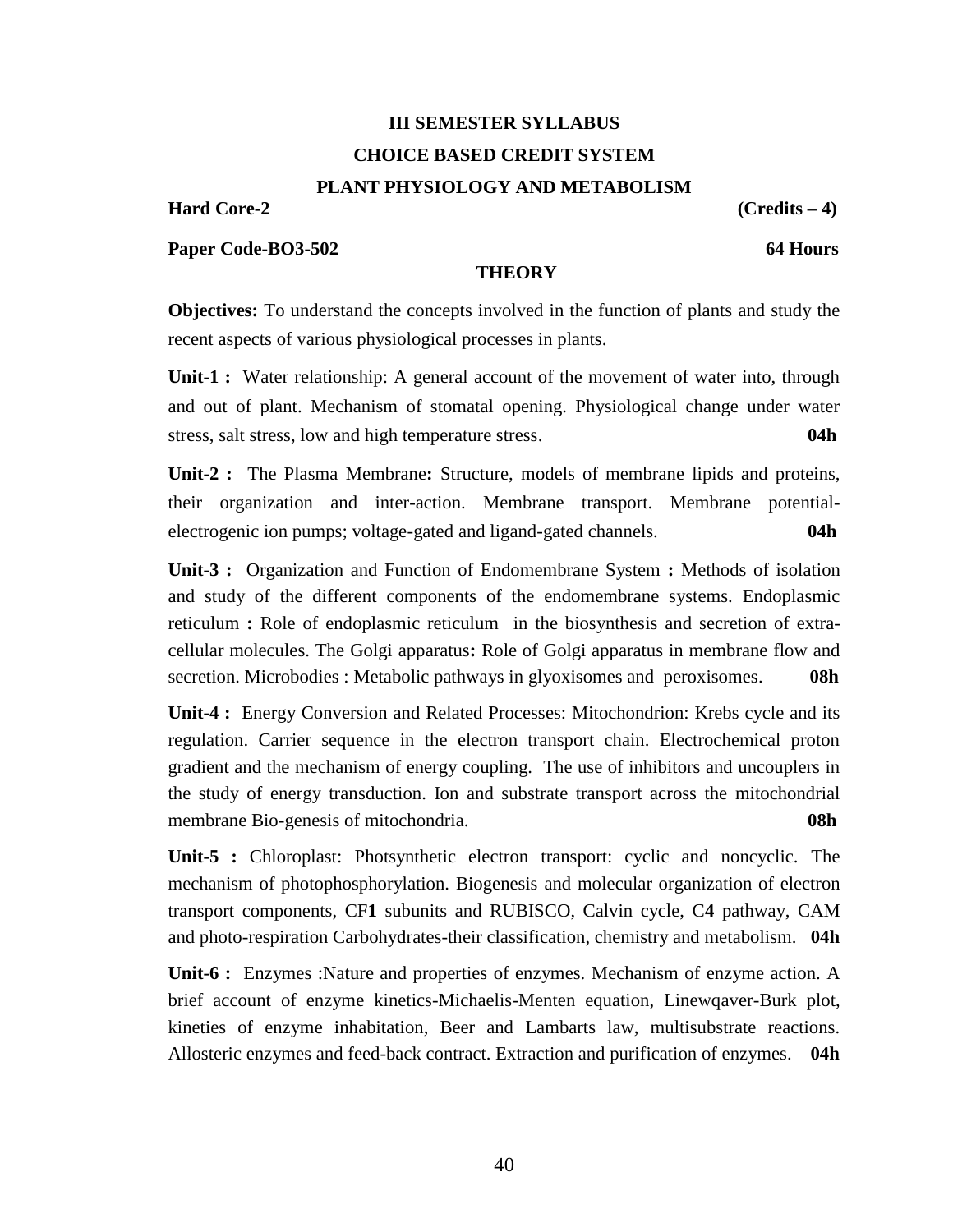**Unit-7 :** Glycolytic reactions and gluconeogenesis. Sucrose synthesis and utilization. Oxidative pentose phosphate pathway. Fatty acid biosynthesis. Nitrogen metabolism **:** Nitrate reduction. Symbiotic nitrogen fixation. Mechanism of nitrogen fixation. The involvement of hydrogenase and the role of leghemoglobin in dinitrogen fixation. Sulfate metabolism- Sulfate uptake and assimilation. Secondary metabolites – Alkaloids and steroids, flavonoids and phenols. **08h**

**Unit-8 :** Nucleic Acid and Proteins **:** The process of transcription and its regulation. Protein bio-synthesis and its regulation in cytosol and organelles. Restriction endonuleases. Strictures of protein, primary, secondary and tertiary. **08h** 

**Unit-9 :** Plant Growth Regulators **:** Analysis, biosynthesis, transport and mechanism of action of auxins, gibberellins, cytokinins, ethylene, abscisic acid, brassinosteroids, polyamines, jasmonic acid and salicylic acid. The concept of hormone sensitivity. Hormone receptors in plants. Role of calcium, calmodulin and other regulatory molecules in hormone action. Hormonal regulation of gene expression in plants. Signal transduction, overviews, specific signal mechanisms- two component sensor-regulator system in bacteria and plants, sucrose sensing mechanisms **08h**

**Unit-10 :** Sensory photobiology: Phytochromes and cryptochromes and their photochemical and biochemical properties, photophysiology of light induced responses, cellular localization, molecular mechanism of action of photomorphogenic receptors. Plant Rhythms and biological clock, Physiology of flowering: Photoperiodism and its significance, floral induction and development – genetic and molecular analysis, vernalization, seed and bud dormancy, methods of overcoming dormancy. **08h**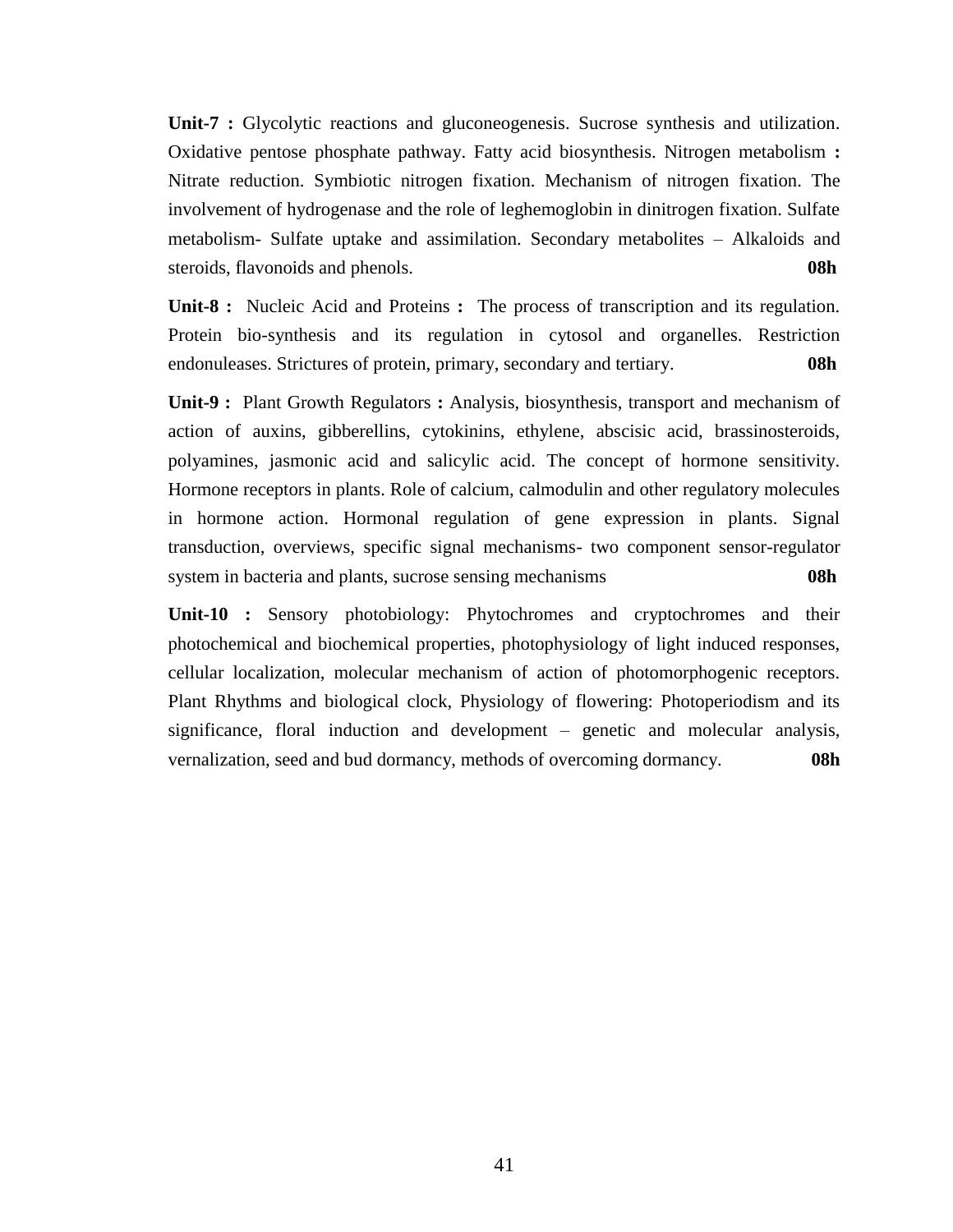# **III SEMESTER SYLLABUS HARD CORE-1 PRACTICALS**

## **Code-BO3-507- PLANT PHYSIOLOGY AND METABOLISM**

- 1. Measurement of water potential
- 2. Effect of temperature on protoplasmic membrane
- 3. Separation of chloroplast pigments and amino acid by Paper chromatography
- 4. Extraction of proteins from different plant organs & estimation
- 5. Effect of light and potassium ion on stomatal opening
- 6. Extraction of estimation and total phenolic compounds
- 7. Estimation of chlorophyll content
- 8. Demonstration of carbon dioxide fixation by estimating the dry matter yield
- 9. Extraction of enzymes for plant tissues and study the effects of :
	- a. pH b. Temperature
	- c. Substrate concentration d. Enzyme concentration
	- e. Inhibitors f. Promoters
- 10. Isolation of mitochondria and estimation of succinate dehydrogenase
- 11. Experiments to demonstrate the Crassulacean acid metabolism
- 12. Estimation of proline content in stressed plants
- 13. Extraction and estimation of IAA oxidase from the tissues
- 14. Effect of monochromatic light on photosynthesis
- 15. Effect of  $CO<sub>2</sub>$  concentration of the rate of photosynthesis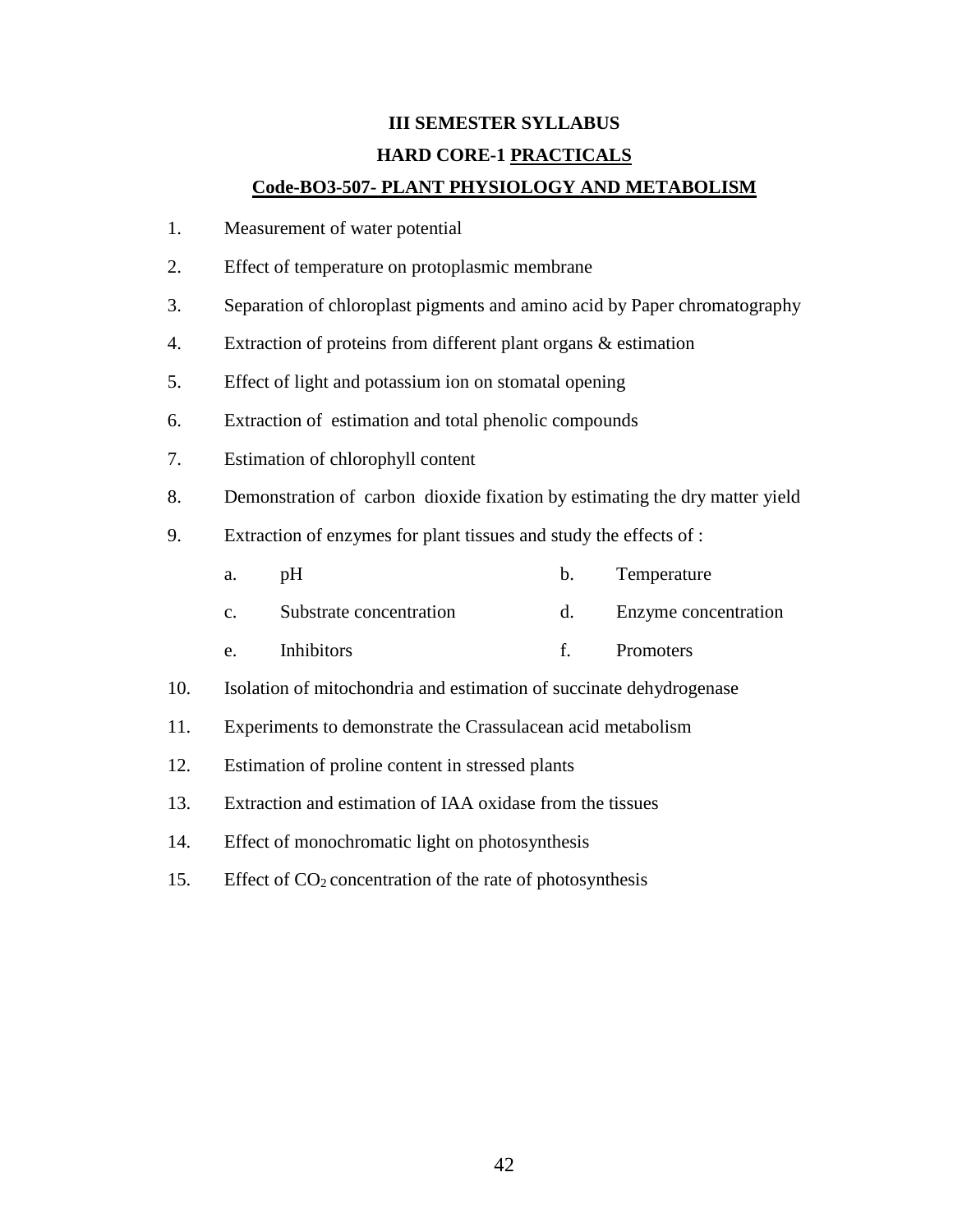- 1. Salisbury F. B. and C.W Ross. 1986. **Plant Physiology.** Wadsworth Publishing Co.
- 2. Noggle, G.R. and G.J. Fritz. 1983. **Introductory Plant Physiology.** Prentice Hall.
- 3. Stupf, P.K. and E.E. Conn. 1981. **The Biochemistry of Plant.** Vol. 1-8. Academic Press.
- 4. Wilkins, M.B. 1984. **Advanced Plant Physiology.** Pitman Publishing Co.
- 5. Douce, R. 1985. **Mitochondria in Higher Plants: Structure, Function and Biogenesis.** Academic Press.
- 6. Davios, D.D. 1987. **The Biochemistry of Plants.** Academic Press.
- 7. Thompson, W.W. Mudd, J.B. and M. Gibbs. 1983. **Biosynthesis and Function of Plant Lipids.** *Amer. Soc. Plant Physiol.*.
- 8. Timmermann, B.N. Steelink, C. and F.A. Loewus. 1984. **Phytochemical Inadaptions to Stress.** Plenum Publ.
- 9. Bewley, J.B. and M. Black. 1982-83. **Physiology and Biochemistry of Seeds in Relation to Germination.** Vol. 1-2. Springer-Verlag.
- 10. Bhojwani S.S. and Bhatnagar, S.P.1977. **The Embryology of Angiosperms.** New Delhi.
- 11. Bhojwani, S.S. and Rayden, M.K.1983. **Plant Tissue Culture Theory and Practice.** Elsevier, Amsterdam.
- 12. **Annual Reviews of Plant Physiology** (Published every year).
- 13. Raghavan, V. 1976. **Experimental Embryogenesis in Vascular Plants.** McGraw Hill, New York.
- 14. White, P.R. 1963. **Cultivation of Animal and Plant Cells.** Ronald Press Co.
- 15. Steward, F.C. 1969. **Plant Physiology - A Creation.** Vol. 513. Acad. Press, New-York.
- 16. Lincoln Taiz and Eduardo Zeiger. 1998. **Plant Physiology.** Sinaur Associates, Inc., Sunderland, Massachusetts.
- 17. Hopkins, W. G. 1999. **Introduction to Plant Physiology.** John Wiley and Sons Inc., New Delhi.
- 18. Trivedi., P.C. 2006 **Advances in Physiology.** I.K. International Publishing House Ltd., New Delhi.
- 19. Buchanan, B.B. 2007. **Biochemistry and Molecular Biology of Plants**. I.K. International Publishing House Ltd., New Delhi.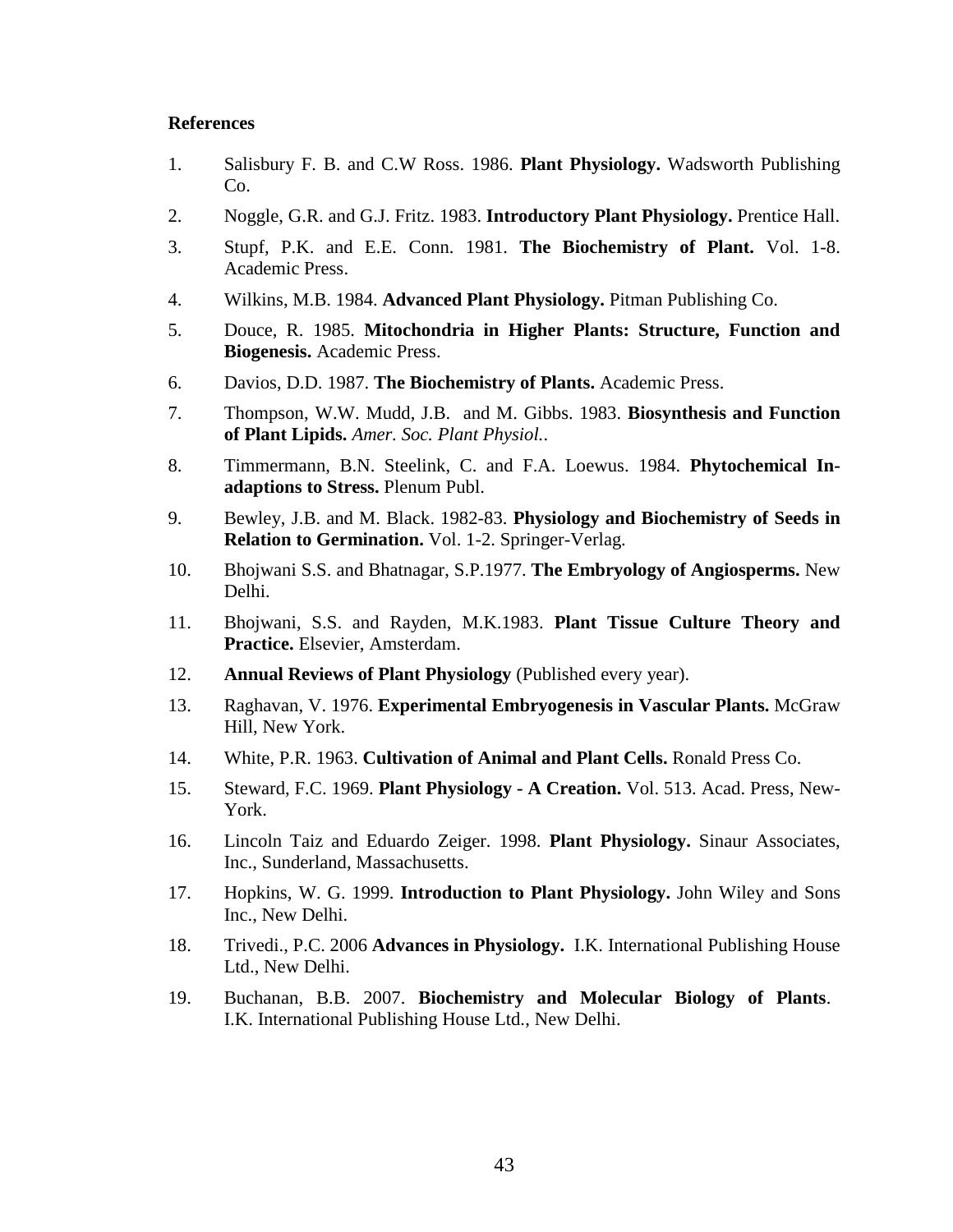# **III SEMESTER CHOICE BASED CREDIT SYSTEM SOFT CORE 1 (CREDITS – 4) MOLECULAR PLANT PATHOLOGY**

## **BO3-508: 64 Hours**

**Unit-1 :** Genetics of plant pathogen interaction; resistance and susceptibility, antigen hypothesis, vertical and horizontal resistance, mutations, heterokaryosis, adaptation, saltation, cytoplasmic variation, sexual recombination, interferons. **08h**

**Unit-2 :** Resistance genes – Gene for gene resistance, cloned resistant genes, R-genes, coevaluation of resistant genes, Recessive resistant genes and quantitative resistance. **08h**

**Unit-3 :** Induced resistance in plants – Localized induction of resistance, systemic induction of resistance to disease, mechanisms of induced resistance – role of phytoalexins, activation process of the inducing sites, signal translocation, role of lucanohydrolysis, hydroxy proline rich lipoproteins, other possible mechanisms (aromatic compound synthesis, elicitors, modification of plant metabolism, wound responses), some examples of study of induced systemic resistance by PGPR, PGPF, viruses and pathogenic fungi. **12h**

Unit-4 : Application of molecular biology in conventional disease control strategies – breeding for resistance (the basis for resistance breeding programs, and conventional breeding strategies), molecular markers for the development of disease resistance, molecular biology in agrochemical production and engineering chemicals that elicit defense responses in plants. **12h**

Unit-5 : Transgenic approaches to crop protection – Pathogen derived resistance (coat protein mediated resistance, replicase mediated resistance, movement protein mediated resistance, RNA – mediated resistance, pathogen derived resistance against bacterial and fungal diseases), over expressing defense genes, use of cloned resistance gene, broad spectrum resistance engineering, resistance based on antagonistic microbes and expression of vaccines in plants. **08h** 

**Unit-6 :** *Arabidopsis thaliana*, a model plant for studying plant pathogen interaction – activated defense mechanisms and their genetic analysis, systemic acquired resistance and its elucidation. **08h**

**Unit-7 :** Application of tissue culture in plant pathology – Protoplast fusion in fungi- its importance, techniques of hybridization- commercial applications of fungal protoplast fusion, explant culture for screening antiviral products, generation of disease resistant plants by inducing somaclonal variations. **08h**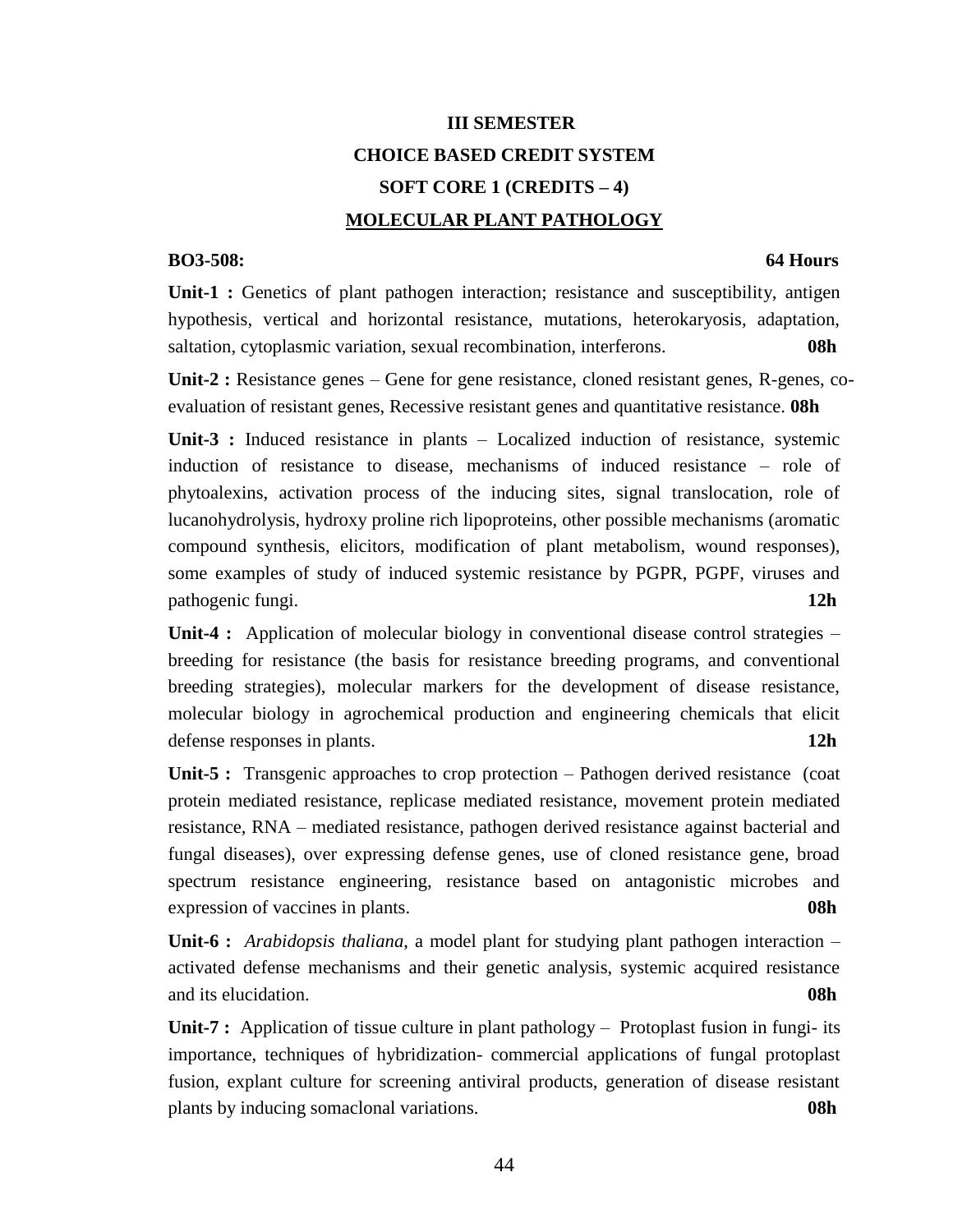# **CHOICE BASED CREDIT SYSTEM – III SEMESTER SOFT CORE I** - **PRACTICALS**

## **BO3-508: PRACTICALS - MOLECULAR PLANT PATHOLOGY**

- 1. Experiments on seed disease management by physical, chemical and biological methods.
- 2. Determination of susceptible and resistant crop plants in farmer's field.
- 3. Estimation of poly phenol contents in diseased materials.
- 4. Identification of lignin in diseased leaves by staining and other methods.
- 5. Determination of peroxidase and polyphenol oxidase activity in resistant and susceptible plant materials.
- 6. Isolation of bacteria and fungi and test for their ability to induce resistance in plants.
- 7. Determination of chitinase activity in plant tissues.

- 1. Hess, W.M., Singh, R.S., Singh, V.S. and D.J. Weber. 1988. **Experimental and Conceptual Plant Pathology.** Vol. I, II and III, Gordon and Breach Science Publ. New York.
- 2. Dickinson, M. 2003. **Molecular Plant Pathology.** BIOS Scientific Publ. London.
- 3. Andrews, J.H. and I.C. Tommerup. 1993. **Advances in Plant Pathology.** Vol. 10, Academic Press, London.
- 4. Hammerschmidt, R. and Jeseph Kuc. 1995. **Induced Resistance to Diseases in Plant.** Kluwer Academic Publ., London.
- 5. Bollar, T. and F. Meins (1993). **Genes involved in plant defense.** Springer-Verlag wyen, New York.
- 6. Vidyasekran, P. (1993). **Genetic engineering, molecular biology and tissue culture.** Daya Publishing House, New Delhi.
- **7.** Day, P.R. (1992). Plant pathology and biotechnology: Choosing your weapons. **Annu. Rev. Phytopathol., 30: 1-31.**
- 8. Kinghorn, J.R. and G. Turner (1992). **Applied molecular genetics of filamentous fungi.** Blackie Academic and Professional, London.
- 9. Stahl, U. and Tudzynski P. (1992). **Molecular biology of filamentous fungi.** VCH Publishers Inc., New York.
- 10. Cook, R.J. (1993). Making greater use of introduced microorganisms for biocontrol of plant pathogens. **Annu. Rev. Phytopathol.,** 31: 53-80.
- 11. Henson, J.M. and R. French. (1993). The polymerase chain reaction and plant disease diagnosis. **Annu. Rev. Phytopathol.,** 31: 81-109.
- 12. Kistler, H.C. and Miao, V.P.W. (1992). New modes of genetic change in filamentous fungi. **Annu. Rev. Phytopathol.,** 30: 131-152.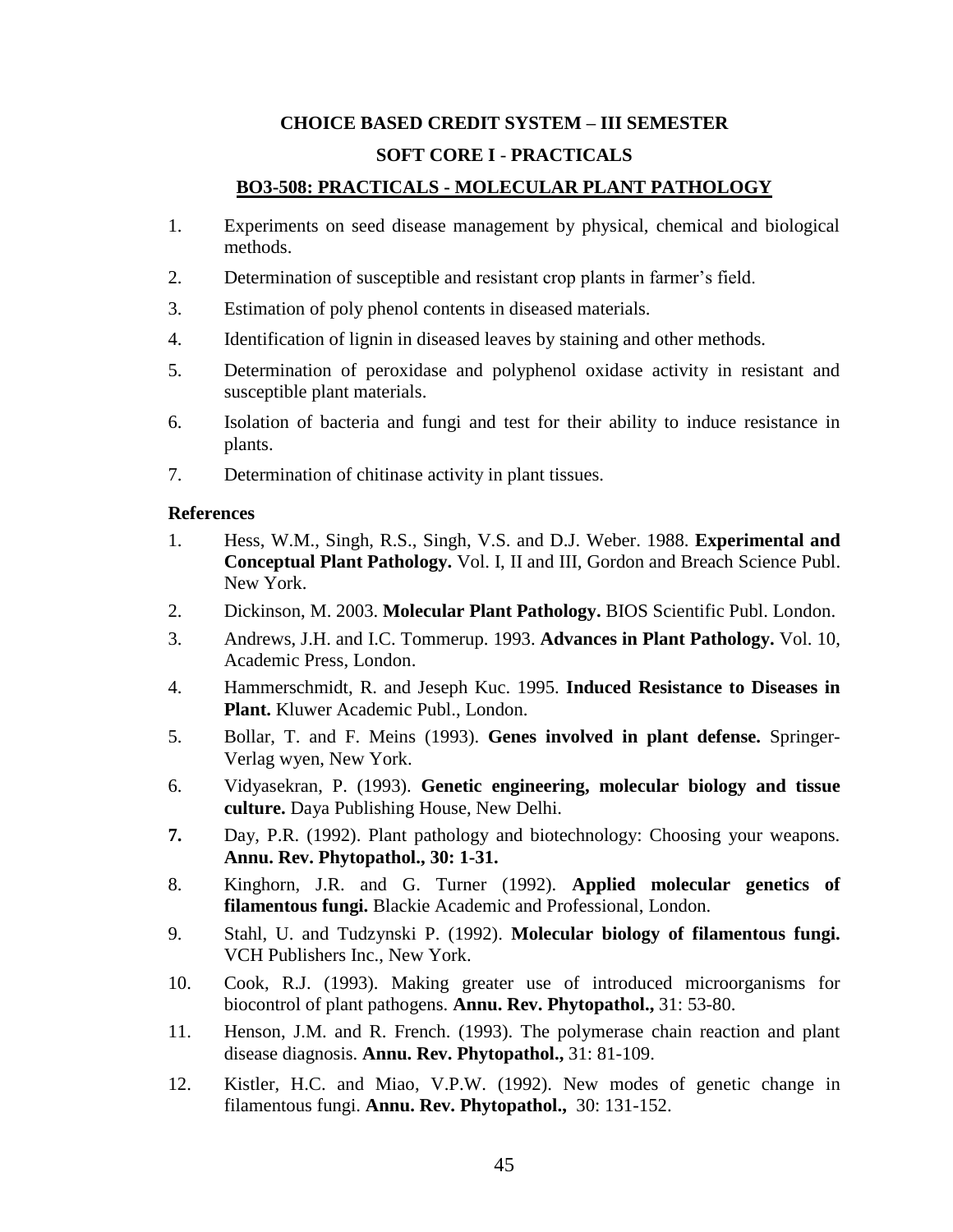## **CHOICE BASED CREDIT SYSTEM – III SEMESTER SOFT CORE 2** - **PRACTICALS BO3-509: BIODIVERSITY CONSERVATION AND MANAGEMENT**

## **THEORY SOFT CORE 2 (CREDITS – 4)**

## **BO3-504: 64 h**

- 1. Conservation of Plant resources- concept of conservation, the philosophy and ethics of conservation. Plant diversity in India - a brief account of diversity of major groups of plants (Algae, Fungi, Bryophytes, Pteridophytes, Gymnosperms and Angiosperms). Ecosystem diversity, species diversity, genetic diversity, and loss of biodiversity, Hotspots of biodiversity. **8h**
- 2. International organizations for biodiversity conservation- IUCN, Species survival commission (SSC), convention on biological diversity (CBD), CITES, TRAFFIC, WWF. Plant genetic resources: Conservation, gene bank- methods, types, NBPGR, IPGR. **12h**
- 3. Threats to biodiversity Human population growth, Habitat loss, Pollution, Introduced species, Fires, Diseases, Overexploitation, Genetically modified organisms, Infrastructure projects. **08h**
- 4. Monitoring Sampling methods and analysis, Quadrates and Transects, long term and large scale monitoring, Species composition, abundance, species richness and diversity indices. History and nature of EIA, The EIA process, Baseline surveys and Environmental Impact Assessment (EIA). **12h**
- 5. Management of natural habitats- Protected area network, Biosphere reserves, National parks and sanctuaries, the acts related to plant resource conservation. Management of species- Meta population, *ex-situ* conservation and *in-situ* conservation, sustainable utilization of plant resources. **12h**
- 6. Restoration biology- Reintroduction of species, obstacles and guidelines for introduction, vegetative propagation and tissue culture methods for re-introduction; control of introduced species. **12h**

46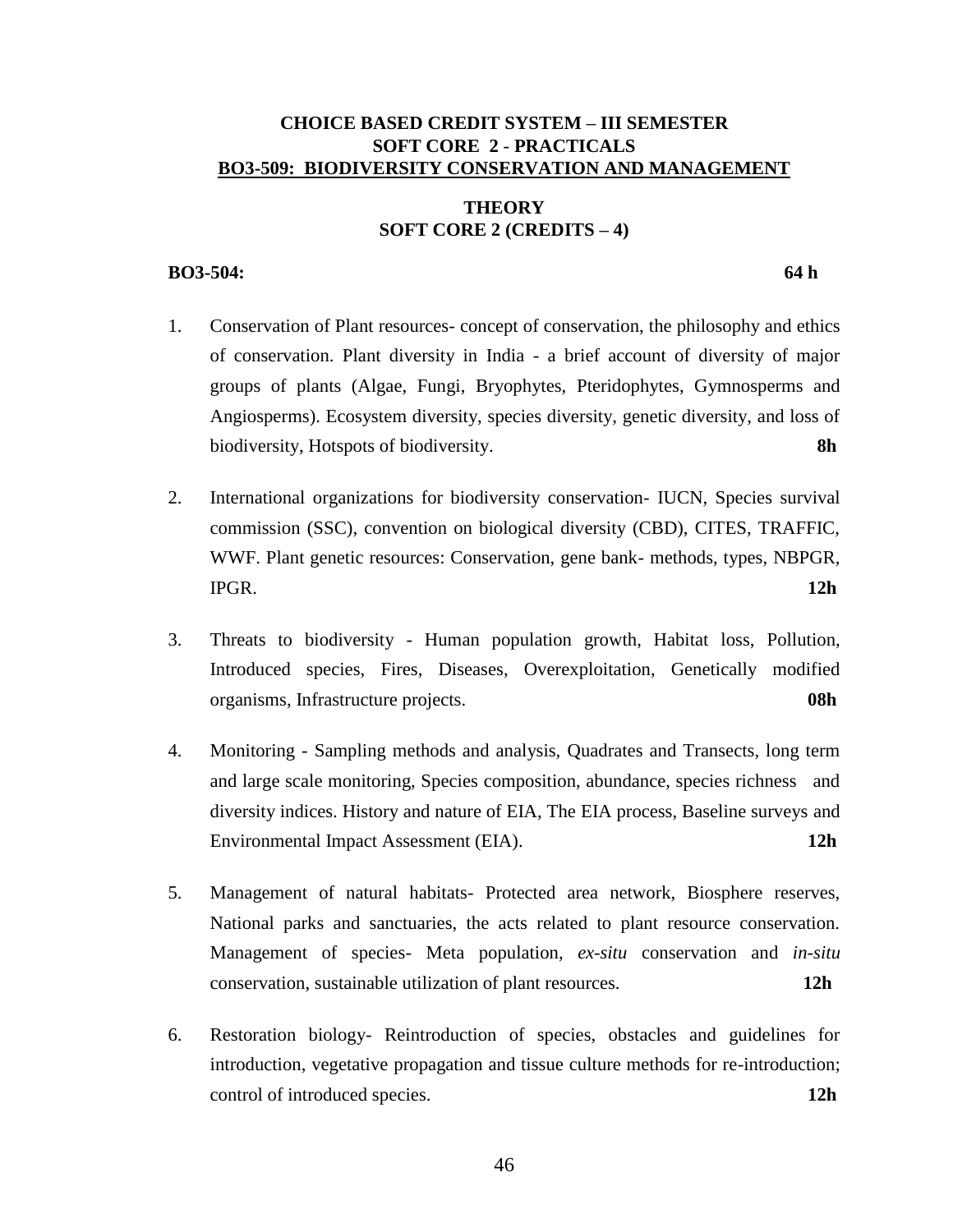## **CHOICE BASED CREDIT SYSTEM - III SEMESTER SOFT CORE II - PRACTICALS**

## **BO3-509: PRACTICALS - BIODIVERSITY CONSERVATION AND MANAGEMENT**

- 1. Determination of density, abundance, frequency in plant communities.
- 2. Assessment of basal area of a small patch of forest.
- 3. Determination of species diversity ( $\alpha$  diversity) index in plant community.
	- a. Shannon–wiener
	- b. Simpson etc.
- 4. Measurement of similarity index  $(\beta$  diversity) in two different plant communities by a) Jaccard measure (Qualitative), 2) Morista Horn (Quantitative)
- 5. Determination of Importance Value Index (IVI) of plant species in plant community by quadrate, line and belt transect methods.
- 6. Visit to a meteorological station, sanctuary, national park and preparation of a report.

- 1. Ramakrishna, P.S. 1991. **Ecology of Biological innovation in the Tropics.**  National Trust of Ecology and International science Publication, New Delhi.
- 2. Ramakrishna, P.S., Das, A.K. and K.G. Saxena. 1996. **Conserving Biodiversity for Sustainble Development.** INSA, New Delhi.
- 3. Kormondy, E.J. 1996. **Concepts of Ecology.** Prentice Hall, Eagle Wood Cliffs, NI.
- 4. Odum, E.P. 1971. **Fundamentals of Ecology.** WB Saunders Co., Philadalphia.
- 5. Whitmore, T.C. 1996. **An Introduction to Tropical rain Forests.** Clarendon, Oxford.
- 6. Stephan H Bullock, Mooney, H.A. and E. Medina. 1995. **Seasonally dry tropical forests**. Cambridge University Press, London.
- 7. Spellerberg, I.F. 1991. **Monitoring Ecological Change.** Cambridge University Press, Cambridge.
- 8. Hambler, C. 2004. **Conservation**. Cambridge University Press.
- 9. Southwood, T.R.E. and Henderson. 2000. **Ecological methods.** Blackwell Science Ltd., Oxford.
- 10. Pandey, A.K. (ed.) 1995. **Taxonomy and Biodiversity.** CBS, New Delhi.
- 11. Khoshoo, T.N. 1994. India's Biodiversity Tasks a need. **Curr. Sci.,** 67: 577-582.
- 12. Myers, N. 1990. Threatened Bio and as 'hot spots' in tropical forests. **The Environmentalists,** 8: 187-2008.
- 13. Myers, N. 1990. The Biodiversity Challenge Expanded Hot spot analysis. **The Environmentalists,** 10: 243-255.
- 14. Ramakrishnan, P.S. 2004. **Ecology and Sustainable Development.** NBT, New Delhi.
- 15. Pielon. 1975. **Ecological Diversity.** Wiley Interscience, USA.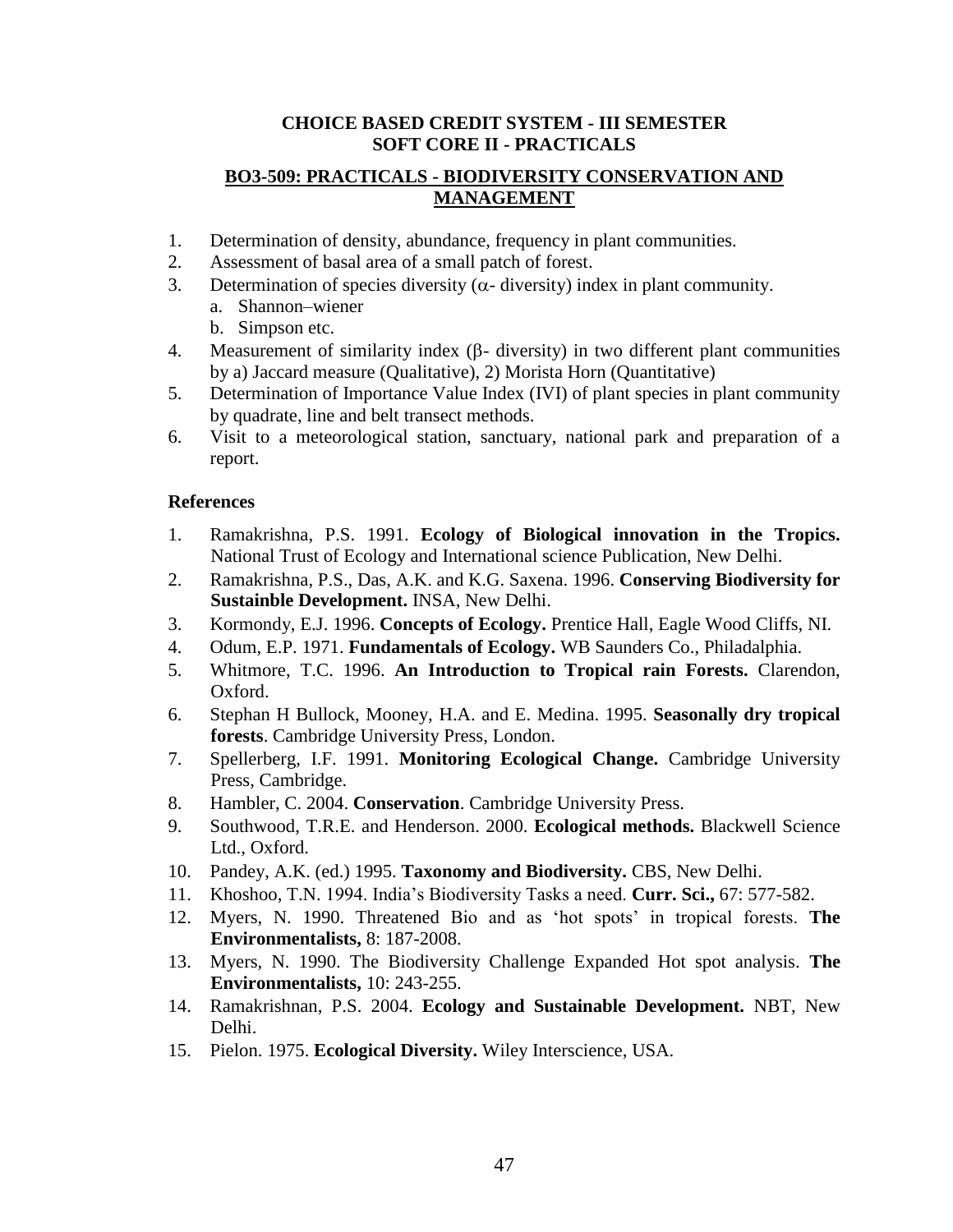# **CHOICE BASED CREDIT SYSTEM -III SEMESTER PHYTOCHEMISTRY AND PHARMACOGNOSY OF MEDICINAL PLANTS SOFT CORE –3 (CREDITS – 4) THEORY BO3-505** 64 Hours

**Unit-1 :** Concepts of plant drug in modern medicine **-** use of plants in the management of health and disease. The *Alama*-*Ata* – declaration, WHO, need for the study of herbal plants and herbal medicine. Identification and exploration of new therapeutically active molecular models in plants; understanding mode of action, synthesis and designing of herbal drugs, pharmaco-dynamics, improvement of drugs. **12h**.

**Unit-2 :** Phytochemistry **–** Introduction and general methods (extraction of plant material, separation and isolation). Methods of investigation in Biogenetic studies (Tracer techniques); Basic metabolic pathways and the origin of secondary metabolites (enzymes, chemical nature, coenzymes, classification of enzymes). **08h.**

**Unit-3 :** Plant biosynthetics and importance of secondary metabolites **–** some examples of secondary metabolites of commercial importance as anticancer and antidiabetic drugs and vaccines. **08h.**

**Unit-4 :** Analytical pharmacognosy – drug adulteration and substitution of crude drugs. Detection of adulteration and evaluation. Biological detection of adulterations and evaluation, biological testing of herbal drugs, techniques in microscopy, powered drugs, the microcomputer as analytical aid in drug microscopy, quantitative microscopy. **12h.**

**Unit-5 :** Marketing potential of medicinal plants, market potential (export and import) of crude drugs and their product -Collection, preparation storage and packing of crude drugs for the market, Trade (Export, import) of crude drugs and phytochemicals, International and domestic consumer marketing, Problems in marketing, Steps to boost marketing of medicinal plants. **12h.**

**Unit-6 :** IPR issues- patents, patenting of biological material, trade secret, copy right, trademark, IPR and plant genetic resource, obligations with patent applications, implication of patenting, patenting of medicinal plants- turmeric and neem. **12h.**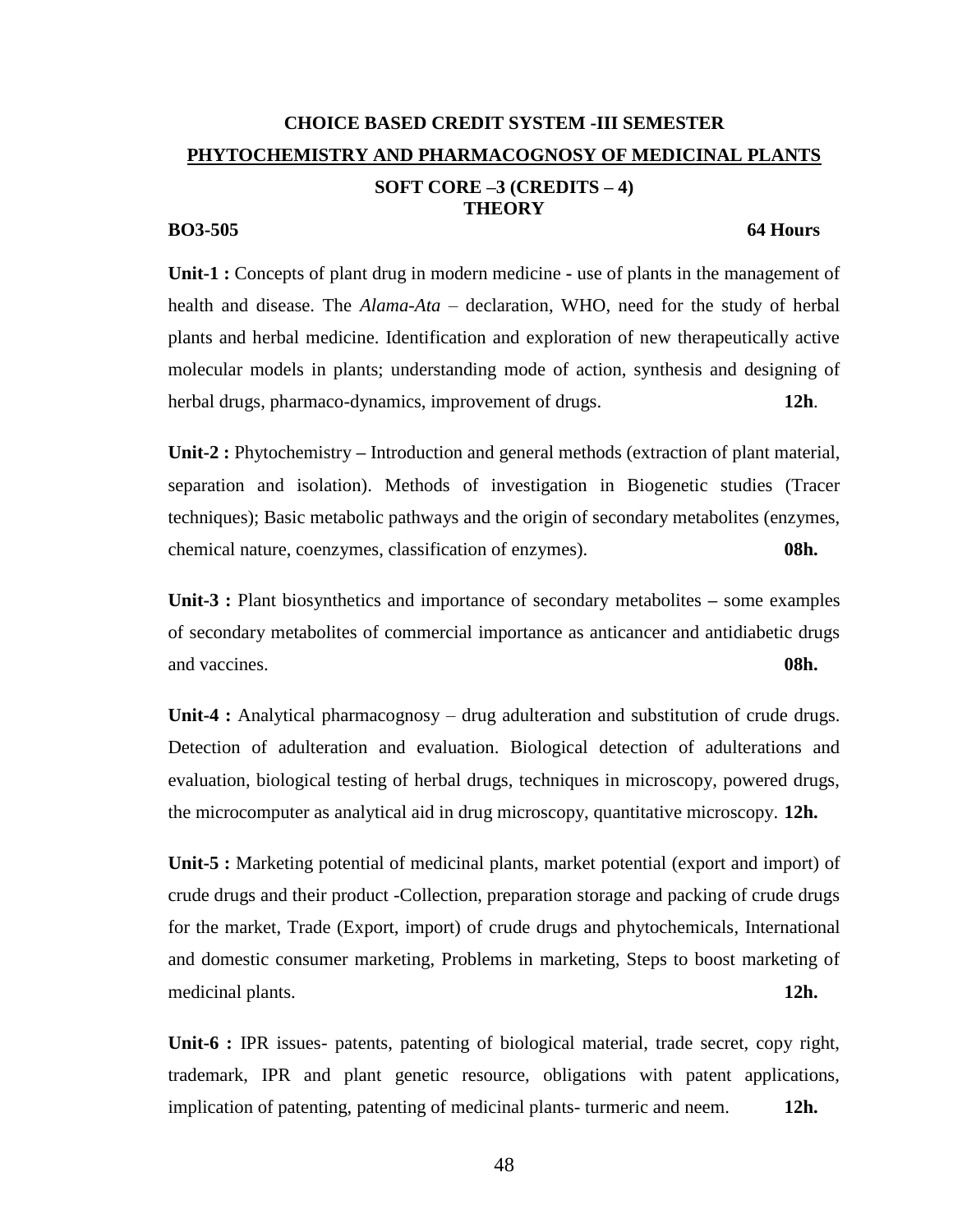## **B03-510: SC 3: PRACTICALS: PHYTOCHEMISTRY AND PHARMACOGNOSY OF MEDICINAL PLANTS**

- 1. Phytochemical assay of medicinal plants tannin, caffeine, alkaloids, saponins, glycosides, carotenoids.
- 2. Extraction and quantification of aromatic plant parts by soxhlet method.
- 3. Detection of adulteration.
- 4. Substitution of crude drugs.

- 1. Acharya, Y.T. (ed.) 1941. **Charakasamhitha.** Commentary by Chakrapani, Niranya Sagar Press, Bombay.
- 2. Aggarwal, V.S. and B. Ghosh. 1985. **Drug plants of India (Root Druga)**. Kalyani Publishers, New Delhi.
- 3. Ambasta, S.P. (ed.) 1988. **The useful plants of India.** CSIR, New Delhi.
- 4. Anonymous. 1922. **Five hundred Indian plants and their use in medicine and in the arts (In Karnataka).** 3 rd Edition, Kanarese mission press, Mangalore.
- 5. Anonymous. 1948. **The Wealth of India.** CSIR, New Delhi.
- 6. Anonymous. 1922. **Five hundred Indian plants, their use in medicine and in the arts (in Karnataka).** 3 $r^d$  edition, (1 $s^t$  ed. 1881) Kanarese Mission Press, Mangalore.
- 7. Aobarya, Y.T. (ed.) 1941. **Charaka Samhita.** commentary by chakrapani, Niranya Sagar Press, Bombay.
- 8. Kokatae, C.K., Purohit, A.R., Gokhale, S.B. and D.K. Furia. 1990. **Pharmocognosy**. Niraliprakashan, Pune.
- 9. Chopra, R.N., Nayar, S.L. and I.C. Chopra. 1956. **Glossary of Indian Medicinal Plants.** CSIR, New Delhi.
- 10. Cotton, C.M. 1996. **Ethnobotany, Principles and Applications.** John Wiley, New York.
- 11. Gopalan, C., Ramasastri, B.V. and S.C. Balasubramanian. 1985. **Nutritive Value of Indian Foods.** National Institute of Nutrition, Hyderabad.
- 12. Hughes, C.C. 1968. **Ethno medicine. In International encyclopedia of social sciences.** MacMillan, New York, Vol. 10.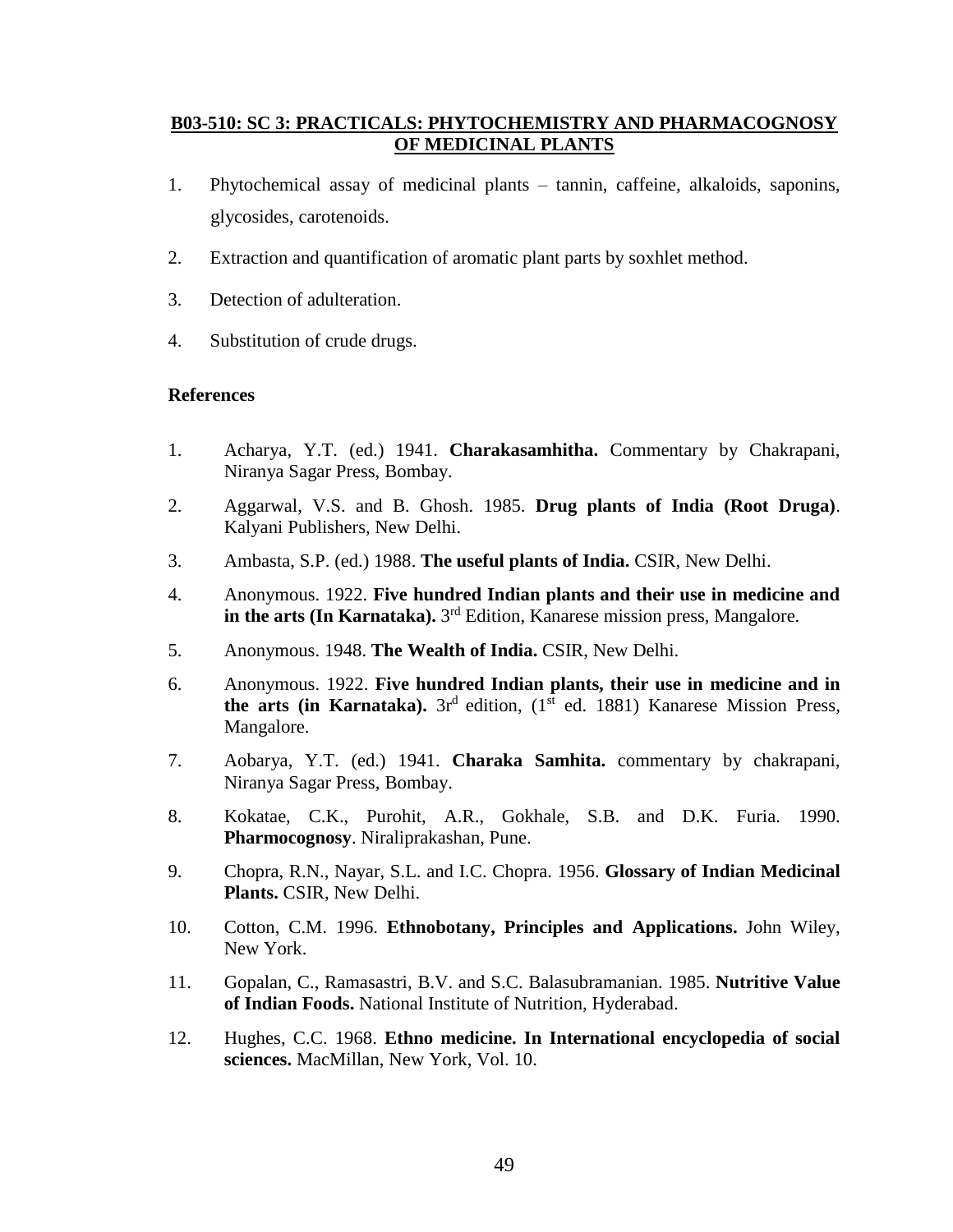- 13. Iyengar, M.A. 1991. **Study of crude drugs**. Director and Publishers, KMC Manipal.
- 14. Qadry, J.S. and Qadry, S.Z. 1981. **A text book of inorganic pharmoceutical and medicinal chemistry.** Popular Prakashan, Mumbai.
- 15. Jain, S.K., Sinha, B.K. and R.C. Gupta. 1991. **Notable plants in ethno medicine of India.** Deepa Publications, New Delhi.
- 16. Tripathi, K.D. 1985. **Essentials of medical pharmacology.** Jaypee Brothers Medical Publishers Pvt. Ltd., Daryaganj, New Delhi.
- 17. Kapoor, S.L. and R. Mitra. 1980. **Herbal drugs in Indian pharmaceutical Industry.** NBRI, Lucknow.
- 18. Kirtiikar, K.R. and B.D. Basu. 1933. **Indian Medicinal plants.** Allahabad.
- 19. Martin, G.J.1995. **Ethnobotany**. Chapman and Hall, London.
- 20. Nadkarni, A.K. 1954. **Indian Materia Medica.** Vol. II, Popular Prakashan, Bombay.
- 21. Parimoo, P. 1998. **Pharmoceutical analysis.** C.B.S. Publishers and Distributors, Daryaganj, New Delhi.
- 22. **Quality assurance of pharmaceutical. A compendium of guidelines and related materials.** Vol. I, Pharma Book Syndicate, World Health Organization, Geneva.
- 23. **Quality assurance of pharmaceutical. A compendium of guidelines and related materials.** Vol. II, Pharma Book Syndicate, World Health Organization, Geneva.
- 24. Satoskar, R.S., Bhandarcar, S.D. and S. Saniapure. 1969. **Pharmocology and pharmocotherapeutics.** Revised 17 Edition, Popular Prakashan, Mumbai.
- 25. Ramachandra Rao, S.K. 1983. **Glossary and medicinal plants of Karnataka.**  Panchabootha Bhagheerathi Associations, Bangalore.
- 26. Sengupta, N. (ed.) 1959. **Sushrutha Samhitha** commentary by dalharna C.K. Sen and Co., Calcutta.
- 27. Sethi, P.D. 1997. **Quantitative analysis of drugs in pharmaceutical formulations.** CBS Publishers and Distributors, Daryaganj, New Delhi.
- 28. Wagner, Bladt, Springer-verlag, Berlin and Heidelber. 1996. **Plant drug analysis.** Printed and Bound by Thomson Press (India) Ltd.
- 29. William Charles Evans. 1989. **Trease and Evan's Pharmocognosy.** English language Book Society/ Bailleere Tindall.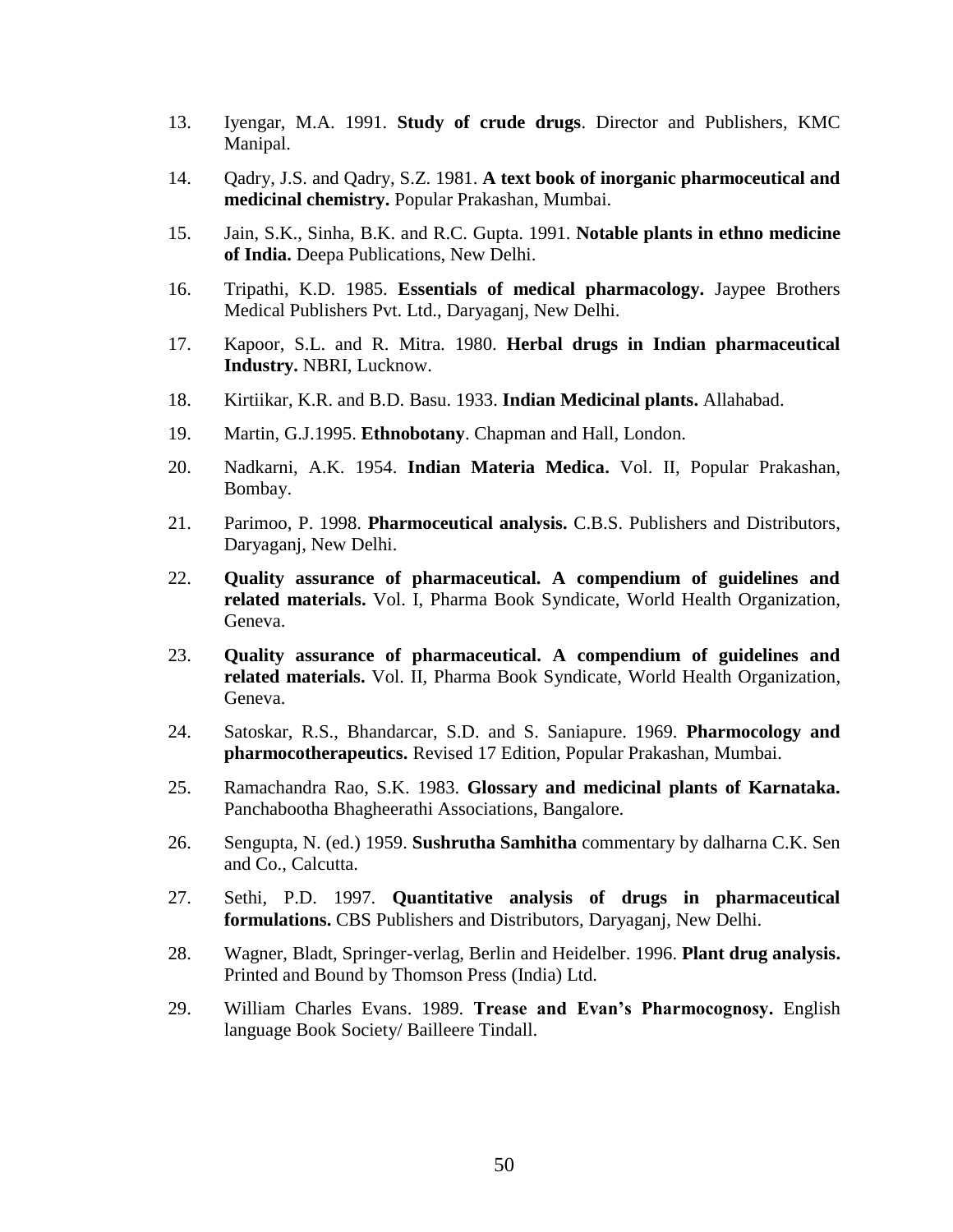## **CHOICE BASED CREDIT SYSTEM - III SEMESTER INTER DISCIPLINARY ELECTIVE –**

## **BO3-511 : BIOFERTILIZERS AND BIOPESTICIDES (CREDITS – 2)**

## **16 Hours**

**Unit-1 :** Biofertilizers: Introduction and scope. symbiotic nitrogen fixers: Root nodules, organisms and their host specificity, life cycle, Organisms and their importance. Symbiotic and A symbiotic nitrogen fixation. **02h**

**Unit-2 :** Algal fertilizers: BGA, Azolla, occurrence and agronomic significances, Heterocyst and nitrogen fixation, possible new symbiotic association **02h**

**Unit-3 :** Phosphate solublizing bacteria and PGPR, siderophores and their importance, PGPF and its importance. **01h**

**Unit-4 :** Mycorrhiza- Biology of ecto and endomycorrhiza, VAM and their importance, phosphate uptake, present and future value of mycorrhizal inoculants. **02h**

**Unit-5 :** Organic fertilizers: Animal wastes, crop residues, garbages, sewage effluents, oil cakes, pressmud, fly-ash and their utilization. **01h**

**Unit-6 :** Microbial inoculants of crop plants in agrochemical industry, current commercial status of microbial products, barriers in their commercialization, and market opportunities. **02h**

**Unit-7 :** Biopesticides, importance, kinds of biopesticides. Biological control – Advantages, bacterial and fungal agents. Plant viruses as inoculants- Crop protection and inducing resistance in plant. Bio-insecticides: BT in cotton and other crops, commercial formulation, nuclear polyhydrosis virus. **04h**

**Unit-8 :** Genetically engineered microbial agents, importance and applications, fitness of genetically altered microbial agents, ecological considerations; problems of introducing genetically engineered agents, regulatory system. **02h**

51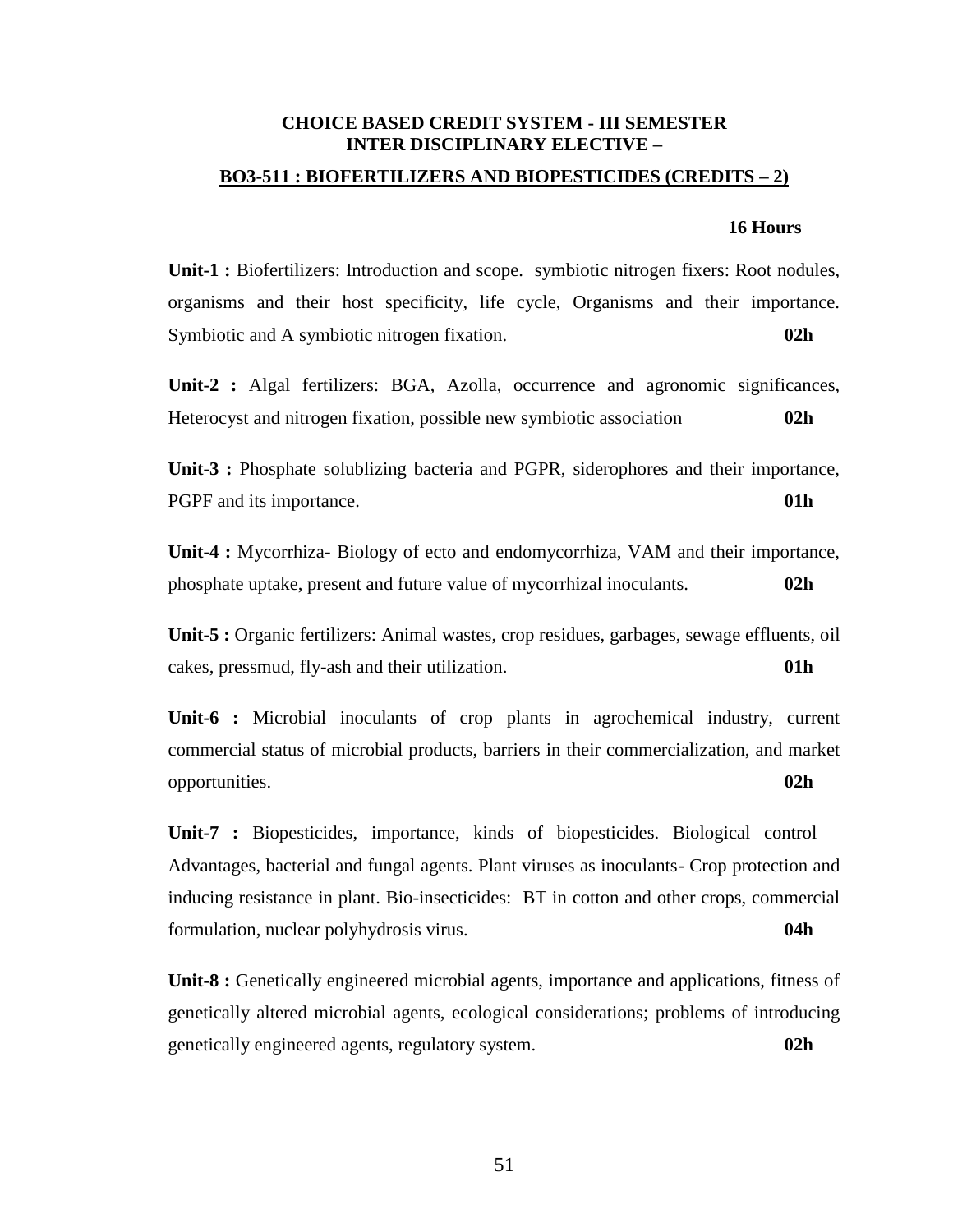- 1. Postage, J. 1998. **Nitrogen fixation.** 3 rd Edition, Cambridge University press, Cambridge.
- 2. Deshmukh, A.M. 2003. **Biofertilizers and Biopesticides**. ABD Publishers, Jaipur. India.
- 3. Subba Rao, N.S. 1998. **Biofertilizers in Agriculture.** Oxford and IBH Publ. Co., New Delhi.
- 4. Gaur, A.C., Neelakantan, S. and K.S. Dargan. 1984. **Organic manures.** 2<sup>nd</sup> ed., ICAR, New Delhi.
- 5. Cook, R.J. 1993. **Making grater use of introduced microorganisms for biocontrol of plant pathogens.** Annual Review of *Phytopathol*., 31: 53-80.
- 6. Gupta, P.K. 1994. **Elements of biotechnology.** Rastogi and Campany. Meerut, India.
- 7. Dubey, R.C. 1996. **A textbook of Biotechnology.** S Chand and Company Ltd., New Delhi.
- 8. Trivedi *et al*. 1989. **In plant microbe interactions** (Biligrame, K.S. ed.), Focal theme (Botany), ISCA Symposium, Narendra Publication house, New Delhi.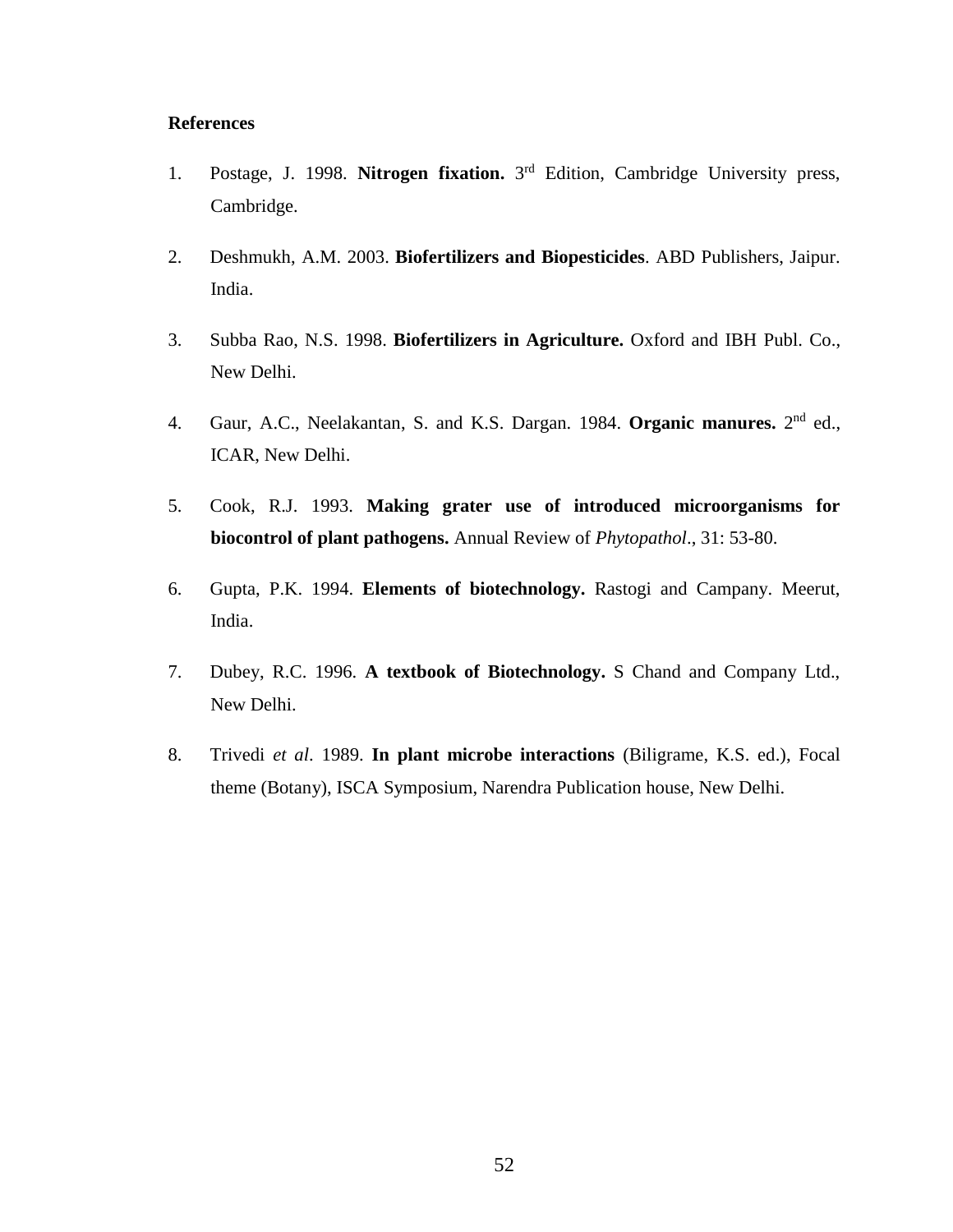## **CHOICE BASED CREDIT SYSTEM -IV SEMESTER HARD CORE –1 (CREDITS – 4) THEORY**

## **BO4-551** 64 Hours

## **HARD CORE-1 : GENETICS AND PLANT BREEDING**

**OBJECTIVES:** This paper is aimed at understanding the basic concepts of genetics, helping students to develop their analytical, quantitative and problemsolving skills of genetics.

**Unit-1 :** Introduction and scope of genetics. Laws of Inheritance (Diploid organism- Pea, Haploid organism- *Chlamydomonas*/*Neurospora*), Interaction of Genes, Multiple alleles, Multigenic inheritance, cytoplasmic inheritance. **08h.**

**Unit-2 :** Classical gene concept: Fine structure of genes, Split genes. - Introns and Exons, overlapping genes. Chromosome structure and functions, linkage, maps, genetic and cytological mapping of chromosomes. Chromosome number (euploidy, monoploidy, polyploidy- autopolyploidy, alloploidy). **08h.**

**Unit-3 :** Sex linked inheritance, characteristics of sex linked inheritance, examples of Xlinked gene inheritance and Y-linked gene inheritance. Extra nuclear inheritance: Variegation in 4 'O' clock plant, Lojop in Maize, Poky in Neurospora, Petite in *Sacharomyces* and inheritance of episome in eukaryotes. **08h.**

**Unit-4 :** Mutations: spontaneous and induced mutations, physical and chemical mutagens, molecular basis of gene mutations, transposable elements in eukaryotes and prokaryotes, mutations induced by transposons, site directed mutagenesis, DNA damages and repair mechanisms, inherited human diseases and defects, agro-infection **08h.**

**Unit-5 :** History and scope of plant breeding, breeding systems in crop plants, techniques and methods of plant breeding. **04h.**

**Unit-6:** Breeding self-pollinated and cross-pollinated crops by introduction, selection, and hybridization., selection, principles of selection, types of selection. **08h.**

**Unit-7**: Methods of breeding: hybridization- pedigree method, bulk method, back cross, procedures, advantages of incompatibility, male sterility, barriers to cross sterility. **08h.**

**Unit-8:** Breeding for disease and insect resistance, history, loss of resistance, race and its identification, classification of resistance, genetics of host- parasite interaction, breeding for disease resistance, explanation of resistance genes, advantages and limitations of resistance breeding. **08h.**

**Unit-9:** Mutation breeding- Definition and history, classification of mutation and mutagens, procedure for mutation breeding in self-pollinated crop, cross-pollinated crops, applications and achievements. Heterosis or hybrid vigour-Types of heterosis, causes of heterosis, breeding methods to exploit heterosis, technique of producing hybrid seed **08h.**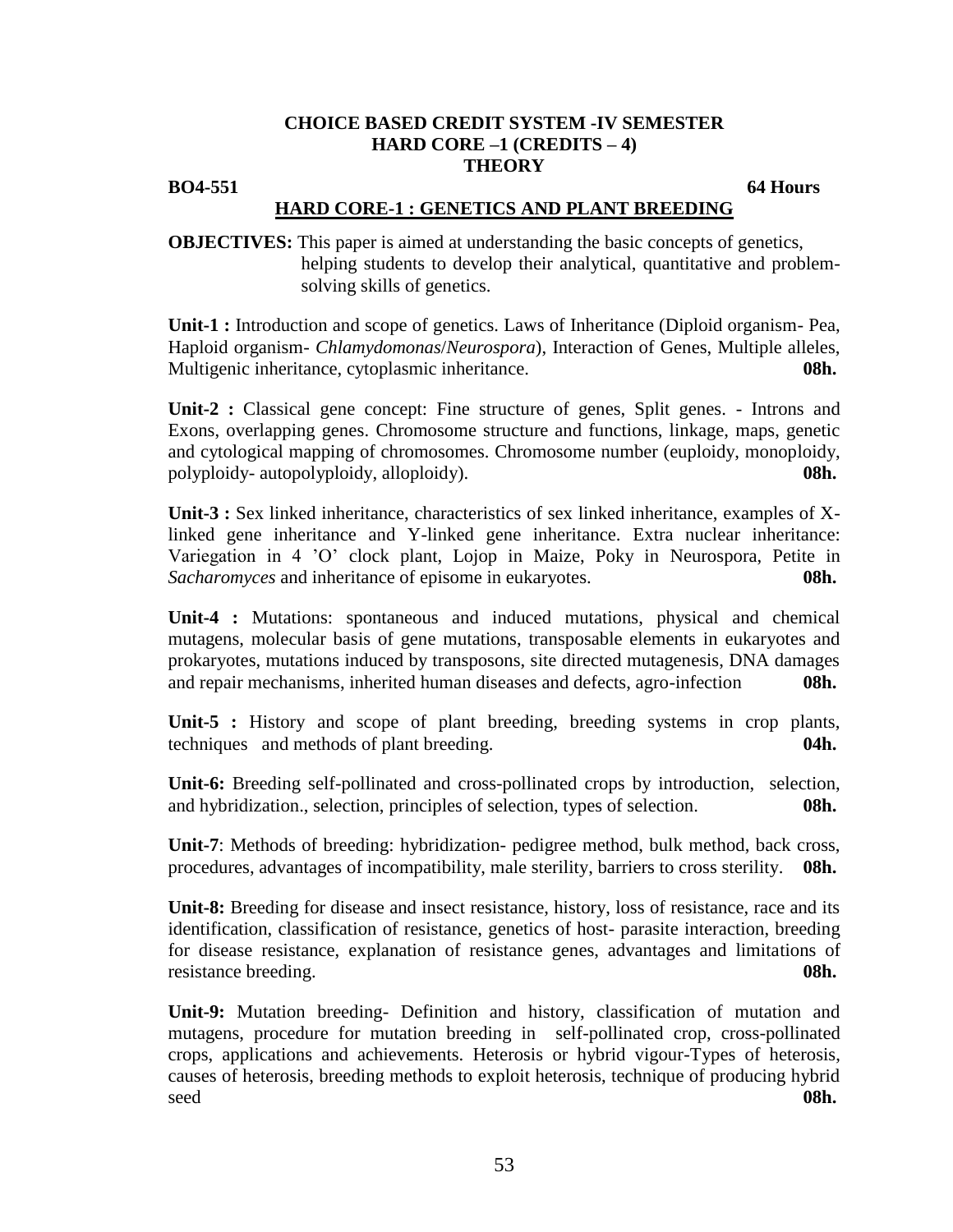# **CHOICE BASED CREDIT SYSTEM -IV SEMESTER (CREDITS – 2)**

## **B-551**

## **HARD CORE-1 : GENETICS AND PLANT BREEDING - PRACTICAL**

- 1 Mendelian Genetics: Problems on monohybrid, di hybrid and tri hybrid crosses. Multiple allels, cytoplasmic inheritance, epistasis, sex linked inheritance. Laboratory exercises in probability and chi-square; Demonstration of genetic principles using laboratory organisms; Chromosome mapping using three point test cross; Tetrad analysis; Induction and detection of mutations through genetic tests.
- 2 Selfing and hybridization techniques in Bajra, maize and Sorghum.
- 3 Floral biology of Bajra and Maize.
- 4 Estimation of pollen viability and pollen size.
- 5 To study stigmatal receptivity and pollination period in self-pollinated crops.
- 6 To determine LD 50 value for certain chemical mutagens.
- 7 To test seed viability by TTC method.
- 8 B-chromosomes and polytene chromosomes.

- 1. Stickberger, M.W. 1977. **Genetics**. 2nd Ed., Macmillan, New York .
- 2. Swanson, C.P., Mertz, T. and W.J. Yound. 1988. Cytogenetics. 2<sup>nd</sup> Englewood Clifa, New Jersey.
- 3. Watson, J.P. 1975. **Molecular Biology of the Gene.** 3 rd Ed., Benjamin, New York.
- 4. Darlington, C.D. 1985. **Cytology**. Churchill, London.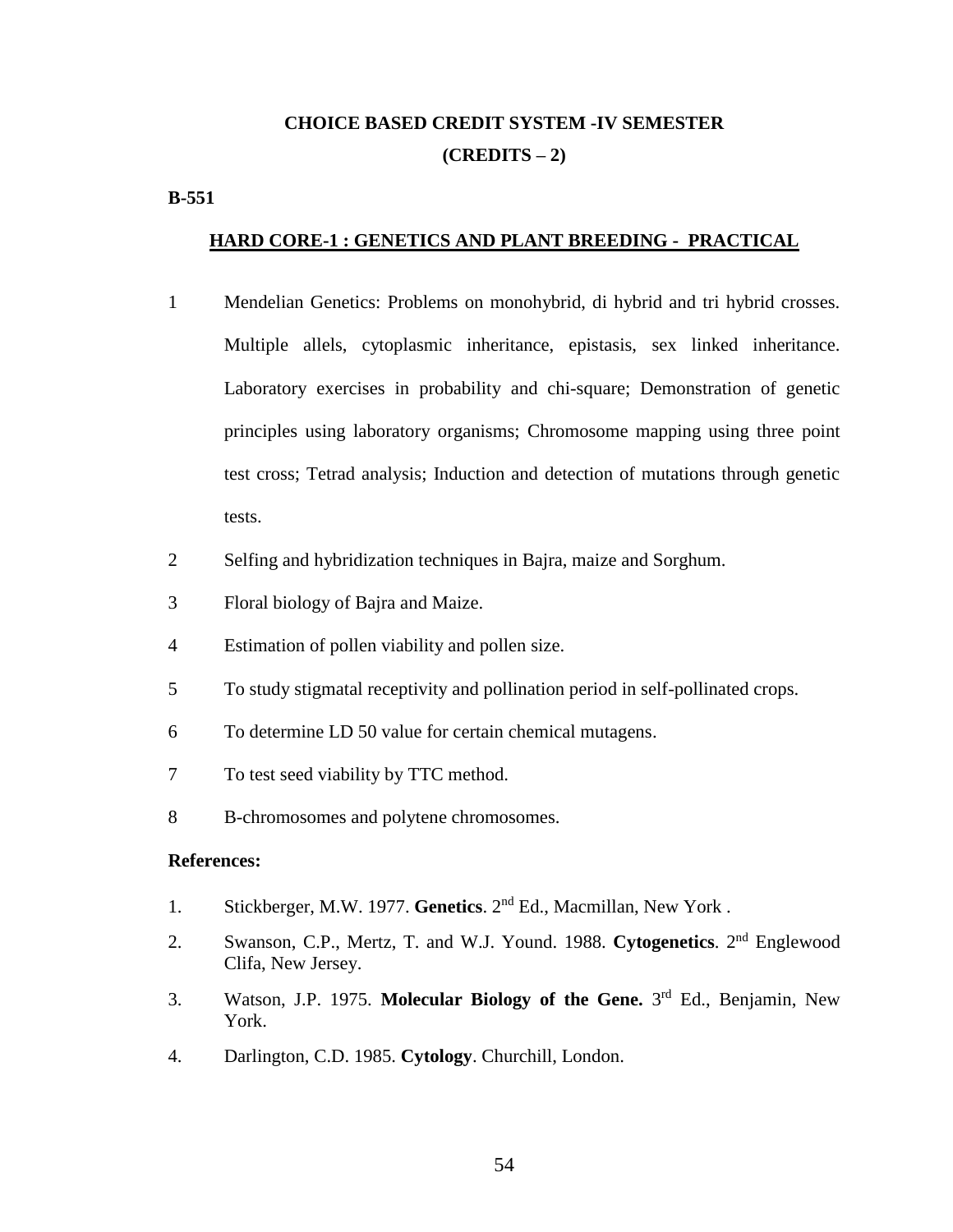- 5. Henry, R.J. 1997. **Practical Applications of Plant Molecular Biology.** Chapman & Hall, London, UK.
- 6. Old, R.W. and S.B. Promrose. 1989. **Principles of Gene Manipulation.** Blackwell Scientific Publications, Oxford, UK.
- 7. Chawla, H.S. 2002. **Plant biotechnology.** 2<sup>nd</sup> Ed., Oxford IBH Publishing Co. Pvt. Ltd., New Delhi.
- 8. Primrose, S.B. 1995. **Principles of Genome Analysis.** Blackwell Science Ltd., Oxford, U.K.
- 9. Raghavan, V. 1997. **Molecular Biology of Flowering Plants.** Cambridge University Press, New York, USA.
- 10 George M. Malacinski. 1986. **Molecular Genetics of Mammalian cells.** MacMillan Publishing Co., New York.
- 11 Tobin, A.K. 1992. **Plant organelles comportmentation of Metabolism in Photosynthetic tissue.** Cambridge University, Press.
- 12. Bhamaah, H.S. 1990. **Molecular cell Biology**. Anmol Publication, New Delhi.
- 13. Rogerl Miesfeld. 1999. **Applied Molecular Genetics**. Wiley's Liss Publication.
- 13. Rastogi, S.C. 1995. **Concepts in Molecular Biology.**
- 14. Reeta Arora. 1998. **Cell Biology.** Anmol Publications, New Delhi.
- 15. Shanmugam, G. 1998. **Cell Biology Lab Manual.** MacMillan India Ltd., Madras.
- 16. Sharad Srivastava. 1997. **Molecular Genetics,** Anmol Publication, New Delhi.
- 17. Madhusudan W Pandit. 2007. **Scientoonic Tell-Tale of Genome and DNA.** International Publishing.
- 18. David A. Micklos. 2005. DNA Science: A First Course, Second Edition V
- 19. Michael Wink. 2006. **An Introduction to Molecular Biotechnology: Molecular Fundamentals, Methods and Applications in Modern Biotechnology.** Springer Publishing Company.
- 20. Nick Talbot. 2005. **Molecular and Cellular Biology of Filamentous Fungi: A Practical Approach**. Oxford,
- 21. Rakesh K. Mishra. 2009. **Chromosomes to Genome.** I.K. International Publishing.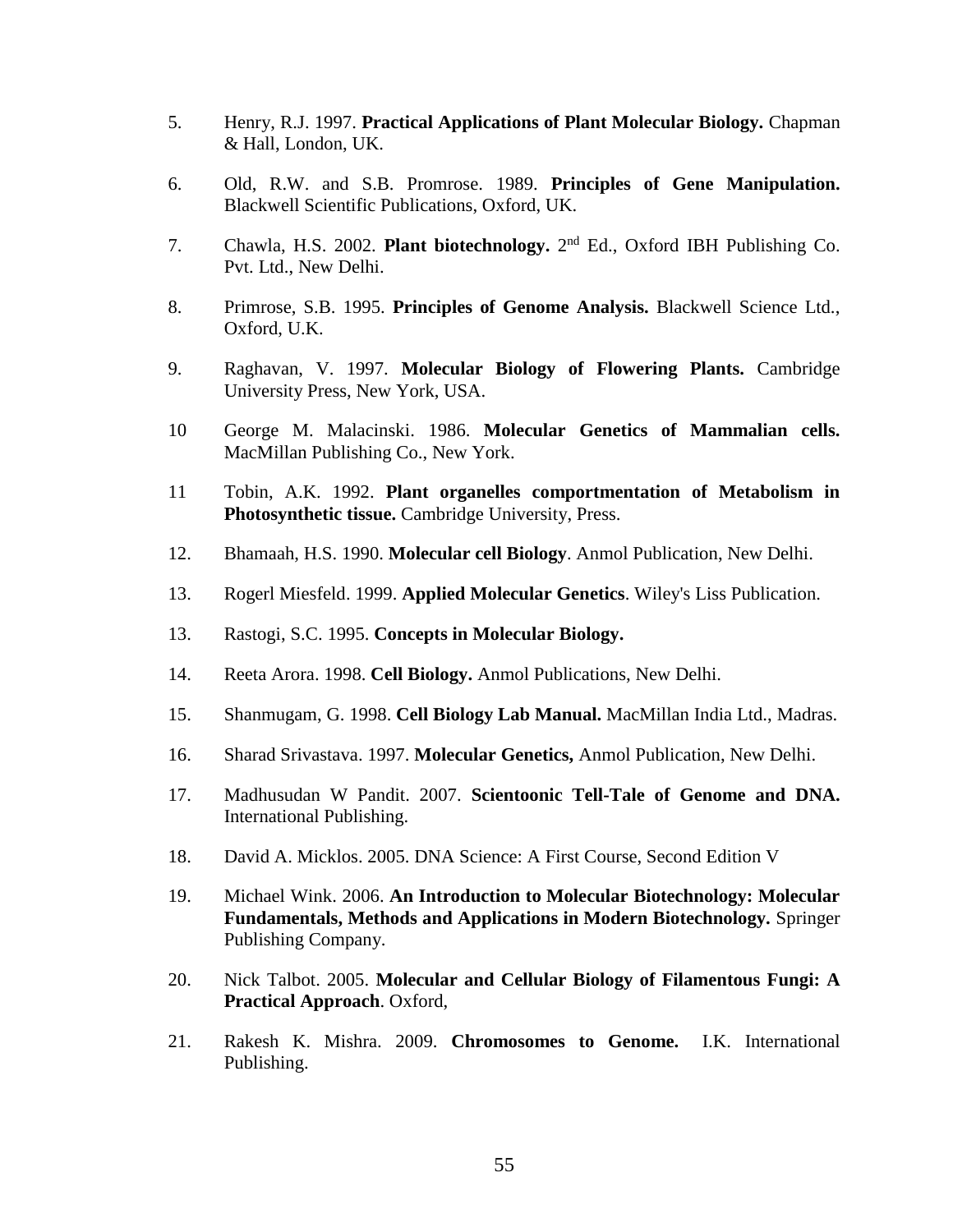## **CHOICE BASED CREDIT SYSTEM -IV SEMESTER**

## **HARD CORE –2 : MOLECULAR BIOLOGY AND PLANT BIOTECHNOLOGY (CREDITS – 4)**

## **THEORY**

**Code: BO4-552 64 Hours**

**Objectives :**. The objective of this paper is to acquire fundamental knowledge on the application of biotechnology tools and techniques for improvement of microbes and higher plants. To explain how genetic engineering involves the use of recombinant DNA technology for crop improvement and to identify the molecular markers for selection of superior genotypes.

**Unit-1 :** Information transfer: introduction to nucleic acids- models, evidences to prove DNA and RNA as genetic material, DNA replication. Regulation of gene action in prokaryotes – transcriptional control mechanism. Gene expression- operon concept, concept of gene expression in prokaryotes and eukaryotes. **08h**.

**Unit-2 :** Recombinant DNA technology, molecular probes, southern, northern and western blotting; dot and slot blots; construction and screening of genomic and c DNA libraries; chromosome walking . Polymerase Chain Reaction (PCR) and Gene Amplication: RT-PCR **08h**.

**Unit-3 :** Isolation, Sequencing and synthesis of DNA: Isolation of genes, sequencing of genes or a DNA segment (Maxam, Gilbert's and Sanger's methods); synthesis of genes; gene synthesis machines. **04h**.

**Unit-4 :** Gene transfer methods in plants: target cells for transformation; vector for gene transfer (based on Ti and Ri plasmids; binary vectors; viruses as vectors); gene transfer techniques using *Agrobacterium*: selectable and score able markers (reporter genes); agroinfection and gene transfer; physical delivery methods, DNA mediated transfer (DMGT), PEG simulated, microinjection microprojectile or particle gun, electroporation. **08h**.

**Unit-5 :** Molecular Maps of nuclear, chloroplast and mitochondrial Genomes: RFLP genetic maps in plants (techniques and present status); linkage of major genes and QTLs to RFLPs; uses of RFLP maps; cytogenetic RFLP maps using aneuploids; RAPD's and SSRs, most recent markers, crop improvement and gene tagging; physical maps using *in situ* hybridization (ISH); resolution gap. Human and rice genome projects and its importance. GM crops - GM foods and their relevance **08h**.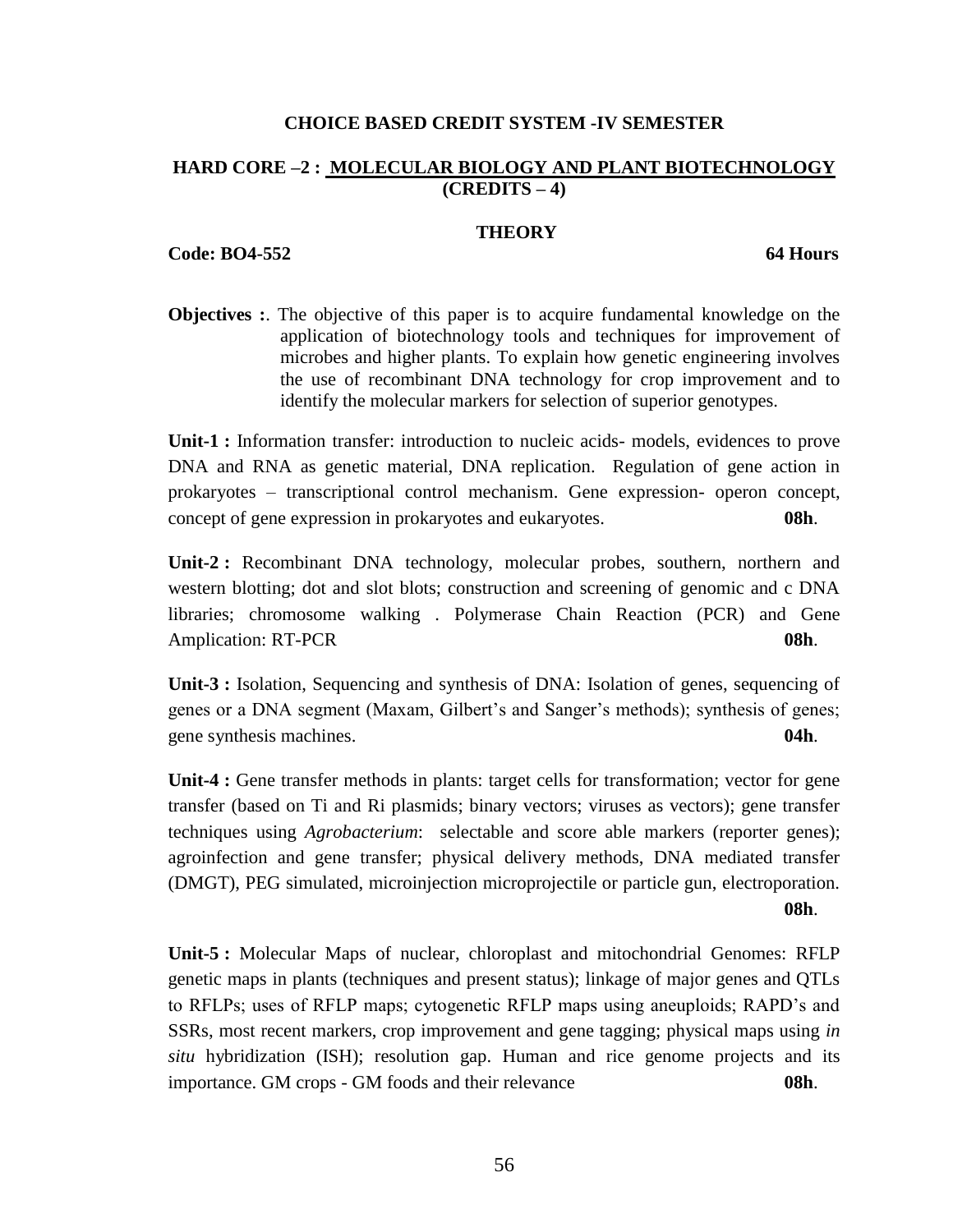**Unit-6 :** Immunotechnology: Hybridoma and monoclonal antibodies: Hybridoma technology and production of monoclonal antibodies; antibody engineering using genetic manipulation (Fv, Fab, Fc); alternative to hybridoma technology; production of human and humanized antibodies; uses of monoclonal antibodies (diagnosis, imaging, therapy, vaccines, enzymes, etc.). **08h**.

**Unit-7 :** Introduction-Scope and importance of tissue culture techniques. Basic aspects of plant tissue culture, Tissue culture media components, Growth regulators, Growth retardants, Vitamins, Amino acids, undefined supplements, Explants, sterilization, inoculation, sub-culturing, Totipotency. **04h**.

**Unit-8 :** Different types of cultures, callus formation, different types of suspension cultures, single cell culture, Testing of viability of cells, organogenesis-different types, factors affecting, somaclonal variation and its importance, Somatic embryogenesis different methods, factors affecting embryo maturation, application of somatic embryogenesis, synthetic seeds - its significance. Protoplast isolation and culture, factors affecting. Protoplast fusion and somatic hybridization, Fusion methods, fusion products, cybrids, applications of protoplast fusion. **08h**.

**Unit-9 :** Different types of secondary metabolites, production, factors, affecting yield, Biotransformation, different types with examples, immobilization techniques and advantages, biosensor and biochips. Production of pathogen free plants, different methods, meristem culture and its importance in commercialization, development of disease- free tissue cultureplants. **04h**.

**Unit-10 :** Intellectual property: Intellectual property rights (patents, trade secrets, copyright, trademarks); choice of intellectual property protection; IPR and plant genetic resources (PGR); GATT and TRIPs, patenting of biological material; International applications, implications of patenting, patenting of turmeric and neem, patenting transgenic organisms and isolated genes; patenting of genes and DNA sequences. **04h**.

57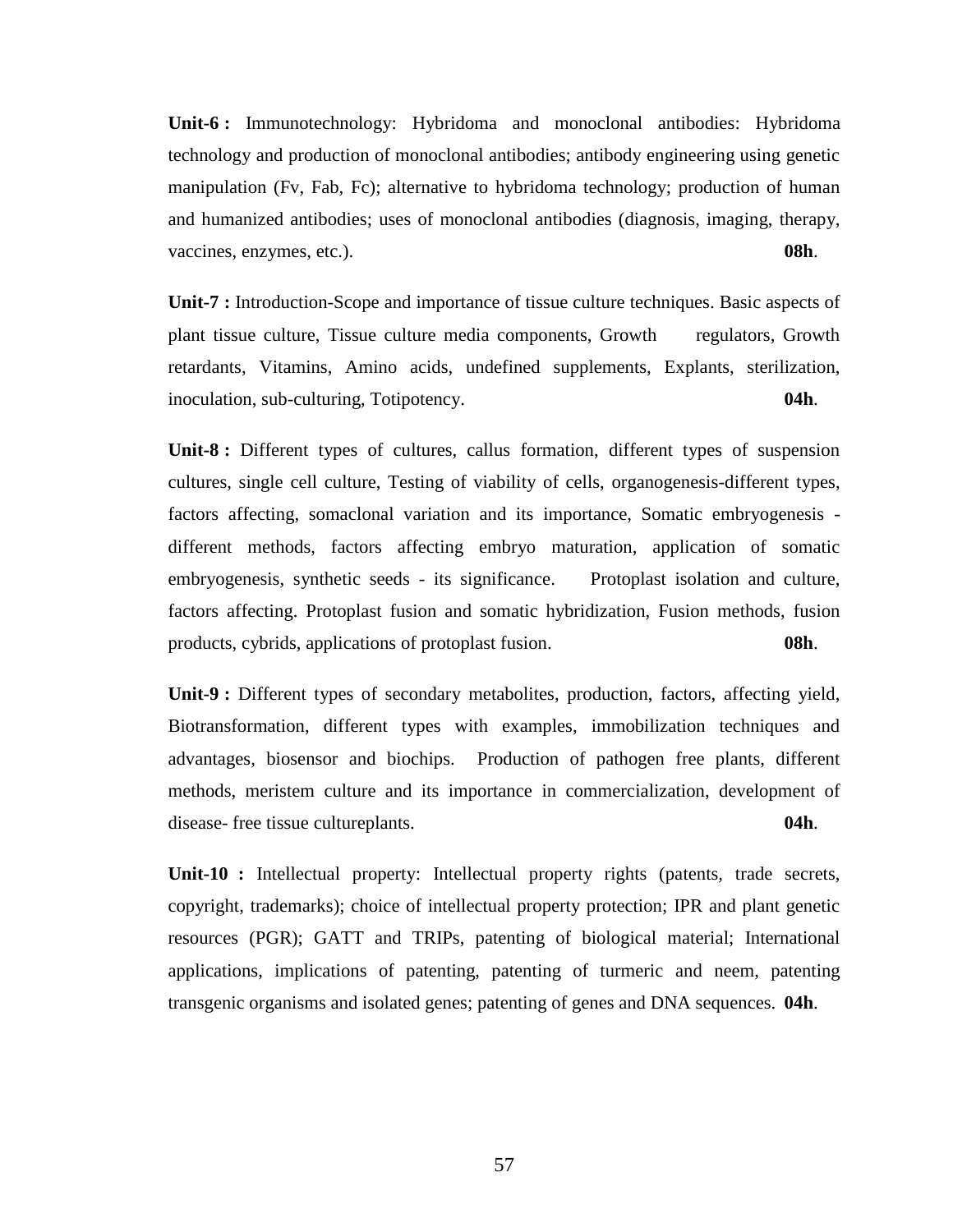## **CHOICE BASED CREDIT SYSTEM -IV SEMESTER HARD CORE –2 : B: 554: MOLECULAR BIOLOGY AND PLANT BIOTECHNOLOGY**

## **PRACTICALS:**

- 1. Determination of nodulation in cultivated and uncultivated legume crops.
- 2. Determination of protoplasm viability.
- 3. Estimation of citric acid produced by fungi.
- 4. Protoplast fusion by PEG treatment.
- 5. Techniques in plant biotechnology and study of tools / instruments.
- 6. Instruments:
	- (a) Hot air oven
	- (b) Autoclave
	- (c) pH meter
	- (d) Laminar air flow
	- (e) Culture rack
	- (f) Inverted microscope
	- (g) Filtration unit
	- (h)Accessories
- 7. Types of media and their constituents
- 8. Explant preparation Monocot and Dicot
- 9. Media and explant sterilization.
- 10. T/S of root and shoot primordia.
- 11. Preparation of synthetic seeds
- 12. Isolation of protoplast and viability testing
- 13. Micropropagation stem, leaf, meristem, flower bud, haploid culture (anther), embryo culture.
- 14 Instruments:
	- a. Electron microscope
	- b. PCR unit
	- c. Gel documentation
	- d. Isoelectric focusing
	- e. Protein / amino acid analysis
	- f. DNA synthesizer
	- g. Column chromatography
	- h. ELISA
- 15. Enzyme as a function of its pH
- 16. Enzyme as a function of its concentration
- 17. Assay of lipase activity
- 18. Isolation of DNA
- 19. Estimation of protein
- 20. Estimation of ascorbic acid
- 21. Estimation of amylase activity
- 22. Secondary metabolite extraction and detection of antifungal secondary metabolites produced by plant tissues.
- 23. Polyacrylamide electrophoresis of proteins, Blotting techniques.
- 24 DNA, RNA and protein sequencing methods.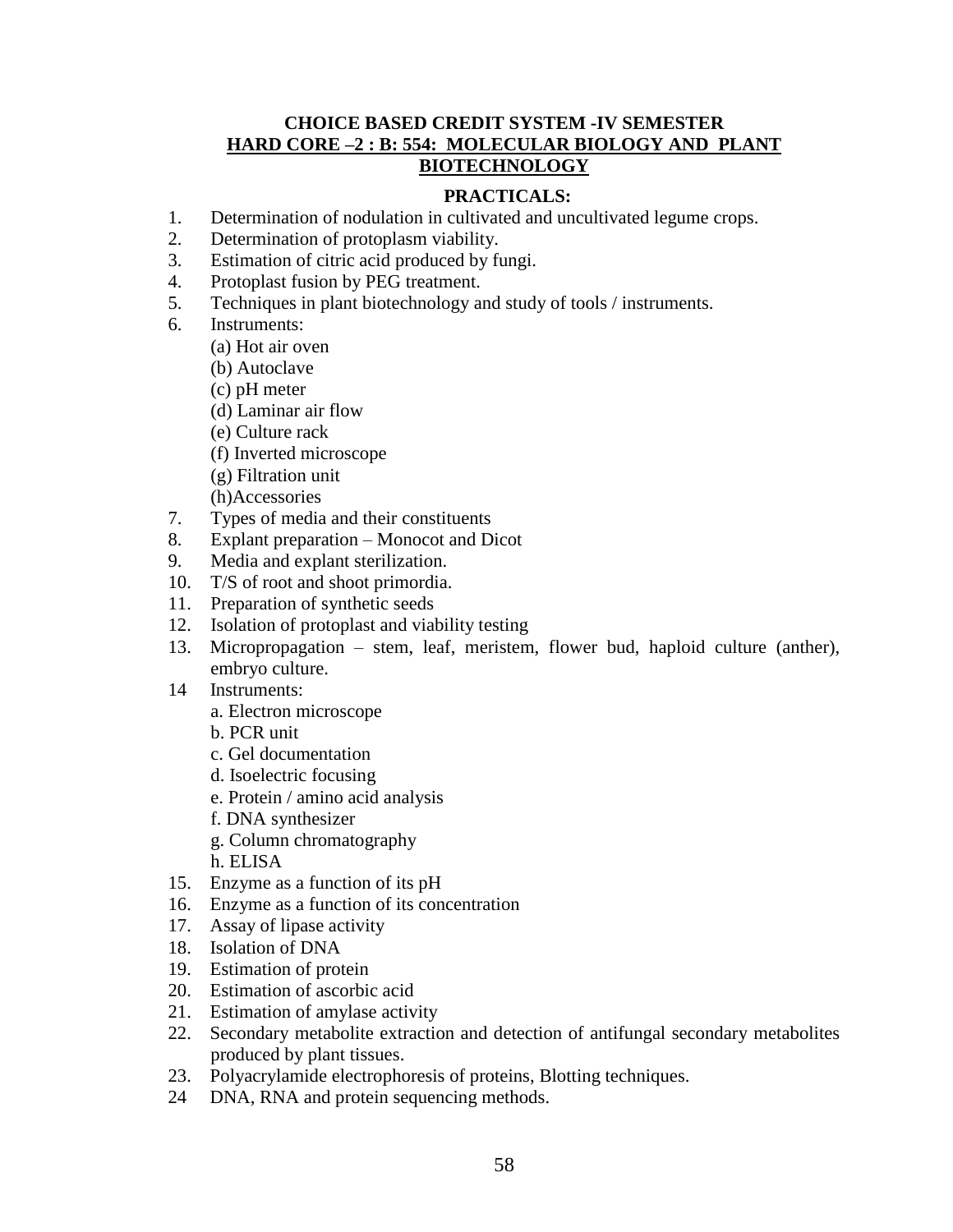- 1. Mather and J.L. Kand Jinks. 1982. **Biometrical Genetics.**Chapman and Hall.
- 2. Perelman, J.M. 1987. **Breeding Field Crops.** AVI. Pub.co.
- 3. Swaminathan, M.S., Guptha, P.K. and U. Sinha. 1982. **Cytogenetics of crop plants.** Macmillan India.
- 4. Singh, P. 1996. **Essentials of plant breeding**. Kalyani pub.
- 5. Vavilov, N.I. 1951. **The origin, variation, immunity and breeding of cultivated plants,** Ronald Press Co., New York.
- 6. Sharma, J.R. 1994. **Principles and practices of plant breeding.** Tata McGraw Hill, New Delhi.
- 7. Chaudhary, R.C. 1984. **Introduction to plant breeding.** Oxford and IBH pub. Co., Pvt. Ltd., New Delhi.
- 8. Allard, R.W. 1996. **Principles of Plant breeding.** John Wiley and Sons.
- 9. Bajaj, Y.P.S. 1990. **Haploids in crop improvement.** Springer Verlag.
- 10. Chopra, V.L. 1989. **Plant breeding : Theory and Practice.** Oxford IBH.
- 11. Dubey, R.C. 1996. **A text book of Biotechnology.** HR Company Limited, New Delhi.
- 12. Lyndon, R.F. 1990. **Plant development the cellular basis.** Unwin Hyman Ltd. UK
- 13. Zimmerman, R.H. 1986. **Tissue culture as a plant production system for Horticulture crops.** Elmer Academy pub.
- 14. Bonga, J.M. and K.J. Durzan (eds.) 1987. **Cell and tissue culture in forestry.** Vol. I & II General Principles of Biotechnology. Martinus Jijhoff Pub. Lancaster).
- 15. Dodds, T.H. and W. Robertyes. 1985. Expt in plant tissue culture. 2<sup>nd</sup> Ed.
- **16.** Reinert, J. and Y.P.S. Bajaj. 1977. **Applied and fundamental aspects of plant cell, tissue and organ culture.**
- 17. Razdan, M.K. 2004. **Introduction to plant Tissue culture.** Oxford and IBH Publishing Company, New Delhi.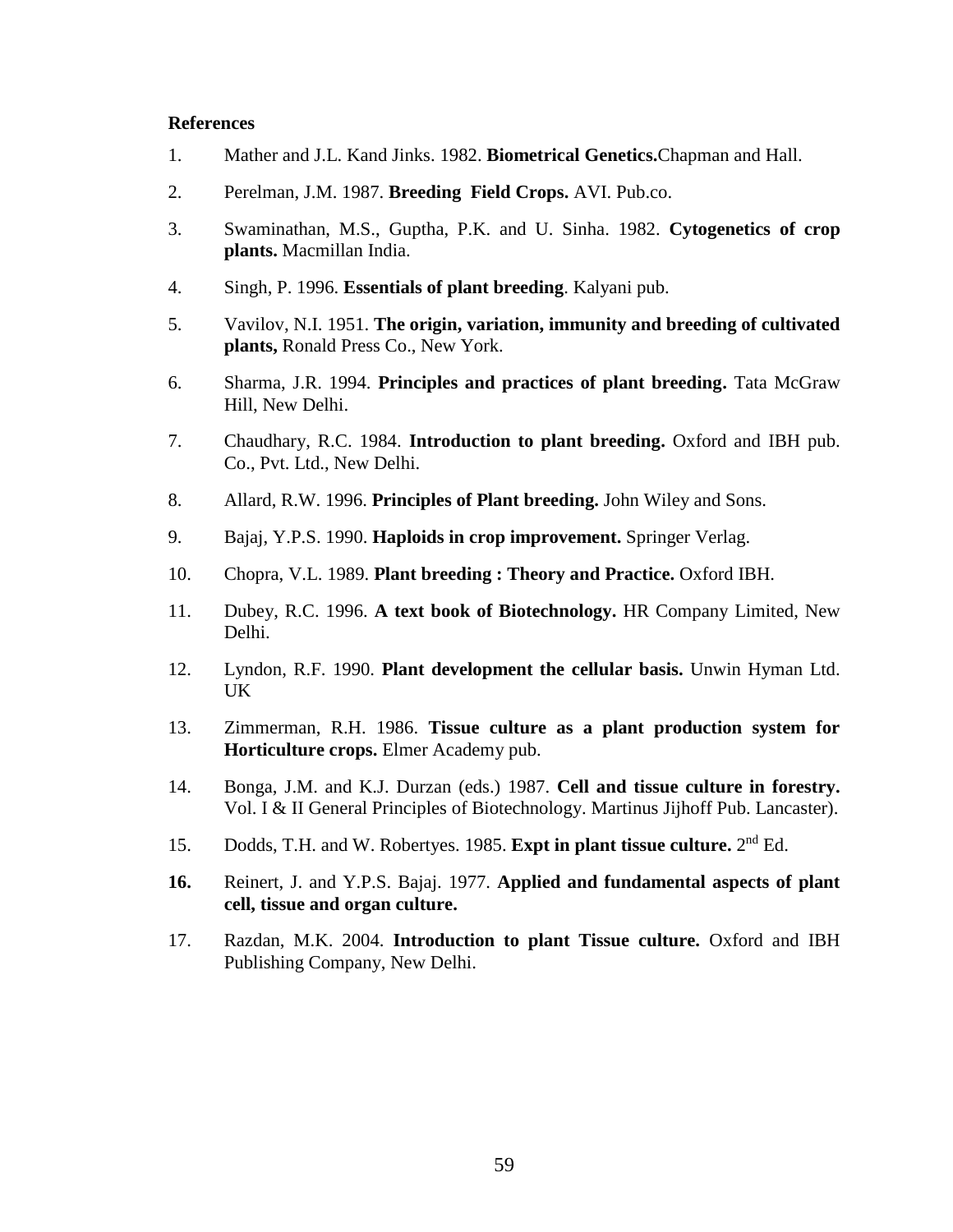# **M.Sc. First semester Examination-20------------**

(CBCS Scheme) Subject- Botany

## **PAPER-Hard core-1**

# **BACTERIA, ALGAE, VIRUSES, FUNGI AND PLANT PATHOLOGY**

## **Model Question Papers**

|      | Note: 1. Answer All Questions.<br>2. Write diagram wherever necessary. |                     |
|------|------------------------------------------------------------------------|---------------------|
|      | <b>Time: 3.00 hrs</b>                                                  | Max. Marks: 75      |
| I.   | Define/explain the following                                           | $02 \times 10 = 20$ |
|      | 1.                                                                     |                     |
|      | 2.                                                                     |                     |
|      | 3.                                                                     |                     |
|      | $\overline{4}$ .                                                       |                     |
|      | 5.                                                                     |                     |
|      | 6.                                                                     |                     |
|      | 7.                                                                     |                     |
|      | 8.                                                                     |                     |
|      | 9.                                                                     |                     |
|      | 10.                                                                    |                     |
| II.  | Write Short notes on any Five of the following                         | $05 \times 5 = 25$  |
|      | 11.                                                                    |                     |
|      | 12.                                                                    |                     |
|      | 13.                                                                    |                     |
|      | 14.                                                                    |                     |
|      | 15.                                                                    |                     |
|      | 16.                                                                    |                     |
|      | 17                                                                     |                     |
| III. | <b>Answer any Three of the following</b>                               | $03 \times 10 = 30$ |
|      | 18.                                                                    |                     |
|      | 19.                                                                    |                     |
|      | 20.                                                                    |                     |
|      | 21.                                                                    |                     |
|      | 22.                                                                    |                     |